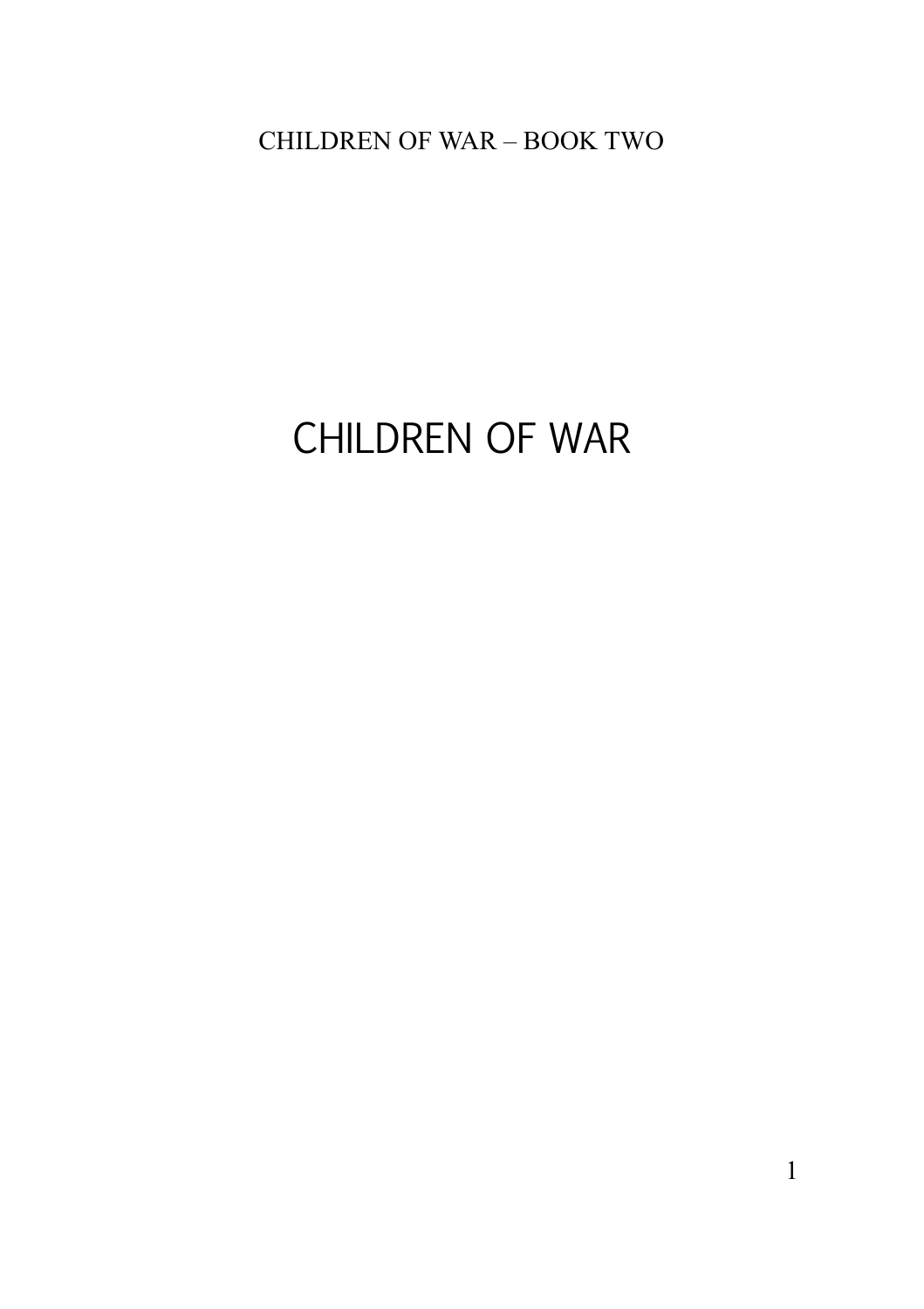Copyright © 2016 Low Ash Primary School All rights reserved.

Printed in the United States by Createspace.

Written & Edited By: Class 6H, 2016 Cover Design: E. Rachael Hardcastle Formatting: E. Rachael Hardcastle

First Edition.

Also available as an e-book.

*Includes an introduction to Children Of War by author E. Rachael Hardcastle. Printed for the library of Low Ash Primary School. Book 2/2*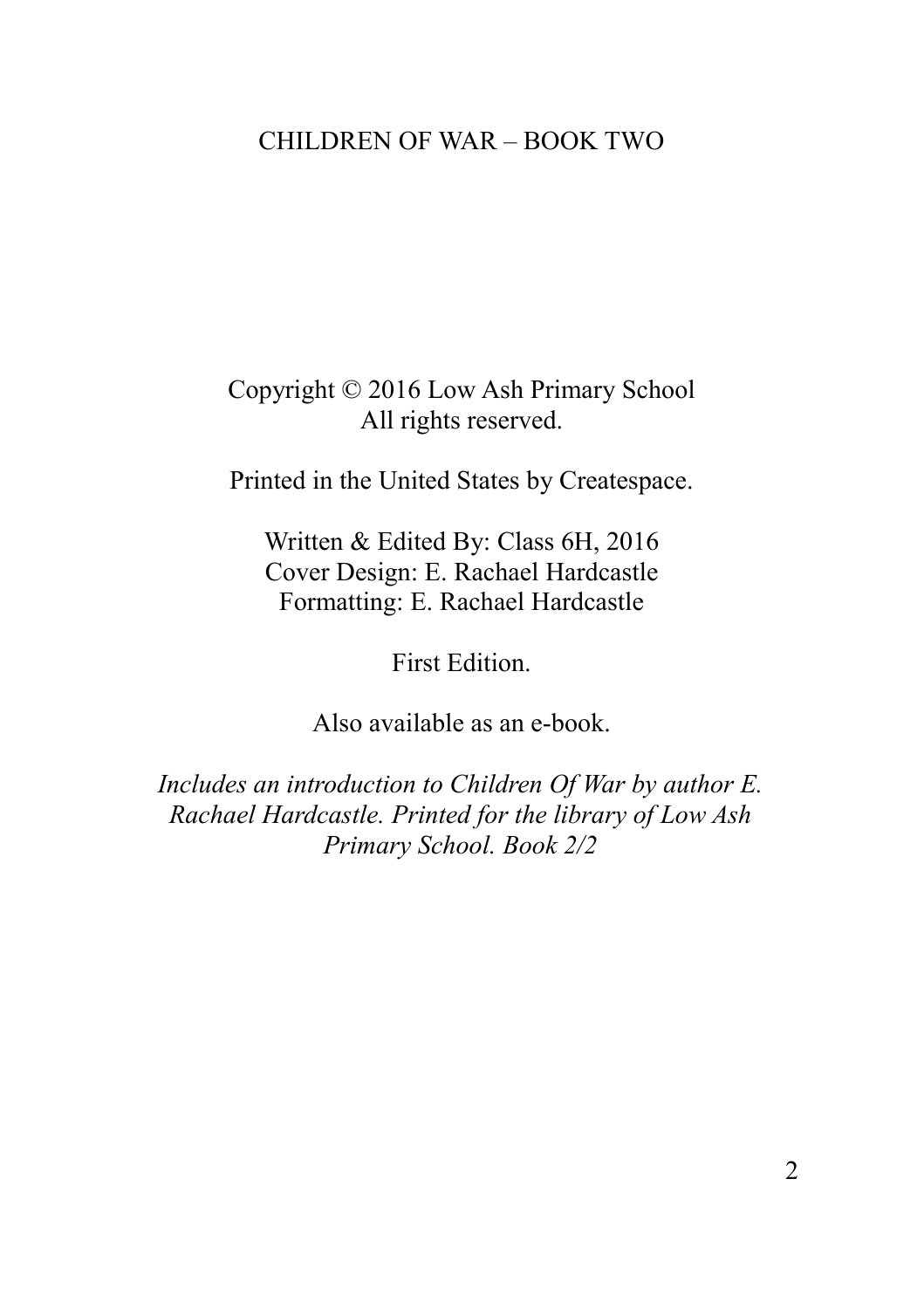## CHILDREN OF WAR BOOK TWO

Class 6H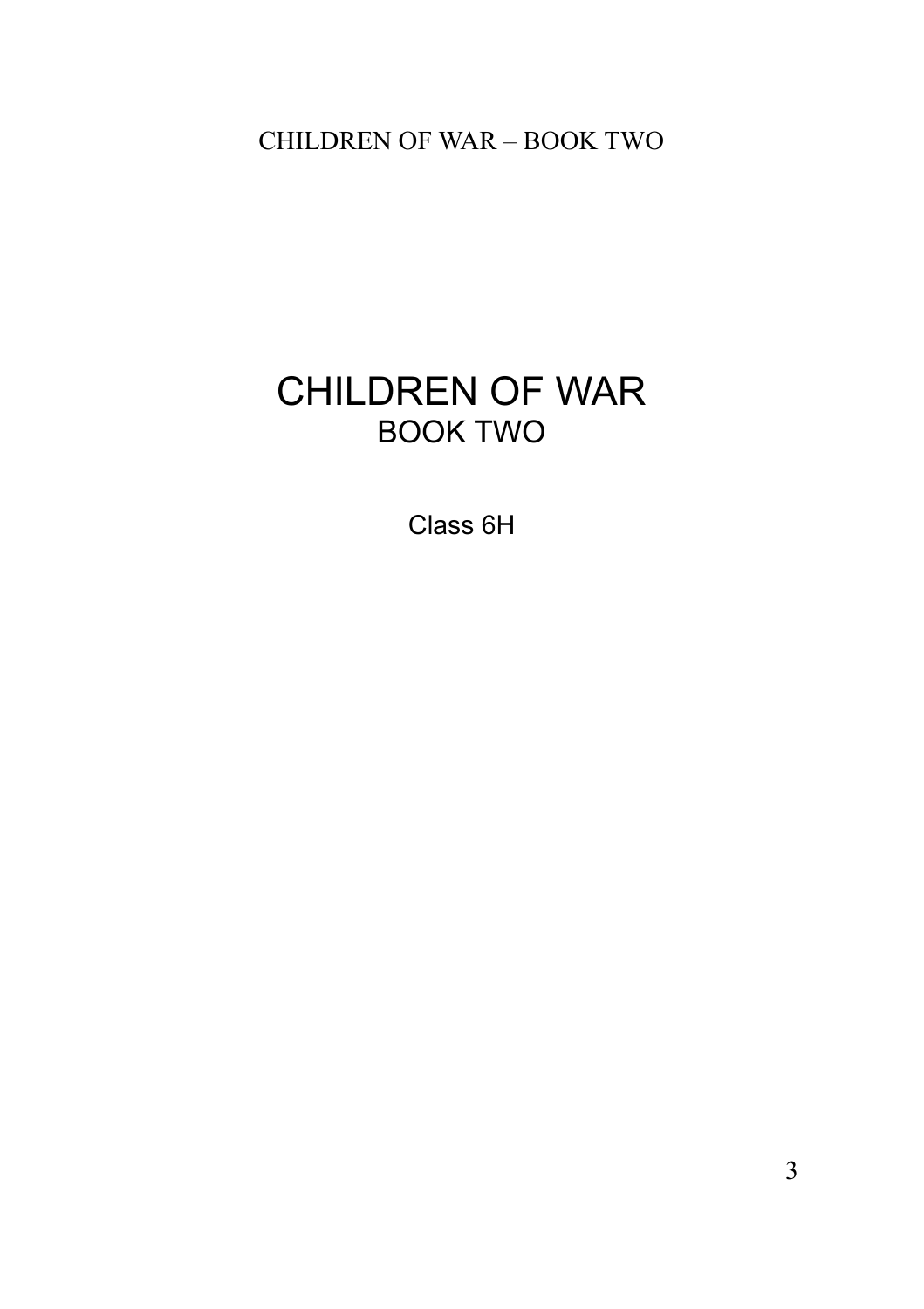$25^{\text{th}}$  September 1940 – Entry In The Low Ash Log Book

Children sent to shelters at 10.15am as suspected German raid overhead.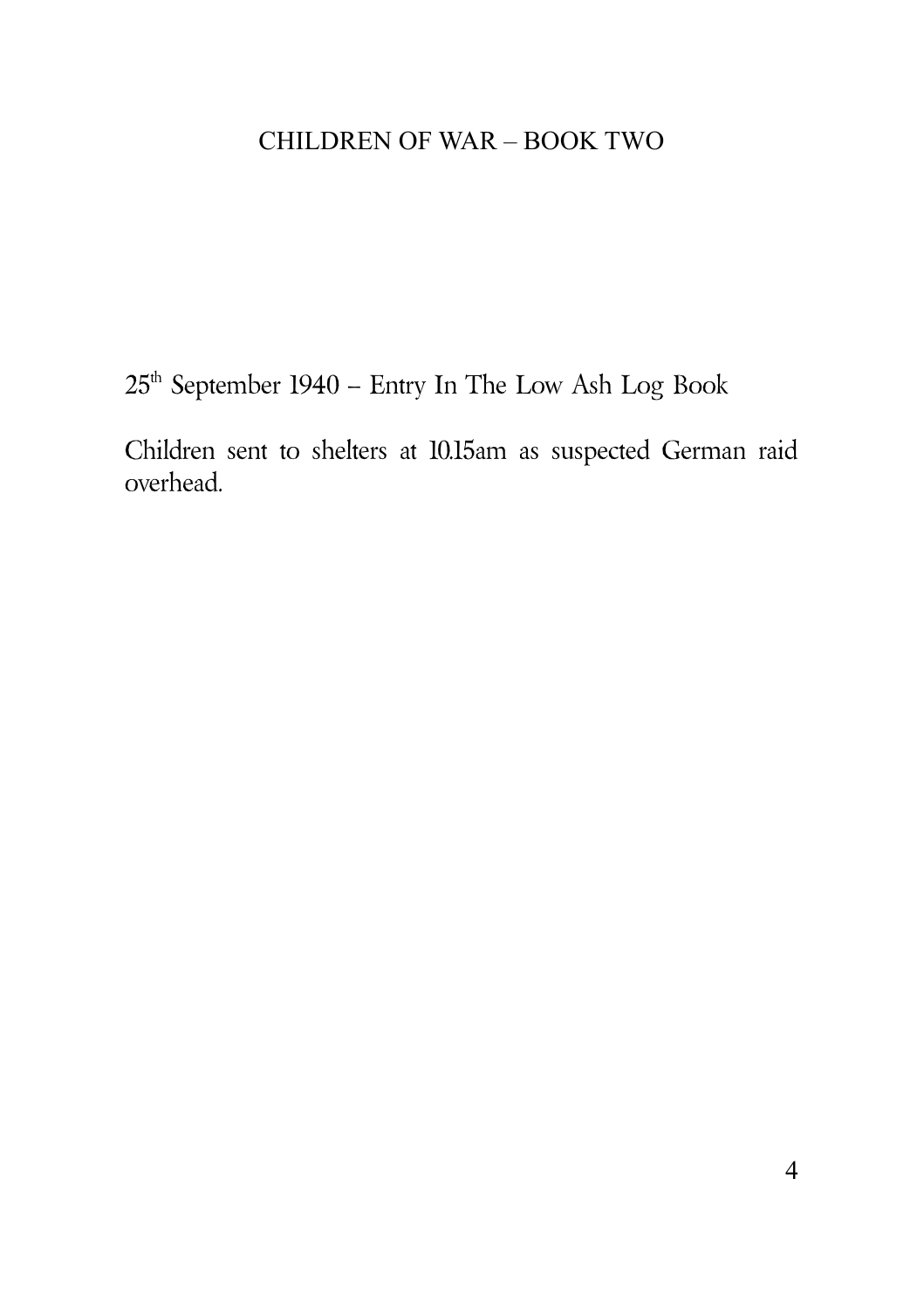# INTRODUCTION

On November  $4<sup>th</sup>$  2016. I returned to visit my first school, Low Ash Primary. I was honoured to meet the children and to work alongside them in a Year 6 creative writing workshop.

I was stunned by how imaginative and enthusiastic Year 6 were and it was fantastic to witness such excitement for the written word, tailored alongside their study of war.

Low Ash Primary School welcomed me back after all these years. I know after reading the finished stories in this book that in the near future, they will be welcoming back more writers like me.

Presenting the second collection of stories by Class 6H, and wishing the very best of luck to these new authors.

> E. Rachael Hardcastle [www.erachaelhardcastle.com](http://www.erachaelhardcastle.com/)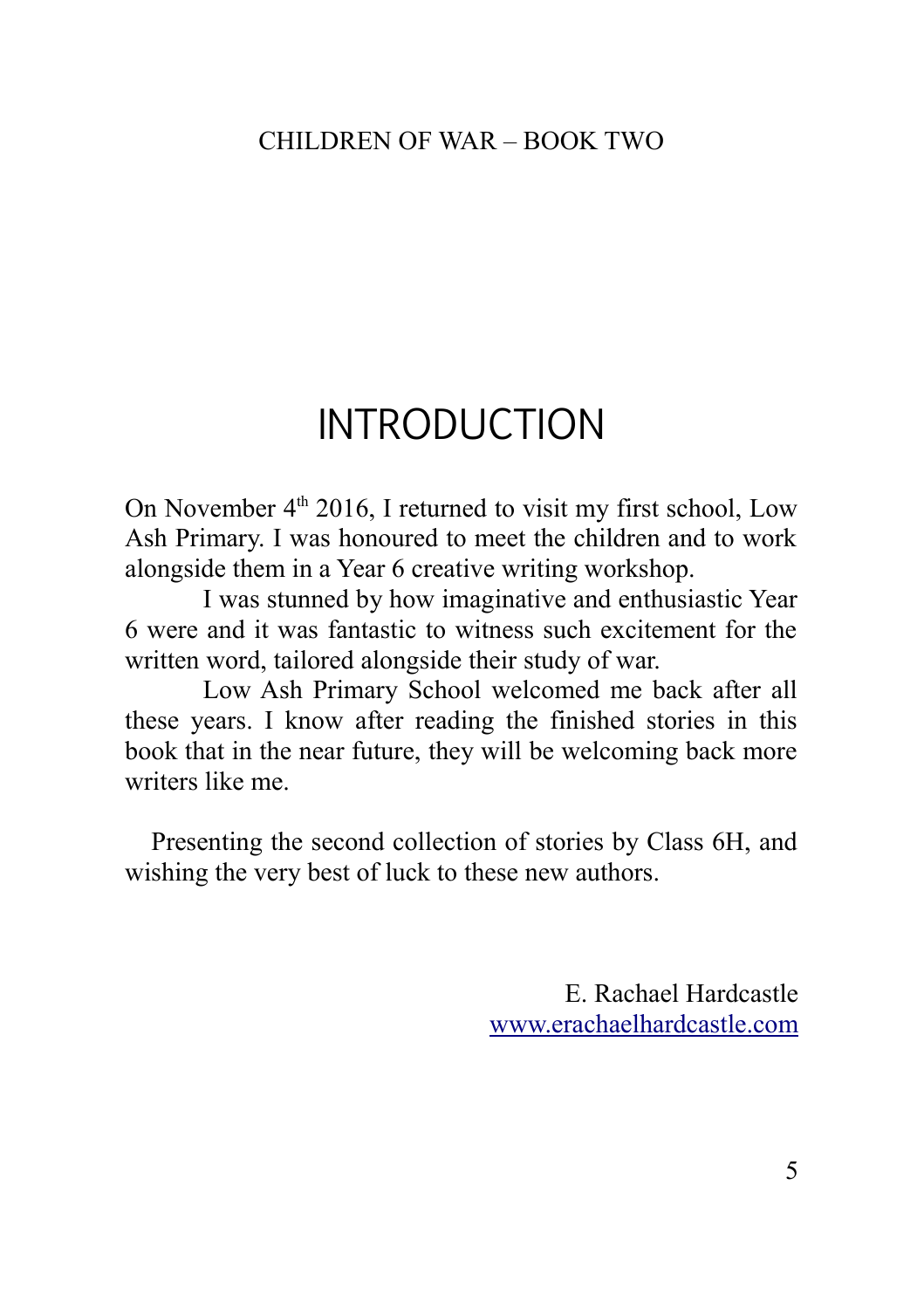# FEATURED AUTHORS

[ROB THE DOG](#page-7-0) *[by Jake Hanson](#page-7-0)* [BLACKOUT](#page-9-0) *[by Alex McLaughlan](#page-9-0)* [THAT DAY](#page-11-0) *[by Alfie McNicholas](#page-11-0)* [MY LIFE IN GLASGOW](#page-13-0) *[by Ava Mathers](#page-13-0)* [CARA](#page-15-0) *[by Eleanor Lofthouse](#page-15-0)* [THE GIRL THAT GOT EVACUATED](#page-18-0) *[by Charlie Wanless](#page-18-0)* [THE FUTURE DREAM](#page-20-0) *[by Daisy Bell](#page-20-0)* [EVACUATED](#page-23-0) *[by Lovleen Garcha](#page-23-0)* [MY LIFE WITH MY GRANDMA](#page-25-0) *[by Holly Kirby](#page-25-0)* [NIGHTMARE WW2](#page-28-0) *[by Jack Crooks](#page-28-0)* [JACOB'S STORY](#page-30-0) *[by Callum Bradbury and Luke Sale](#page-30-0)* [JAKE'S STORY by](#page-32-0) *[Kornel Troska](#page-32-0)* [MAKING FRIENDS](#page-34-0) *[by Millie Chapman](#page-34-0)* [EBONY'S STORY](#page-36-0) *[by Niamh Brewster and Cora Johnson](#page-36-0)* [NIGHT OF THE GOBLIN](#page-38-0) *[by Charlie Emery and Isa Ansar](#page-38-0)* [MY LIFE IN GLASGOW](#page-40-0) *[by Olivia Jameson](#page-40-0)* [BONNY'S STORY](#page-43-0) *[by Poppy Stowe](#page-43-0)* [NIGHTMARE OF WW2](#page-46-0) *[by Sebastian Gradzki](#page-46-0)* [THE COLD WAR](#page-48-0) *[by Oliver Burdin](#page-48-0)* [UNICORNS VS HUMANS](#page-50-0) *[by Alessio Cavallaro](#page-50-0)*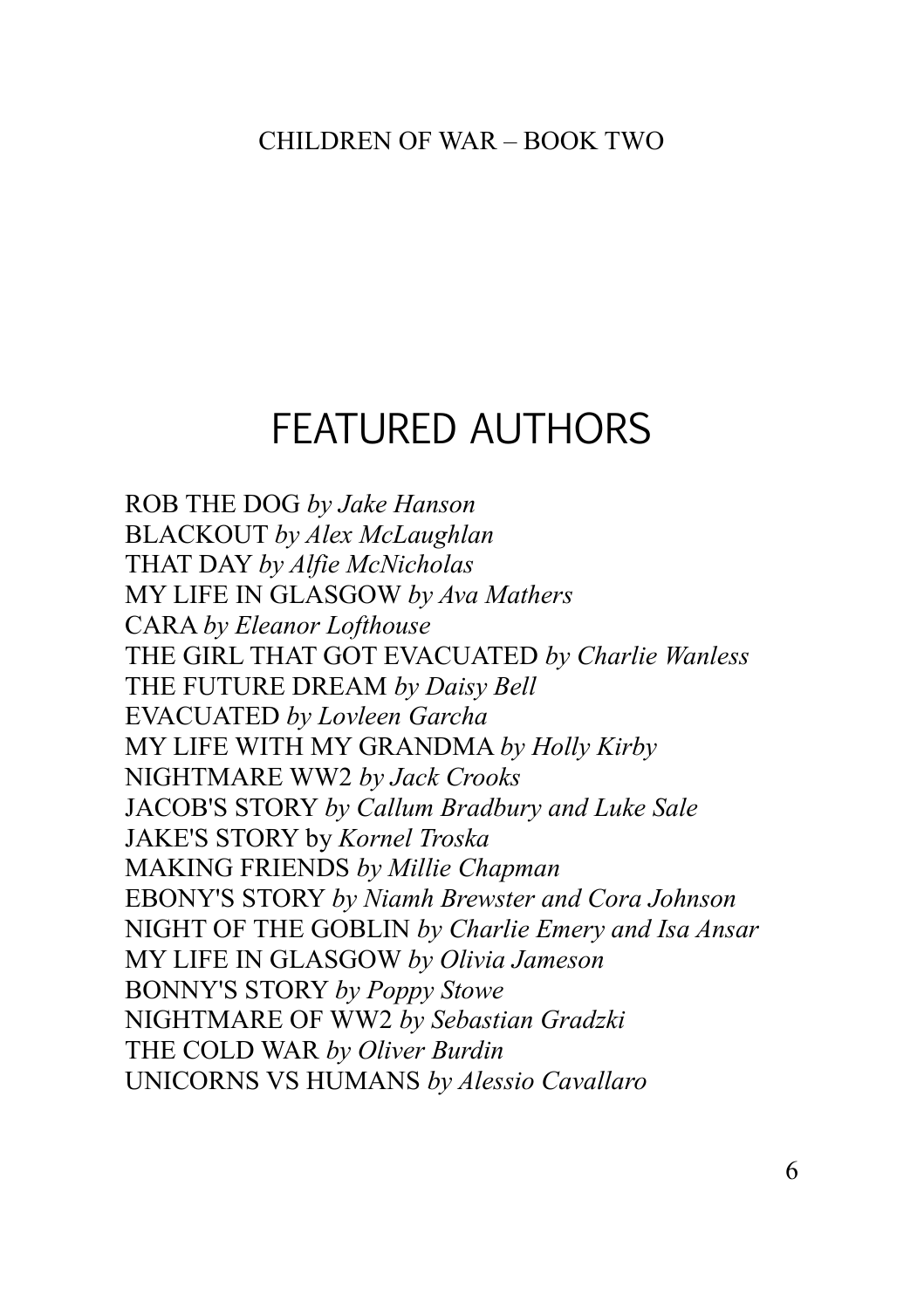### [THE STORY OF SNIPER BOB](#page-51-0) *[by Owen Mills and Isaac](#page-51-0) [Brown](#page-51-0)*

[FELIX'S STORY](#page-53-0) *[by Tom Greenwood](#page-53-0)* [TOM'S STORY](#page-56-0) *[by Stan Graves](#page-56-0)*  [ISOLATION](#page-58-0) *[by Zorana Majstorovic](#page-58-0)*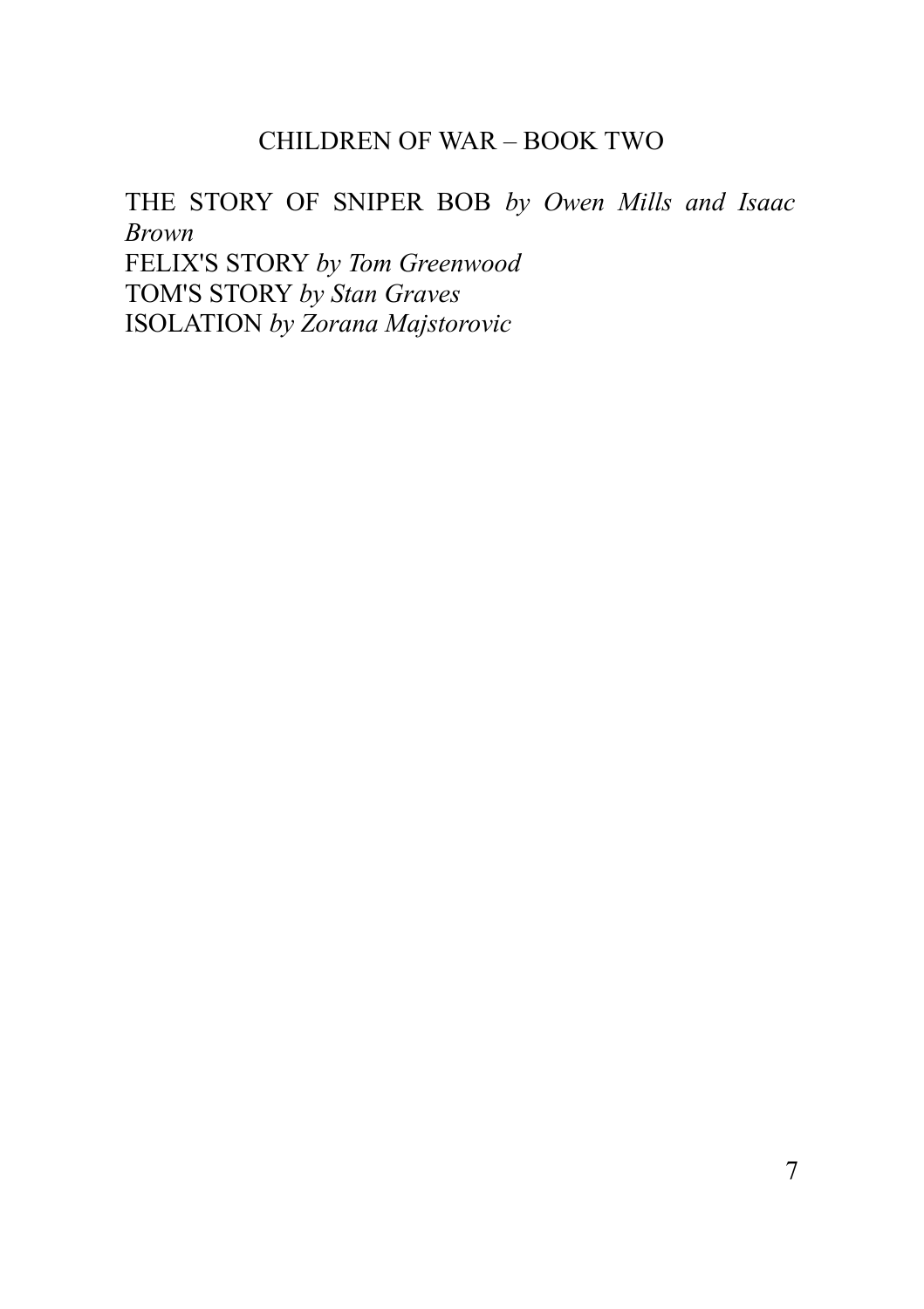# PROLOGUE

It sounded like a humming bird at first, but it gradually became louder, until it reached a deafening roar. Children started to scream as I started shaking. The teachers asked calmly for silence, but we could see the growing fear in their eyes.

Still the noise rang through everyone's ears and even the strongest and toughest people in the classroom were nervously biting their tongues. The bombing had begun.

We were instructed to leave our classroom and follow the Headteacher to the bomb shelter outside. The Reception children were smiling and even though I knew they didn't have a clue what to do, anger rose in my heart because of it. My anger was interrupted when we stepped outside. The walk there was only a one minute walk, but it felt like a century.

I heard the door open and stepped inside. Boredom started.

<span id="page-7-0"></span>One child asked, "Shall we tell stories?"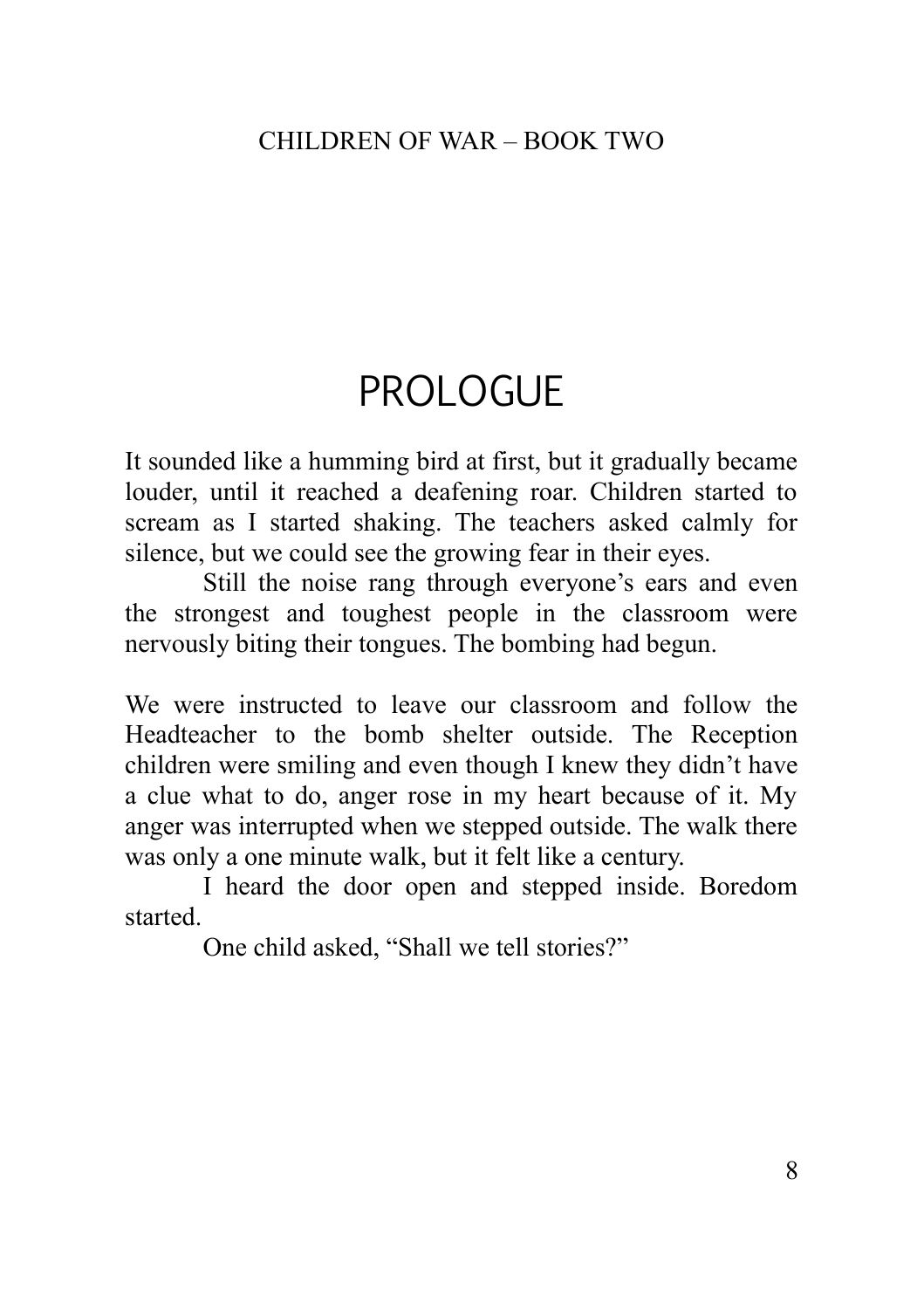# ROB THE DOG

## by Jake Hanson

One day Simon got up and to his amazement he heard the radio - Neville Chamberlin stated that war was declared. Five seconds later the air raid shelter alarm rung. My brother and I ran to the air raid shelter.

After a while we became extremely bored and decided to tell stories. Half an hour later it was Simon's turn…

Rob the dog was an ordinary dog and his owner was an archaeologist. He was looking for dinosaur bones and blood from dead mosquitoes.

Then a T-Rex mother leapt out of the ground and the archaeologist was never seen again. The only survivor was a beautiful Labrador who was white with black splodges - he was called Rob the dog. Rob ran to a big, rusty car and thought just push the pedal. He jumped in the car and rammed into the T-Rex's legs and THUD it fell onto the ground – dead!

The siren went off and Simon went to his house.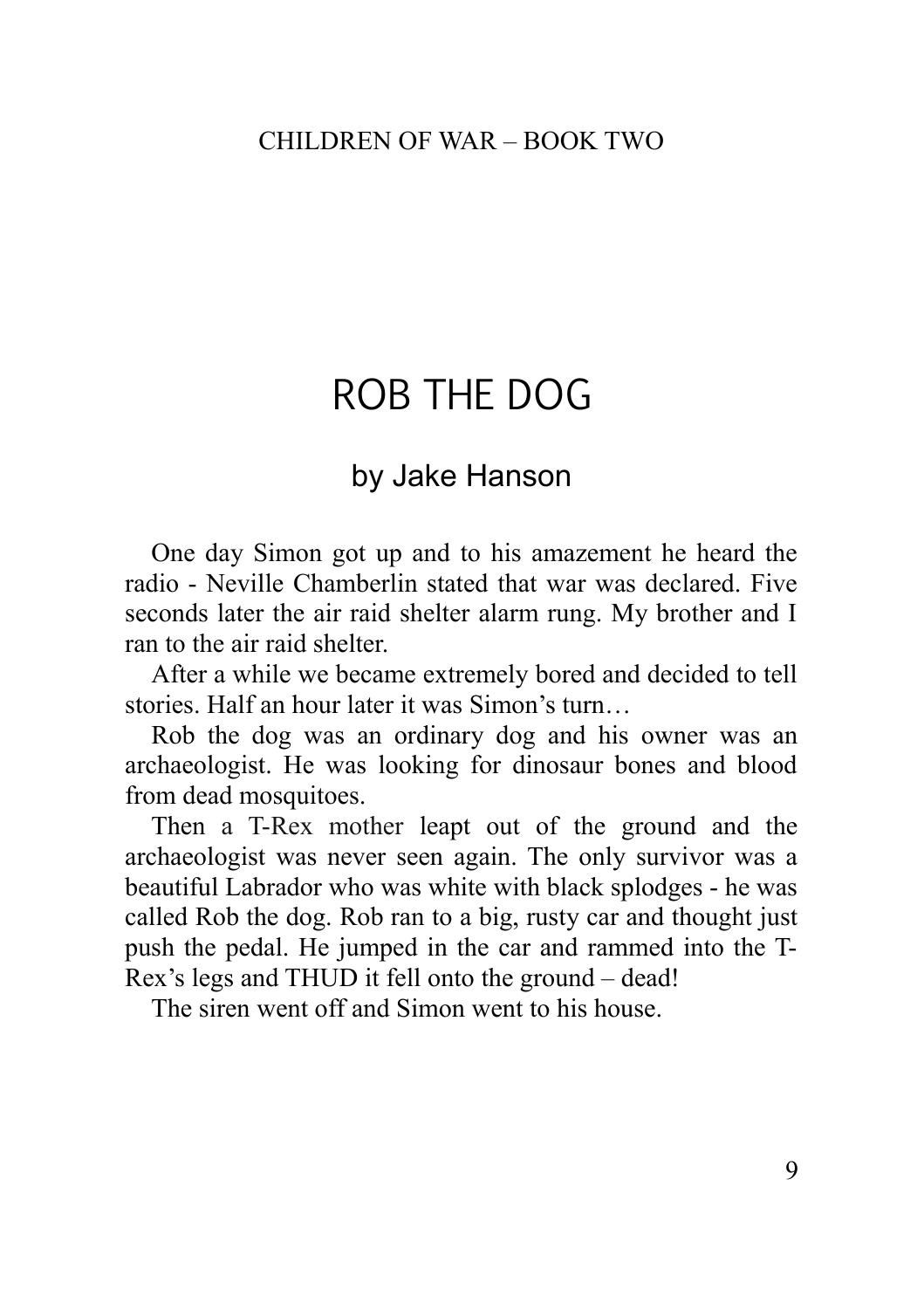# <span id="page-9-0"></span>BLACKOUT

## by Alex McLaughlan

Hello dear reader. My name is Edith. I am twelve years old and I have two younger sisters called Eliza and Emmie. I have a lovely dad and a caring mum. I can probably just tell you my whole life story but you will most certainly get bored. Let's get on with my "amazing" story. I wish.

I am being evacuated. Four of the most terrifying words I have ever heard in my life. I AM BEING EVACUATED! I'm so scared. Spine-tinglingly scared. I've just lost my mum and now I'm about to be taken away from my two sisters. Don't cry. The last thing I want is for this page to be wet before you even get to the juicy parts.

I am in my best clothes: a polka-dot dress, black boots, a brown satchel, a warm jumper and white socks. Not the kind of fashion you'd expect but I am in 1939.

At that very moment, a long, black steam train came chugging noisily in front of me. I stepped back. Slowly and nervously, I stepped back. So beautiful was this sight. So beautiful that the hairs on my neck stood on end. If you're wondering, I have never seen a train in my life.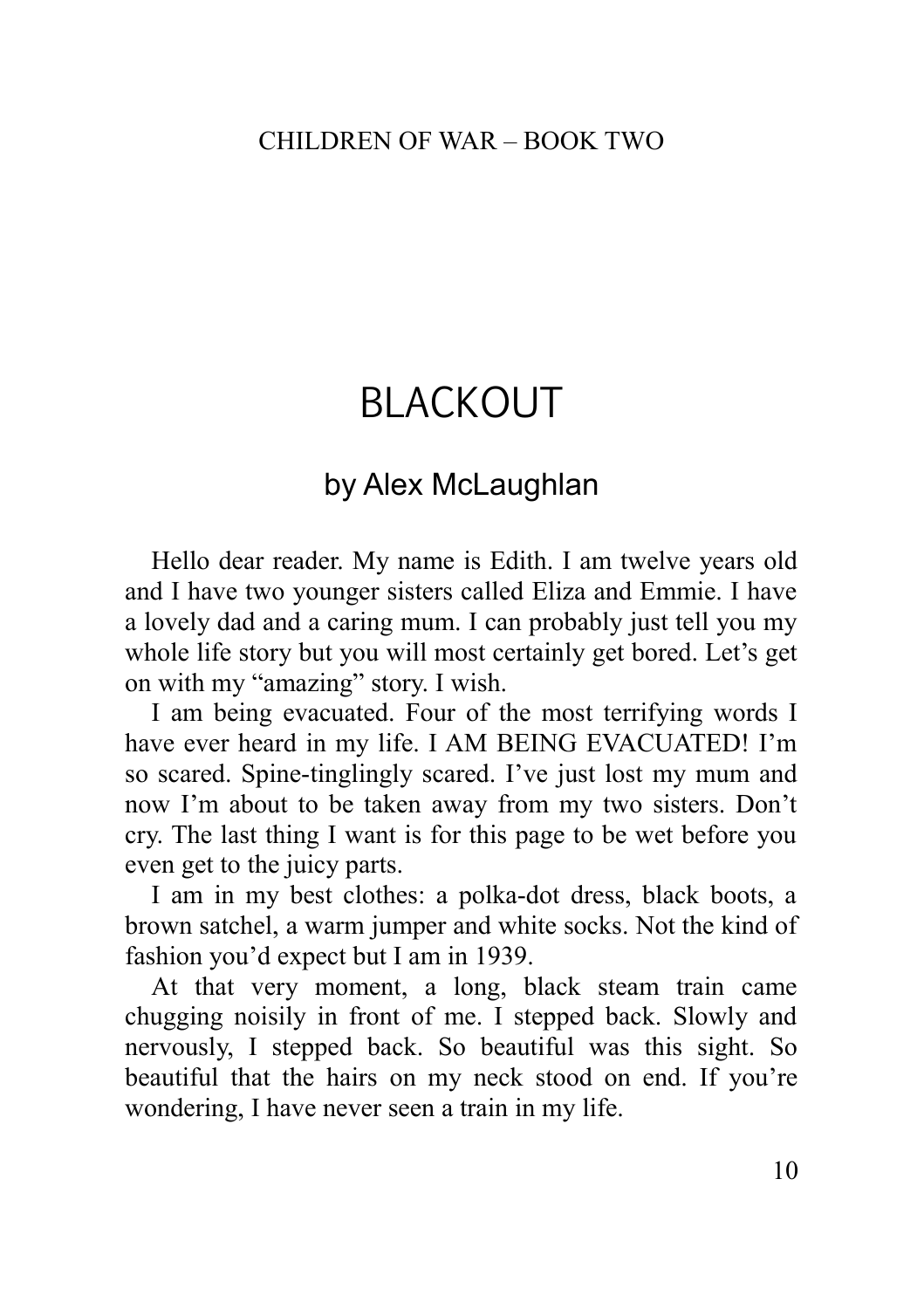"All aboard!" shouted the man standing like he was the king of the train station.

What a moron! I got onto the train. You don't need much description. I just got onto the train.

Suddenly, I fell, banging my knee as I went. Struggling to get up, a really pretty, young girl (around my age) crouched down beside me and held out her hand. She's so helpful!

"Hey there. You ok? Looks to me that you've never been on this thing before. Sorry, where are my manners? My name is Emily. Emily Wingate. What's your name, friend?" she asked, while helping me up.

"That's unusual. My name is Edith Wingate. I-I-it must b-b-e a coincidence," I answered, "if it wasn't, then it must only mean "

"WE'RE SISTERS!" we chorused.

But how was this possible? Is it even true? I mean we could be jumping to conclusions. I glared at her. Shocked, still, motionless.

A few minutes later, the steam train slowed down and a humongous crowd of children of all ages snuggled uncomfortably next to us. Emily, who was apparently my sister now, opened the tiny door at the front and we went out of the driver's exit. She's super cool! Two arms wrapped around me. A warm feeling rushed through my body. It's been a while since I've had an emotional, warm feeling. Dad used to give me the best of all hugs. He is at war right now. I hope he comes back.

"Come to my house!" Emily commanded.

Of course I said yes. I can break a few rules, right?

As soon I got to her house, I knew where I was. A castle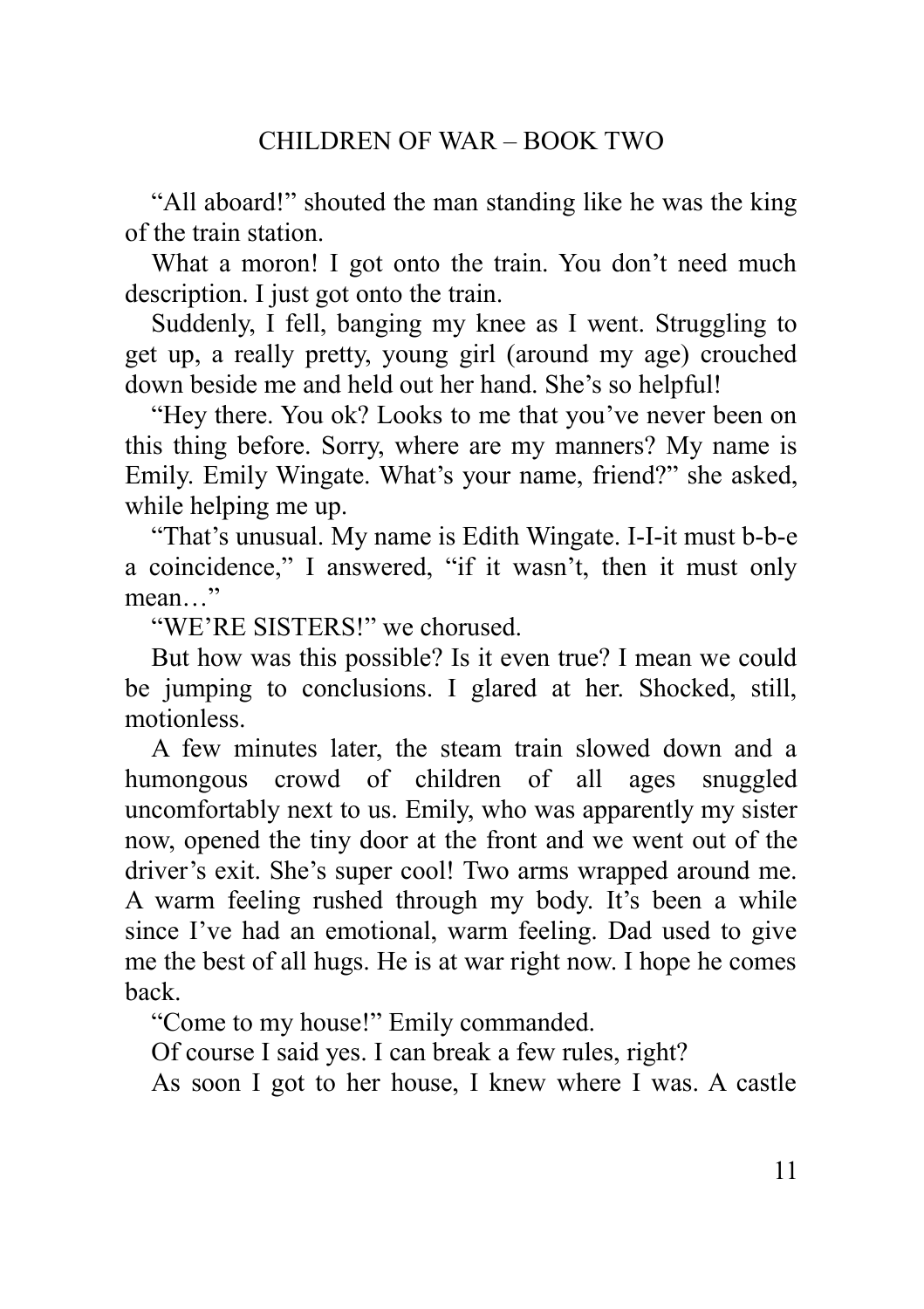from a fairy tale. Ok maybe not but it was magnificent. Instantly, I dropped my luggage inside. I fell asleep…

Swirls of black and white; my head was pounding and everything turned strange

**BLACKOUT!** 

The last thing I heard was, "Edith!"

I gasped like I had never breathed before. An obnoxious smell flew up my nose and it seemed that I was in an underground shelter. Bombs were whistling. I could hear them searching for people to kill. Girls' cries were echoing through my ears and boys' cries were faint and I could hardly hear them.

The same familiar arms wrapped around me. Unfortunately, it was not Emily but it felt like her. I had a feeling that I would gaze at Emily again and we could finish off what we had left.

<span id="page-11-0"></span>All I had to do was go back to sleep…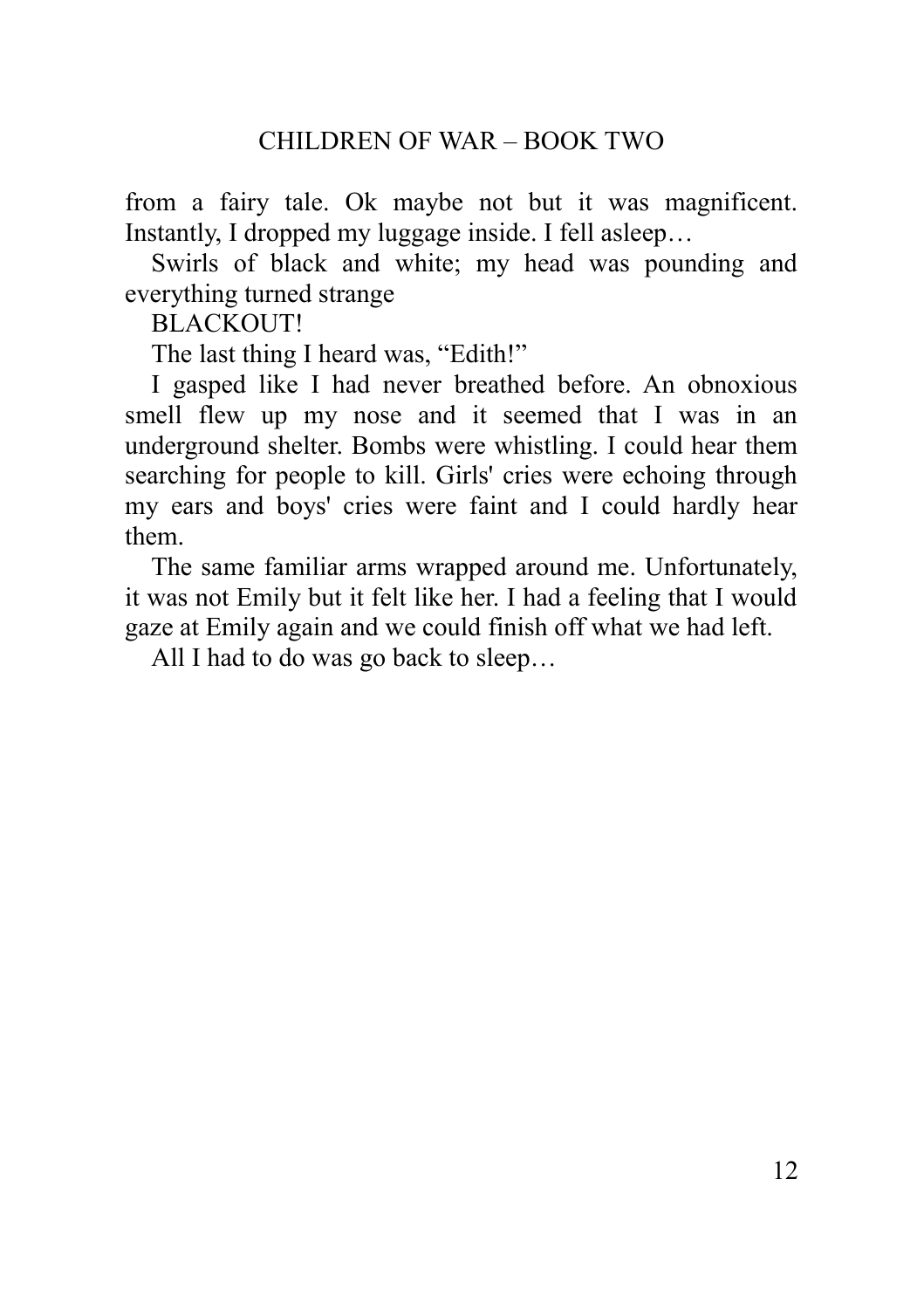## THAT DAY

## by Alfie McNicholas

Early one day I was told by my mum to pack my bag. It was the beginning of the war.

She whispered, "It's the day, the day of the evacuation."

Calmly she sat down close to me, to say what evacuation meant. I was only ten.

As we solemnly strolled to school I held her hand tightly as this was our last moment together. My mum started to cry.

I asked, "What's wrong?"

"Nothing," she stated, "We are nearly there."

Wherever you go I will be thinking about you.

I was getting on the train when I questioned mum, "We don't go on trains that often do we mum?"

"No," she cried. "Your about to take off so take care and don't forget me".

I was scared. Very scared. I did not know what was going to happen. The train finally stopped.

I was met by an old lady and taken to a farm.

I asked, "Where is my room?"

"Room 4 - second floor at the end," she mumbled grumpily.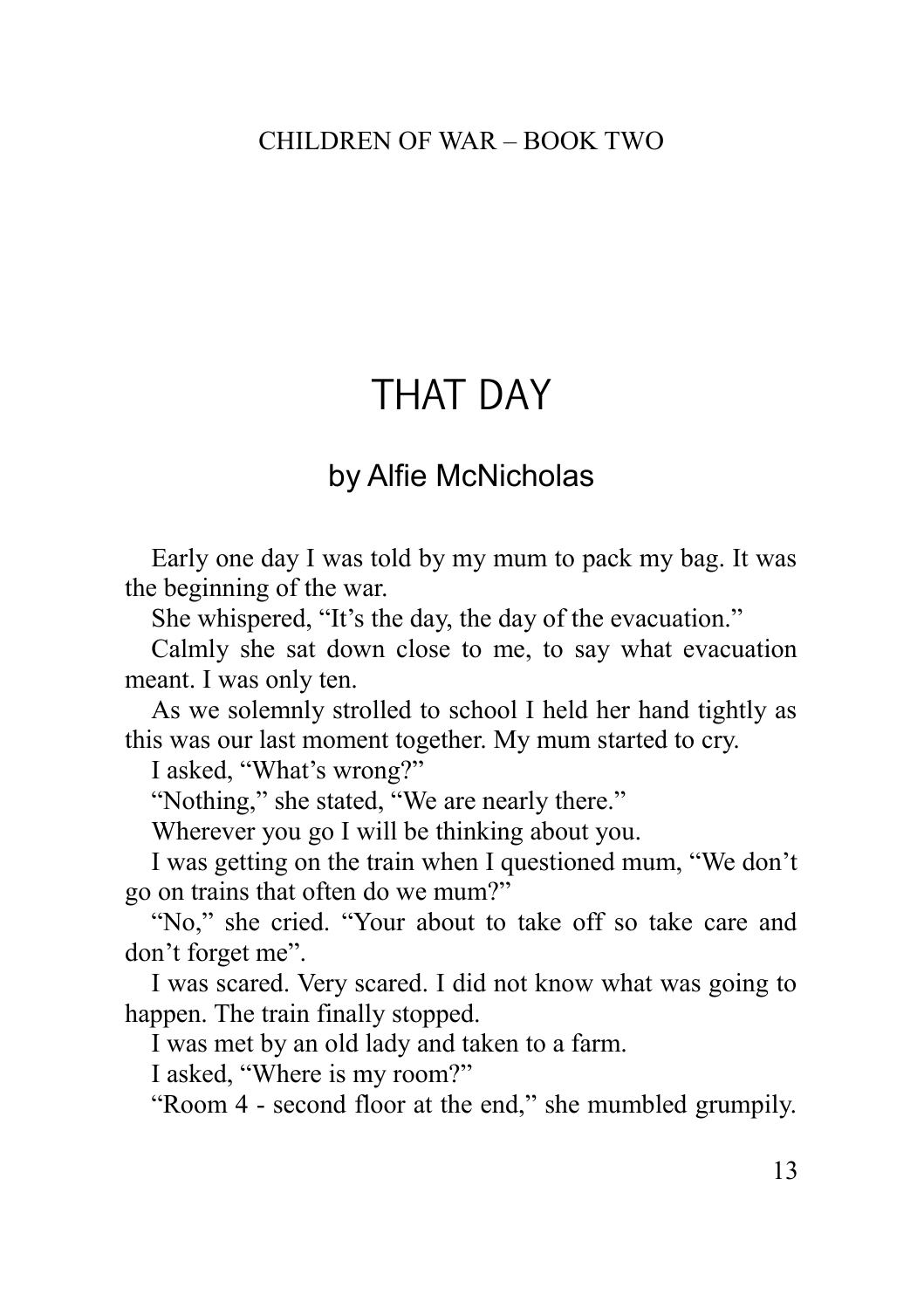"People will show you where it is."

One day later, I got a knock on the door. I opened it.

This grumpy old lady moaned, "I'm sorry to say this, but last night there was an air raid and the last bomb last night hit your house whilst your mother was in it and sadly she died."

<span id="page-13-0"></span>The End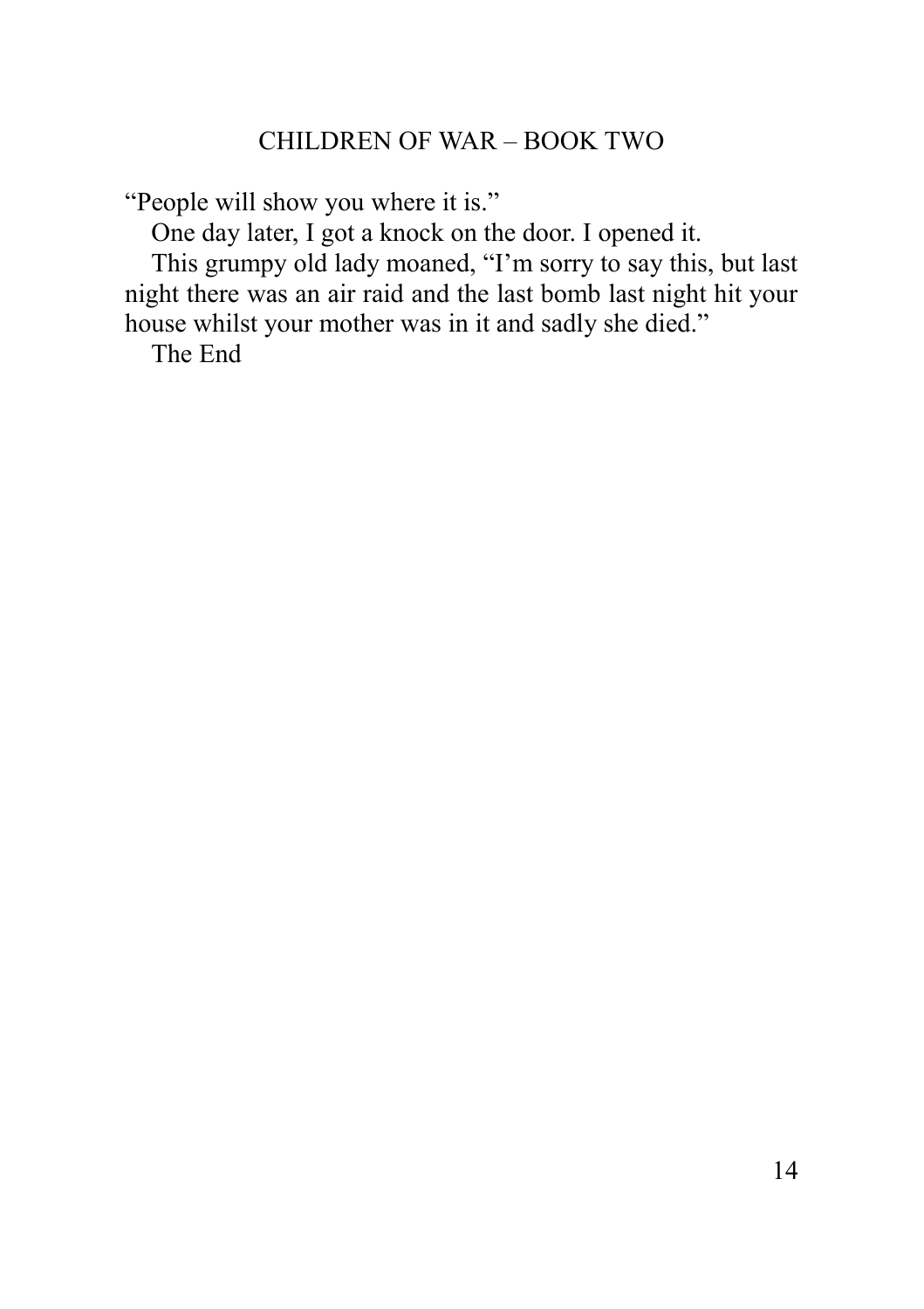# MY LIFE IN GLASGOW

### by Ava Mathers

My name is Lottie, I live in Glasgow with my mum, dad, brother and my little sister Dotty. However, I have to say recently my dad and my brother (Charles) had to go to war. Both Dotty and I want to be nurses when we grow up.

Suddenly, one morning really early, Dotty and I heard a thumping noise at the door. KNOCK, KNOCK

Mum yelled up the stairs, "Girls see who it is at the door".

We opened the front door and to our surprise there was a letter on the step outside on its own. Dotty grabbed it as I looked around to see if it was I prank. No one was there except us. Mum rushed down the stairs and complained that we were taking forever.

"Give me that," mum shouted loudly.

I think everyone on the street heard it. Mum gave me my special bright purple headband and she put it on my gorgeous brown hair.

"It always makes you look beautiful!" she whispered.

Dotty looked at me with her sad eyes in the way that she does when she desperately wants something. (She wanted to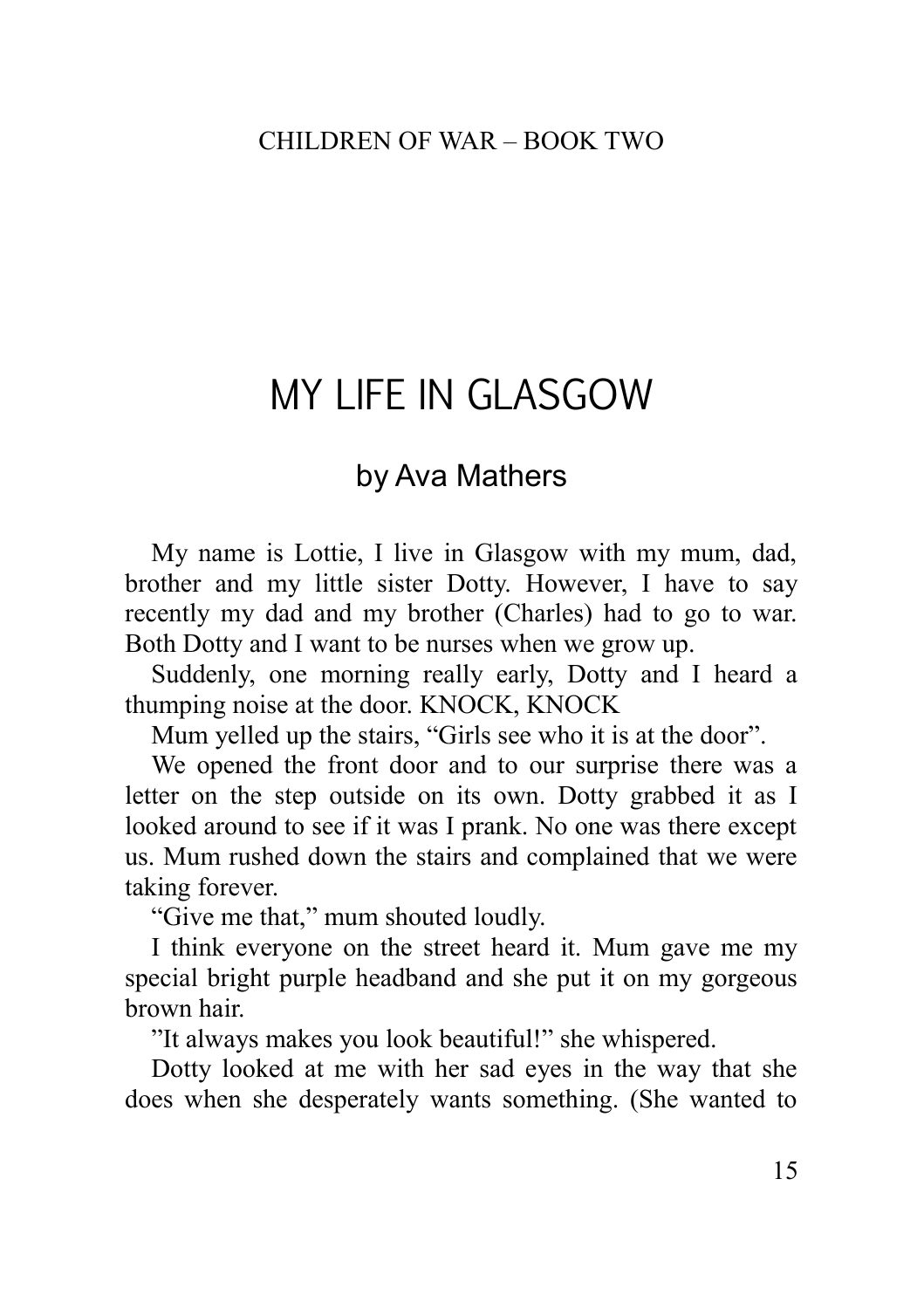open that letter). However mum told me to open and read it. It says:

*Hello my dear family.* 

*I hope that you are all doing well. I am missing you dearly. I hope I come home soon, as it is awful here. How's my Lottie and Dotty?* 

*Hope to see you soon.* 

<span id="page-15-0"></span>Mum started to cry and we reached out to hug her.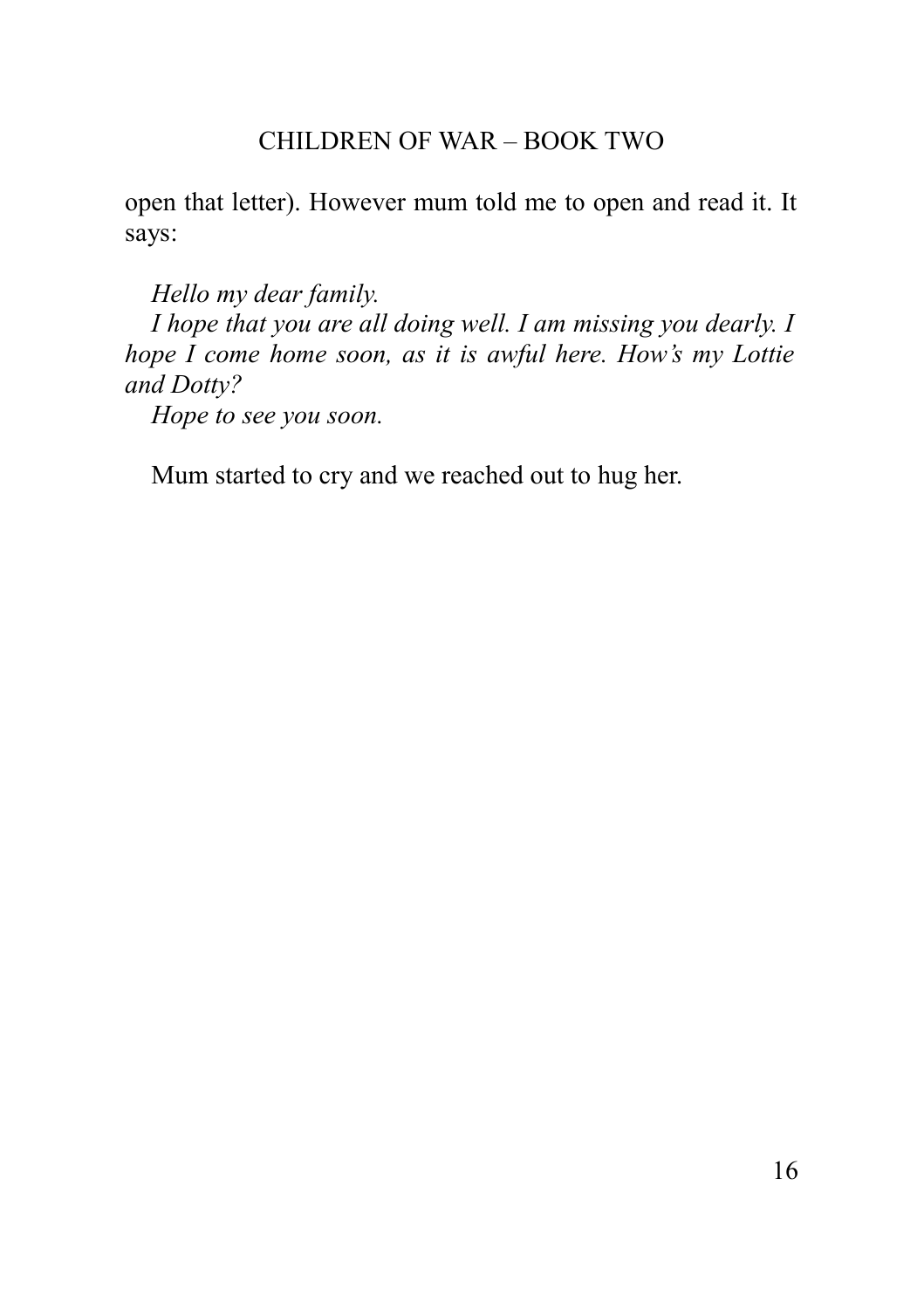# CARA

## by Eleanor Lofthouse

I'm scared. Terrified. Curious. Also a bit relieved. It turns out I am being evacuated. Oh, I'm sorry. I didn't introduce myself properly. My name is Cara Black. Cara Emily Black. I am 12 years old (13 in a week) and I have 3 siblings- 2 brothers, 1 sister- named Charles, Maria and Edward. Well, I have a story to tell you…

This morning, I was practising my back flips in the garden happily, thinking all was right with the world and then I got 'the yell' from my awful mother.

"CARAAAA!! COME HERE THIS INSTANT!!"

I trudged into our teal blue living room, my hands in my brown trouser pockets with my blondish white, flowing hair on my shoulder, and I slumped down onto the black, leather sofa. Mother turned on the wireless (or as posh people call it, radio) and I found out that our Prime Minister, Neville Chamberlain, was on. Again. I sighed as he declared his (boring) speech like he did every day.

All I could make out from his droning voice was, "My long struggle to win peace has failed. I'm sorry to say but we are at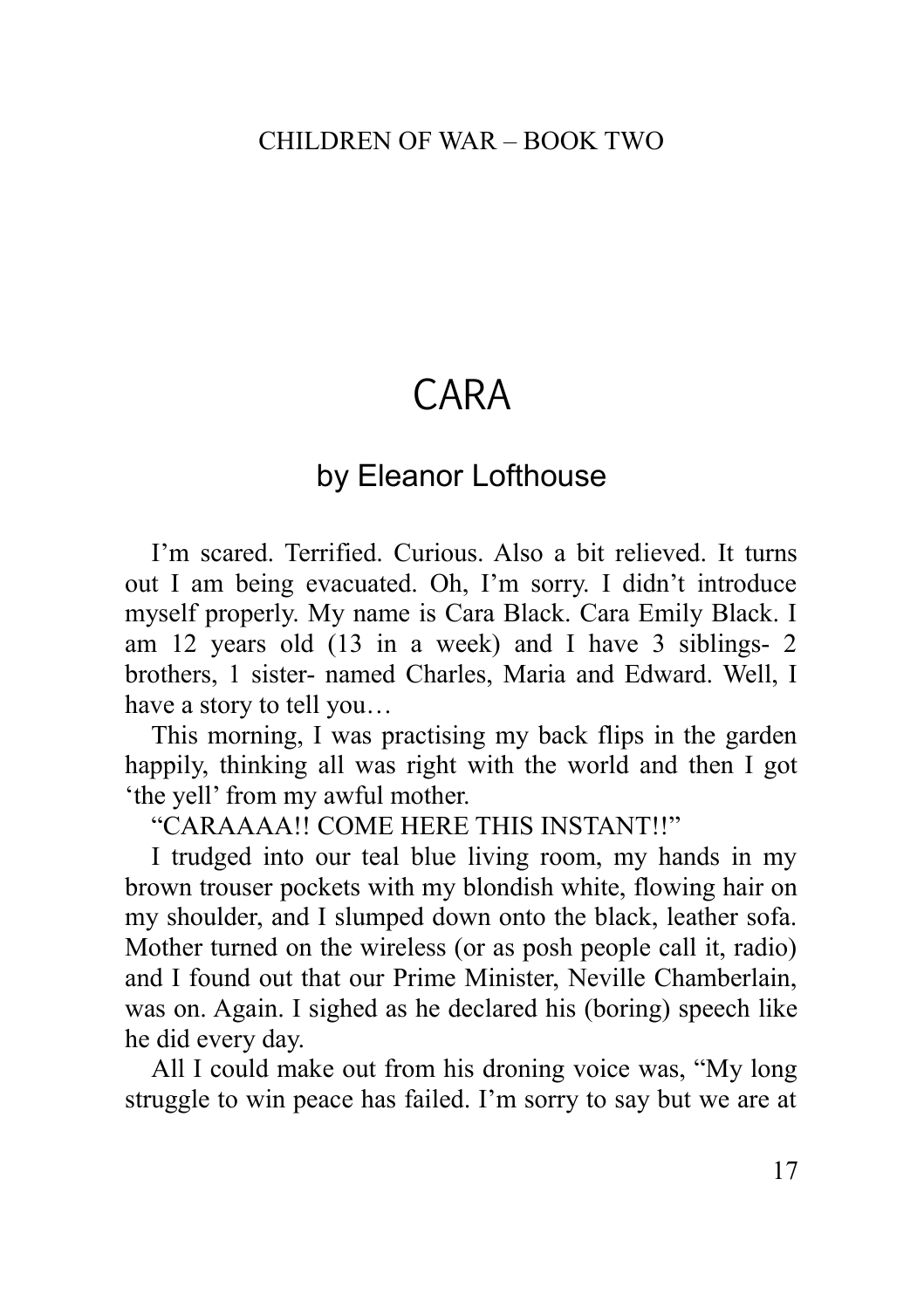war with Germany."

My mother looked at me with great concern.

"You know what this means Cara?" she asked.

I shrugged my shoulders, covering my cold ears just in case she yelled at me. But no. Instead, she looked cautiously out of the window to see if anyone was watching her.

"Mother. Mother!"

She suddenly snapped out of it and stared at me.

"Cara, you, Charles, Maria and Edward are all getting…" It looked like she was going to burst into tears. "…e… evacuated!"

 Before I knew it, I was at the train station, about to get on the train from Edinburgh to The Highlands.

"Are you nervous?" asked Edward. I cringed. "N…no?" I answered, gulping.

The train was coal black, the steam coming out of the funnel was like clouds of snow and it was a bumpy experience. When we all got on, it started up and jolted all the passengers. A blonde haired girl walked slowly over to me and helped me up.

"Oh thanks. What's your name?" I asked her.

She only dug her face into her shoulder and gulped. Hard.

"M…Mary," she whispered, "Mary Black"

I gasped. "Well that's a coincidence because my name is Cara. Cara Emily Black. And who is your mother?"

She smiled and giggled for some reason. "Um…Martha Black. But she unfortunately died in a car crash."

I was getting immensely confused with Mary.

"Well my mother was involved in a huge car accident but she still survived!" Mary looked shocked.

"Well if it isn't, then we must be…"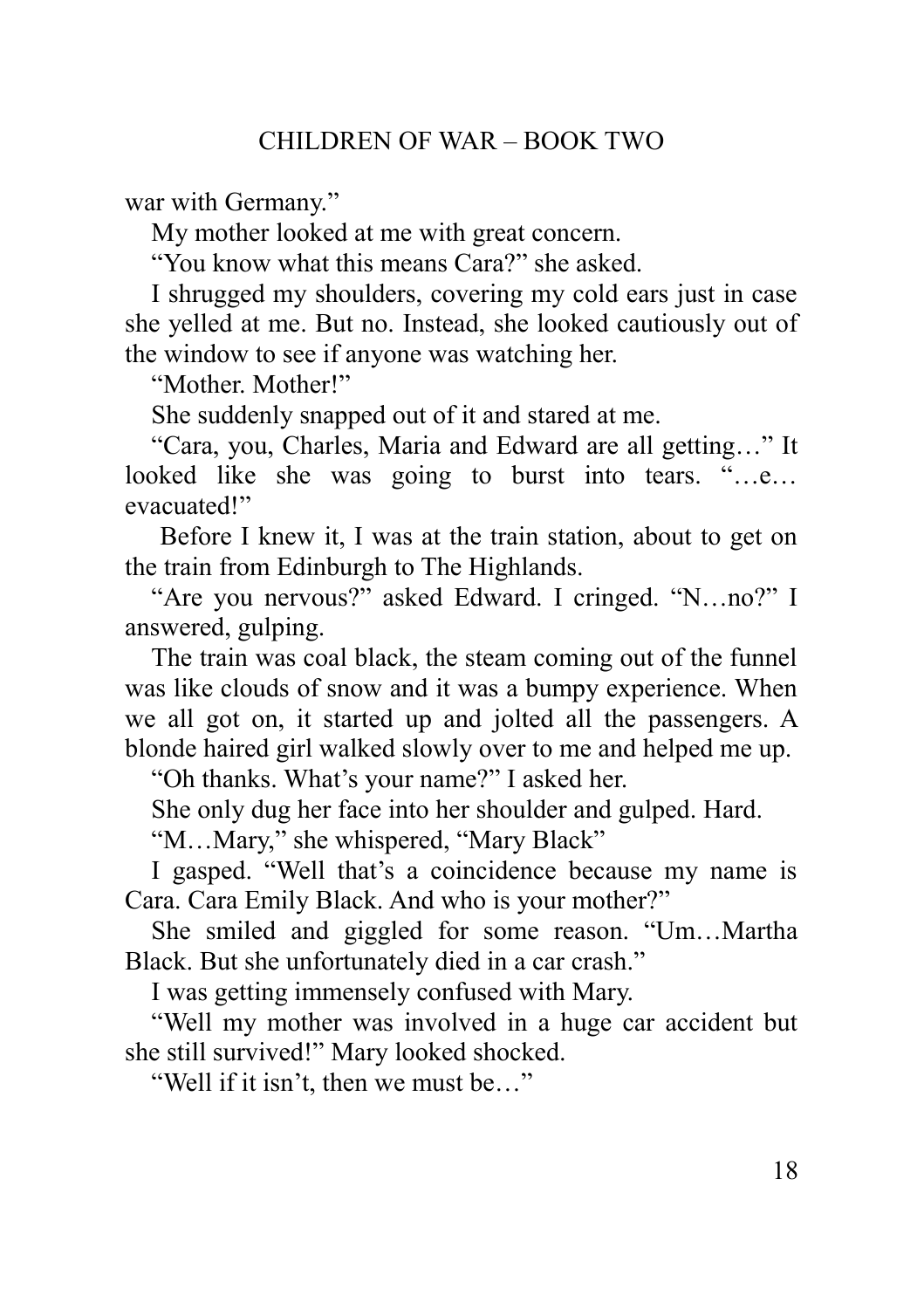She paused in delight. Then we chorused… "SISTERS!" Unbelievable!!

We were jumping up and down in excitement, whilst there was a low rumbling sound beneath my feet. Was it my stomach? Well, to be honest, I haven't eaten in days. But it wouldn't be possible to be my tummy as the moaning sound of it came up from below us. Was it an illusion? No, I felt it. Mary felt it. I guess the driver felt it too because we all heard his screams as we came to a halt. Unfortunately, we were crossing over a bridge whilst stopping abruptly. Mary held on tight to the seat we were sitting on and I held her hand. Tight. The train was toppling to the side and before I knew it, water was filling up and fast. Mary grabbed onto me but I felt like I was fading away.

I couldn't swim.

I saw Mary looking at me with concern. With hope. And with love. Then…I woke up. In some sort of medical van. Mary wasn't there. Mother wasn't there. My brothers and sister wasn't there. I was somewhat on my own. A brunette haired nurse told me that my house had been bombed and my whole family was gone.

"You're lucky you survived the 'Blitz'." She told me.

<span id="page-18-0"></span>I was in London. Alone. And that's the way it would stay…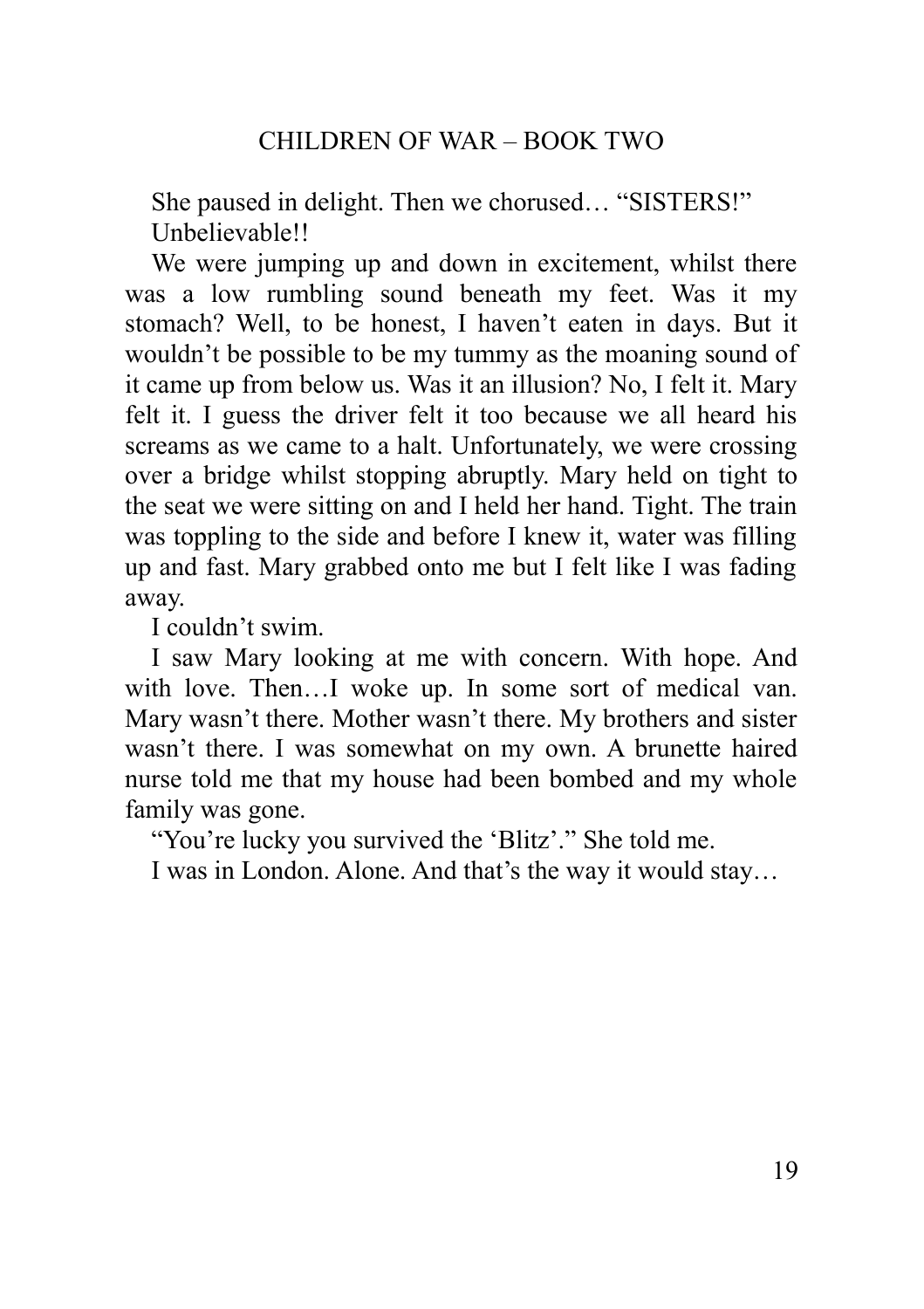# THE GIRL THAT GOT EVACUATED

## by Charlie Wanless

One day in 1935 someone called Ella Crooks was born. 4 years later her life was changed! World War 2 started she didn't even know there was a World War 1. She didn't know how many people died. She didn't know she was going to get evacuated! Her parents however did know. She was going to get evacuated, but where to? Her parents thought for a while then a little longer. Finally they found the place. On the beaches of Scotland.

A few days later Ella Crooks was evacuated and it took quite a while, however she enjoyed it. She made a new friend - Poppy Garcha – on the train. They told stories and played rock, paper scissors. Soon they arrived but when they got off the train they were split up. Then Ella remembered her family, she wished they were there as she would get company and love.

Suddenly she saw someone (a boy) called Jake - whose hair was ginger and his eyes were dark green like grass. They got to the training school where there was a police man waiting outside.

"Identity card" he shouted.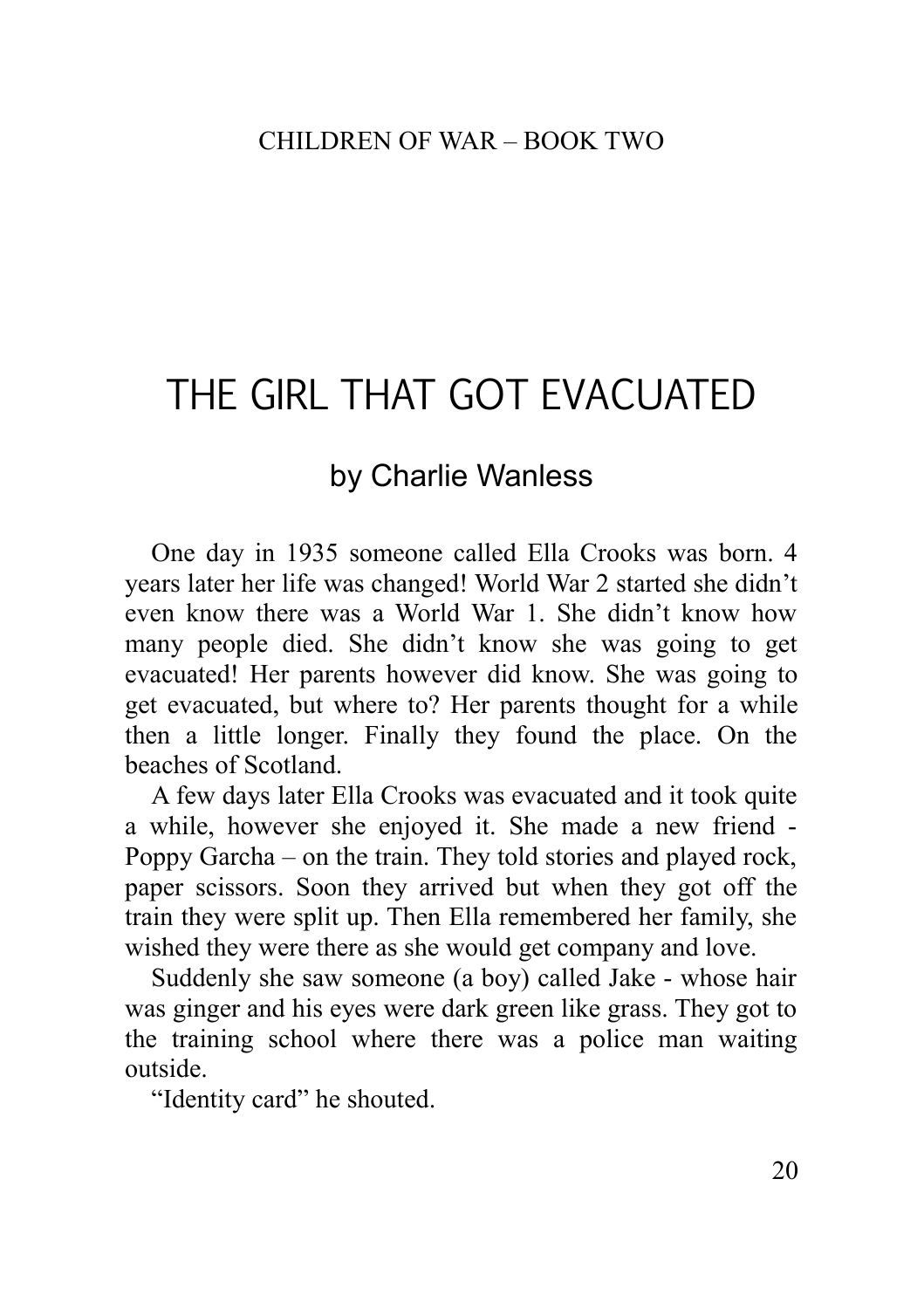She showed him it and stated, "Here you go sir."

Next they were informed where they were sleeping.

4 long years later at the boring training school it got to her 8<sup>th</sup> birthday and that very day a letter came. She cautiously opened up the letter.

*Dear Ella, I am so sorry to say this but your dad has died.* 

Ella started to cry.

Jake came over and whispered, "It will be ok, it's happened to me. Just stay strong. It's still your birthday have a good day".

The alarm went off and they had to hurry to get to the Anderson shelters. After a while everyone started telling stories. Finally the alarm went off again and it was safe. She stepped out of the Anderson shelter and there was her dad standing there.

<span id="page-20-0"></span>How had this miracle happened?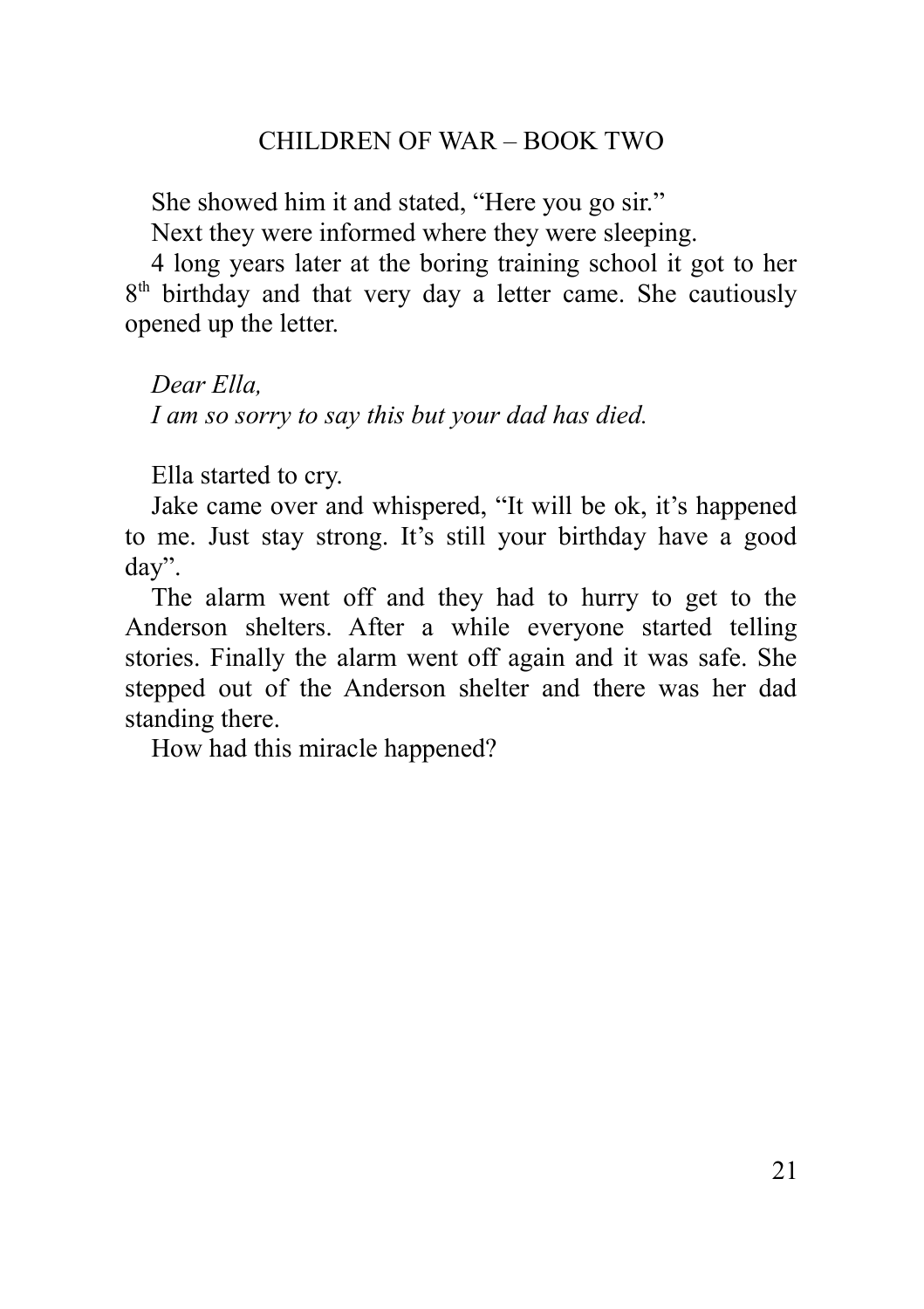## THE FUTURE DREAM

## by Daisy Bell

Snip Snip Snip. Edward finished cutting. The Mammoth looked naked without its hair.

"Finished!" Edward paused, "Well we have enough wool to make clothes for the winter now, old boy."

Edward patted the Mammoth's bare skin. Although Edward thought he was alone, he was not. The old bomb shelter was not – as Edward thought it was – empty. Jane stepped out of the shabby bomb shelter intrigued, yet taken back by her surroundings. Startled by Jane's sudden appearance, Edward dropped his large, grubby scissors.

"Excuse me but what is the date," Jane looked at Edward earnestly.

"Why it's the twenty eighth of January 3040." Edward stated.

"What a load of tosh. You're telling me that I've been unconscious for over nine hundred years… Unbelievable, utterly unbelievable."

Edward looked puzzled. "Look ma'am, I'm telling the truth," Edward paused, "perhaps I should take you to the doctor!"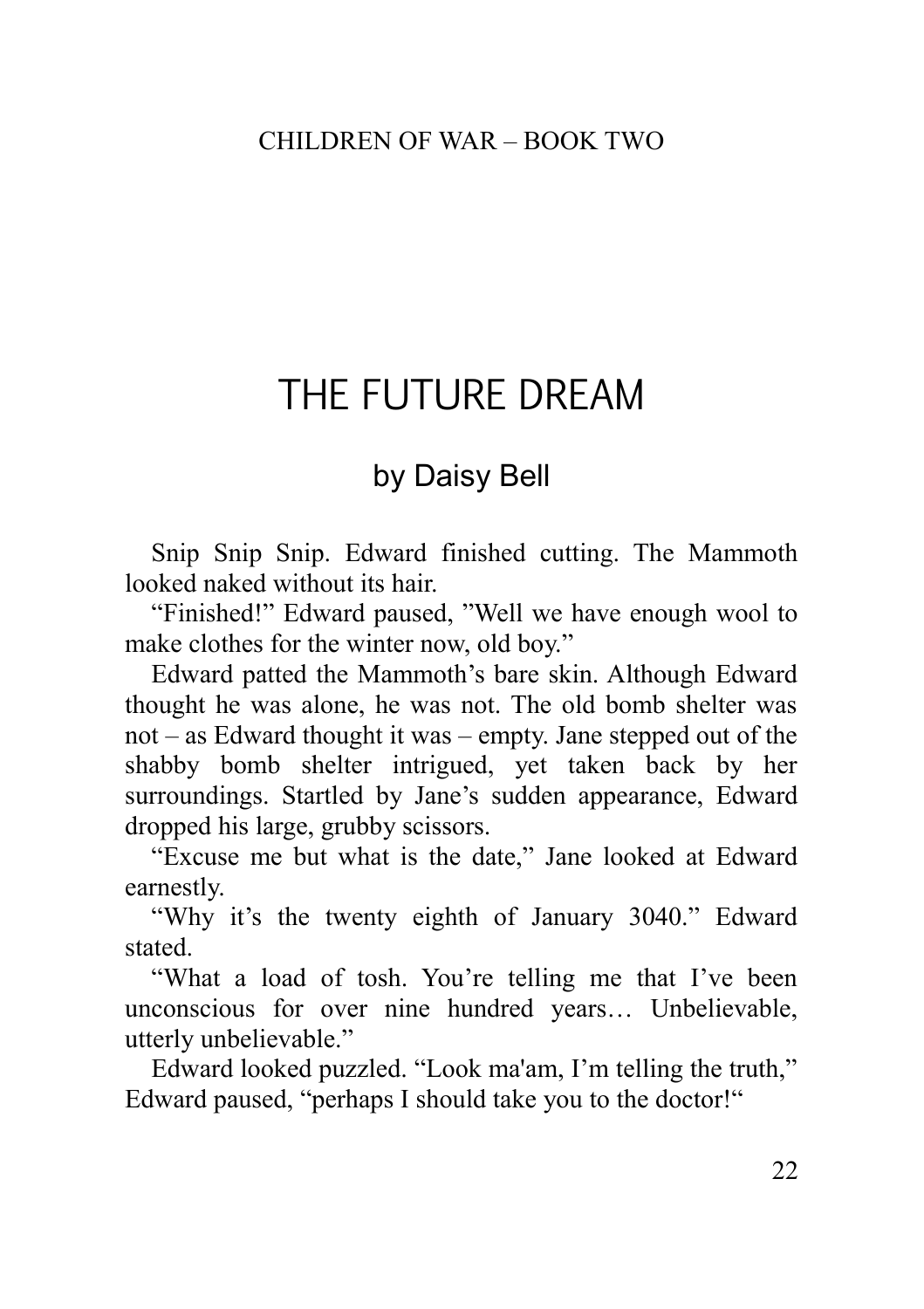Stubbornly, Jane sat down, refusing to let Edward take her anywhere.

"ZZZZZZZZZZZZZ."

"What was that? " Jane asked uncertainly, "Was that you?"

"GET INTO THE BOMB SHELTER NOW!" Edward shrieked.

"You're being extremely rude. I just left that bomb shelter, I'm not going back in." Jane screeched.

"MOVE," Edward screamed, "NOW." BLACK!

The large, green forest came back to Jane in a blurry vision. Blink. Blink. Blink. Her sight was restored. Shakily, Jane stood up. Without a doubt, Jane charged over to where she last saw the mammoth. Gone. The mammoth and the man. Gone. All gone. Jane hastily kicked the dirt with her bare foot.

"I can't believe he left," Jane muttered under her breath.

She decided that her best option was to keep on walking. Treading on the ground, Jane suddenly stopped. Her small trek through the forest had ended with a wooden wall. Like an ape, Jane climbed up the nearest tree, slipping treacherously as she went. Finally, after what felt like an eternity, Jane reached the top. She looked at her surroundings. The wall was surrounding a village. Just then, she slipped.

"AAAAAAHHHH!"

Jane shut her eyes, clenched her fists and rolled into a ball waiting for a rather loud thud. Unnaturally, she never touched the ground. Jane anxiously opened her eyes. She was high in the air. Jane looked up expecting to see an angel but instead there was a giant bird. Moments later, Jane landed in a nest,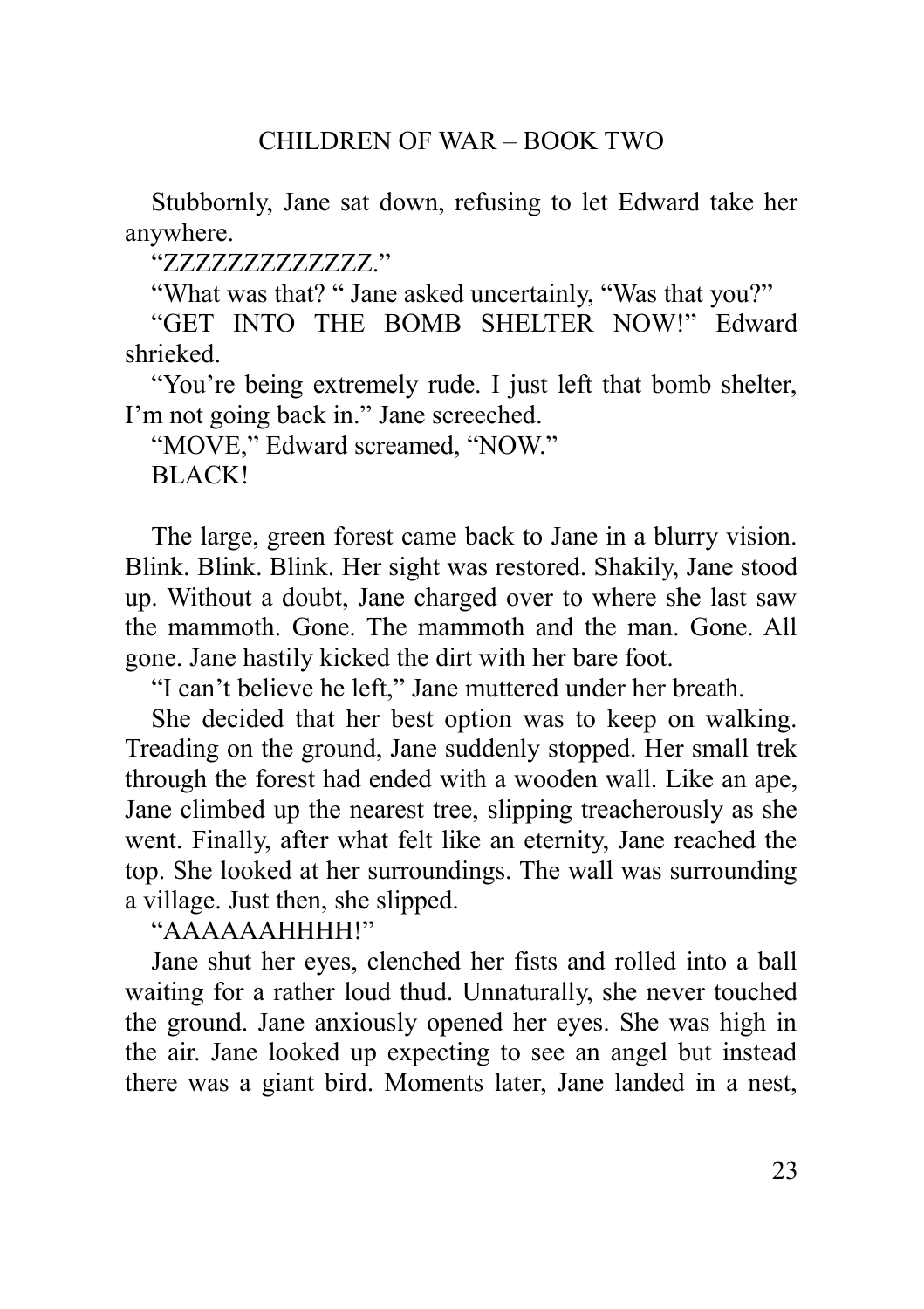which had chicks in.

"Oh no!"

Jane knew that her death was near but she was not afraid. She was not going to flee. One infant bird neared and opened its beak in front of Jane's head then… Black! Jane awoke in the bomb shelter.

"It was just a dream, it was just a dream."

Jane was laughing with tears of joy. Then Jane realised that it was still world war two. Jane clenched her eyes shut as she slowly opened the bomb shelter's door and anxiously stepped out.

<span id="page-23-0"></span>She opened her eyes. The village was destroyed…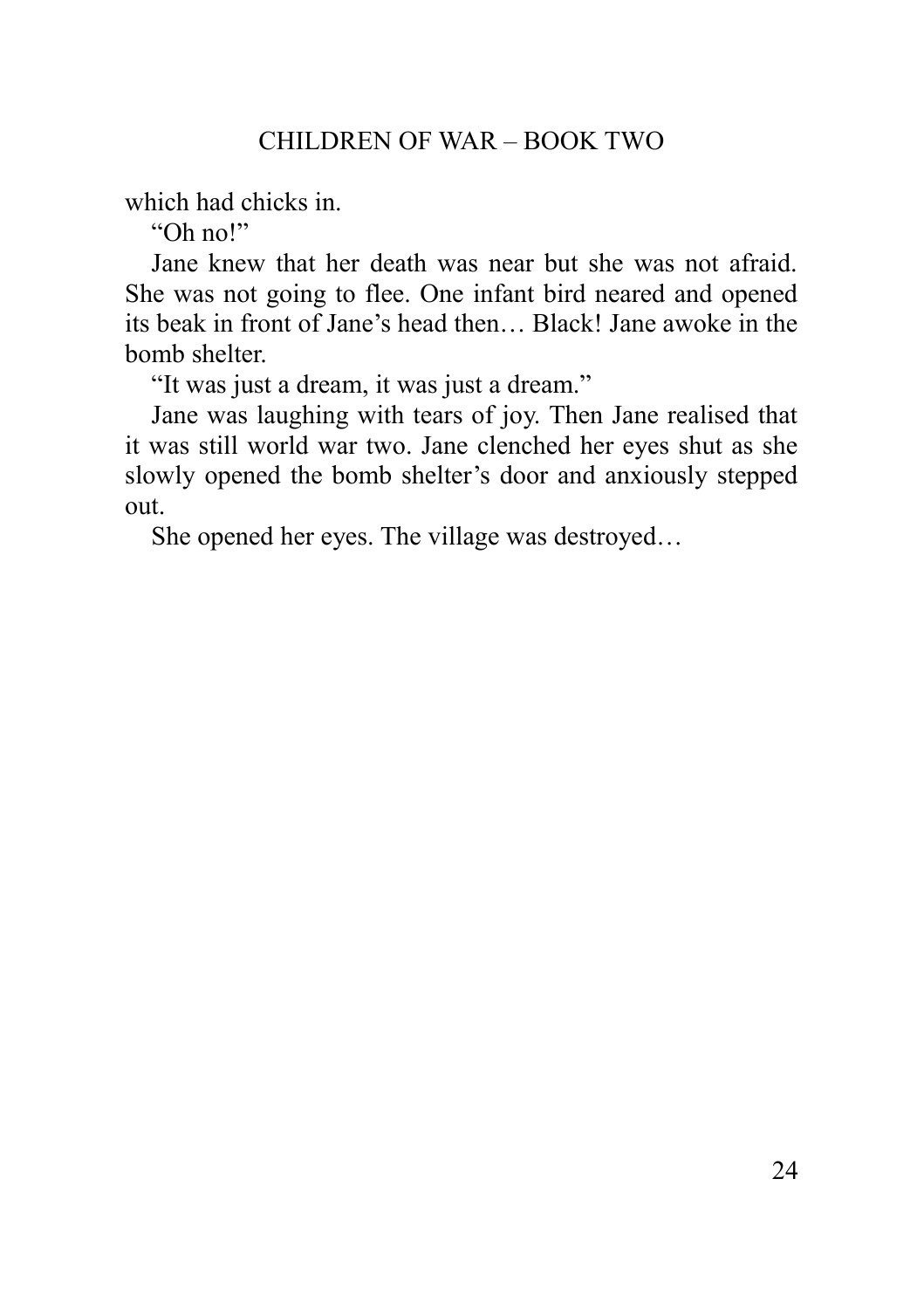# EVACUATED

## by Lovleen Garcha

One cloudy day, Millie Mathers, who was ten, and loved reading adventure books was wondering what to do. As always she wanted to go on an adventure to faraway places. However she lives in London with her mum and dad and two sisters (who are older than her and also mean). Her parents are strict and refuse to allow her to go anywhere even the park or play with her best friends.

Millie had always been looking at unexciting things whilst she was doing nothing, just wandering around in the massive house. Her older sisters Mary and Sarah always went out but not Millie. Her sisters were so popular but she wasn't. Could this be why she was never allowed out?

On the wireless she heard the Prime Minister say, "We are at war with Germany."

Then it all began… Planes were flying. People who were in the army marched. Millie was crying as the war started. She rushed upstairs, packing her clothes, books and a bear. Minutes later her parents dropped her at the station. They waved her goodbye as the train set off to Liverpool and onward to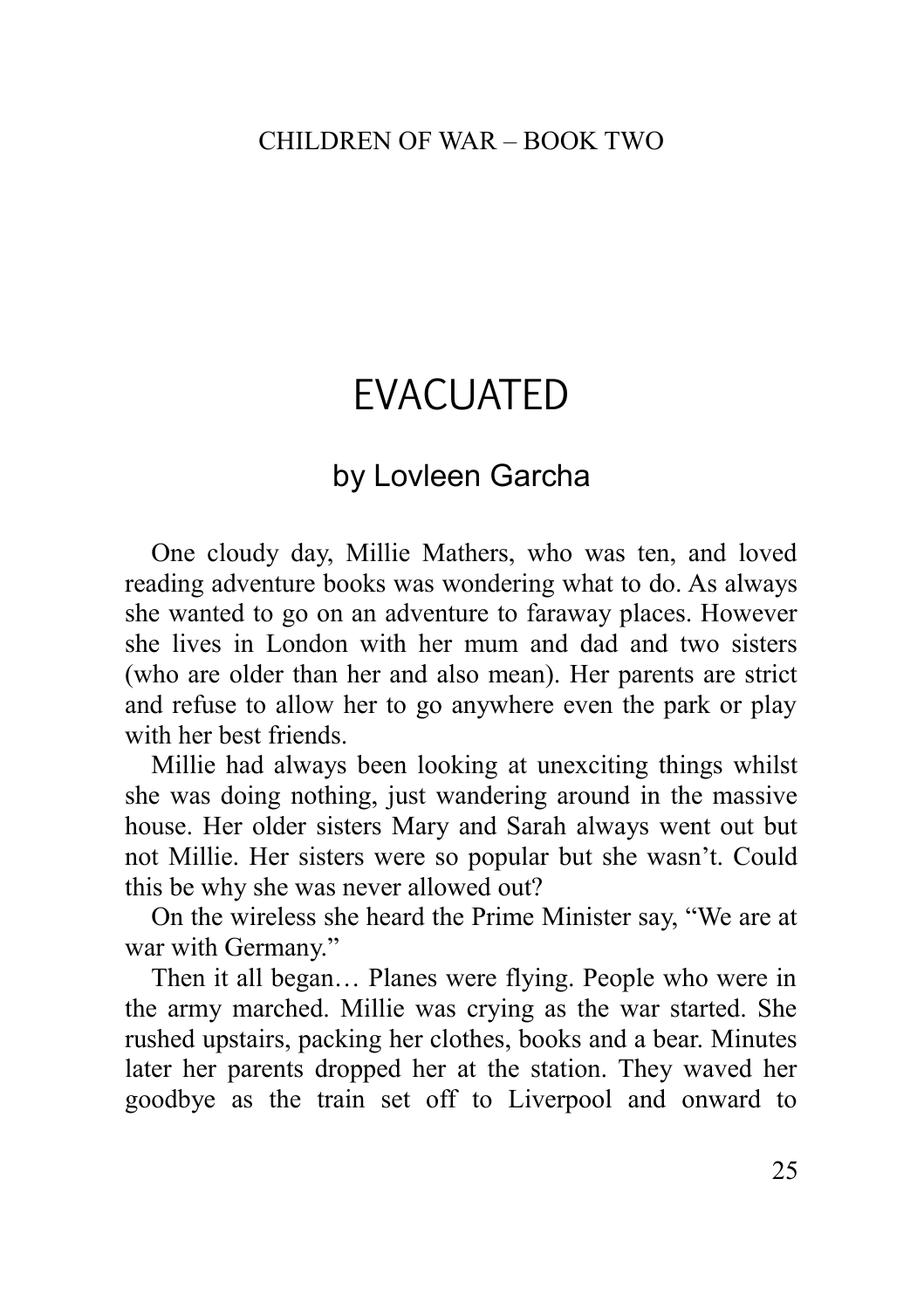Canada.

<span id="page-25-0"></span>As soon as she arrived in Canada the children were put with parents, who were strangers to them. They got upset after they left their parents in Britain. As time went by they got used to living with their new family, who were not strangers to them any more…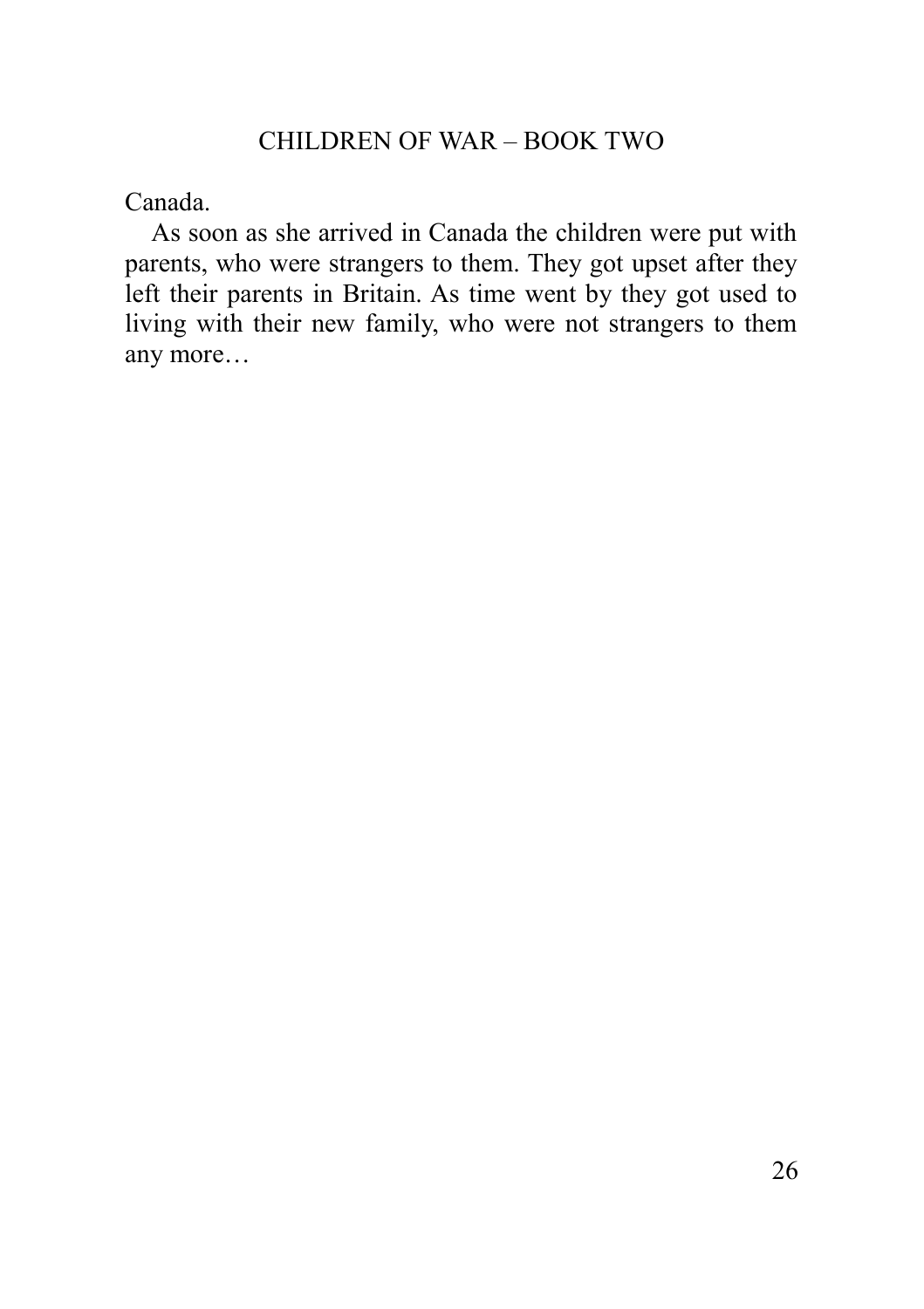# MY LIFE WITH MY GRANDMA

## by Holly Kirby

I was in my old house in my dark, small bedroom packing my bag to go somewhere. I really wanted to know where I was going. Was I going on holiday or was I going to my grandma's house?

Anyway I should introduce myself. I am Grace and I'm twelve years old. I live here with my mum, dad and baby brother called Billy. I love reading, writing, swimming and playing the flute. I have blonde hair, sky blue eyes and I'm very tall.

"Grace, Grace are you ready yet? " Mum shouted.

"Nearly mum, I'm just putting my teddy in my bag." I replied.

"Ok hurry up." Mum told me.

"Grace you and your brother are going away to your grandma's for some time because World War II is going to start and it is not safe for you two here," Mum explained, "but everything will be ok. I will take you both on the train station. Now take your brother's bag and put it on the train."

There I was so nervous and scared. What did all this mean?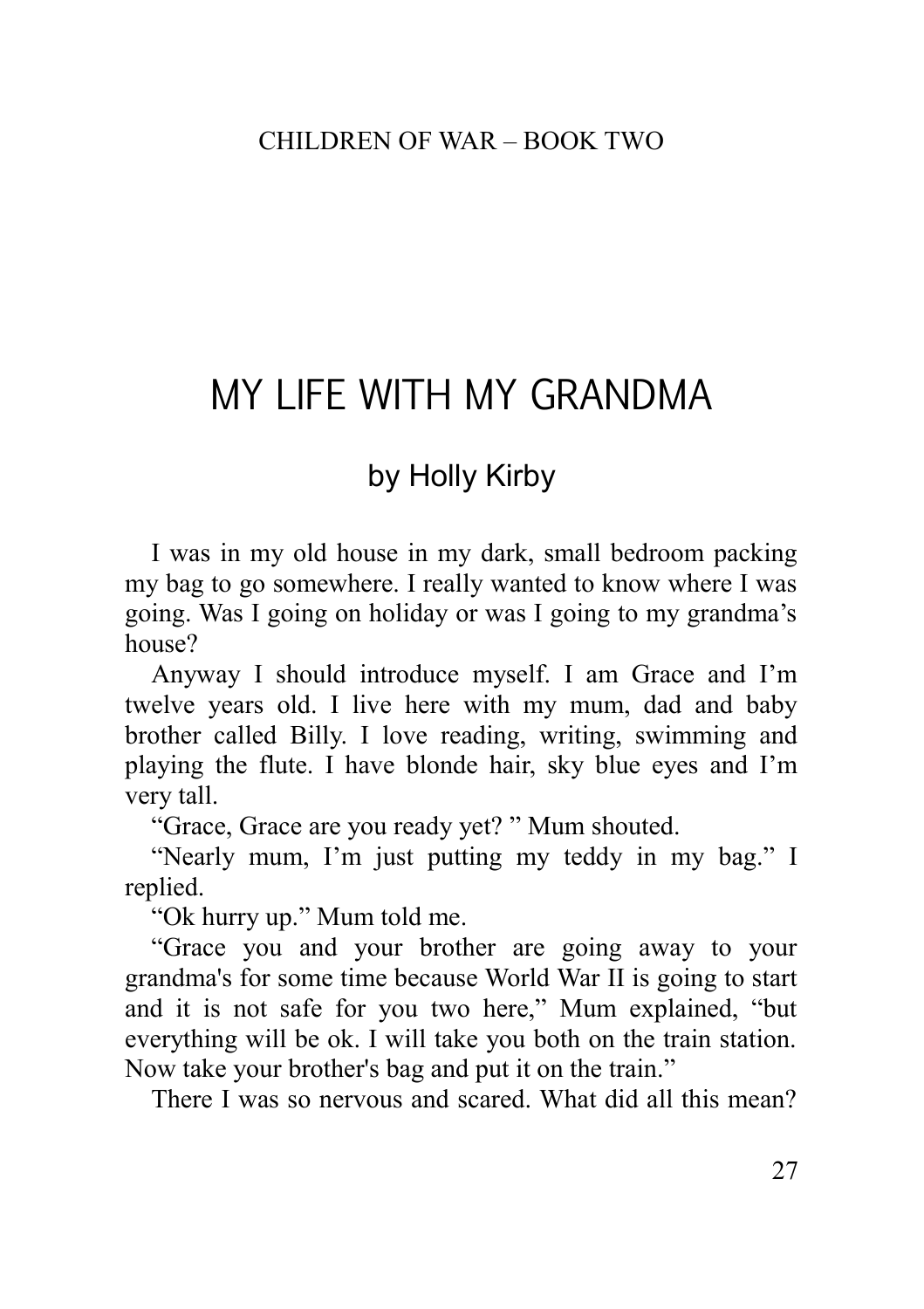Are other children going away for a couple of years ? Maybe or maybe not? I thought to myself.

"Grace come and get on," Mum told me.

We parted with lots of hugs and tears.

It was awful on the train, there were lots of children wondering where they were going but lucky for us our grandma lived in the country side so we were going there. I was really bothered about why my mum and dad weren't going to a safer place. Would they die during the war? Who knew, we were all going through an awful time then.

"Grace this is your stop, so I'll say bye." Mum informed me. "Ok" I replied.

We walked inside to my grandma's house and said goodbye to my mum. I was feeling really upset because nobody knew when everything would be back to normal.

A few minutes later, I started to look round the house that I would be staying in for a few years. Firstly I went up to my bedroom and unpacked my suitcase and there was my favourite flute that I loved to play. Then a few minutes later I unpacked my brother's bag. He was going to be sleeping in my grandma's room, in his cot, because he was only little. Soon after I went outside to explore in the garden. It was a really lovely little garden. It had a vegetable patch, a flower bed, a wishing well and a little table.

Ooh a tulip and a rose, oh and a wishing well - I wonder what's down there?

Meanwhile my grandma was sat having a drink on the little table and my baby brother was sat on a blanket on the grass playing with some baby toys.

Suddenly, I found myself inside the well, with wet damp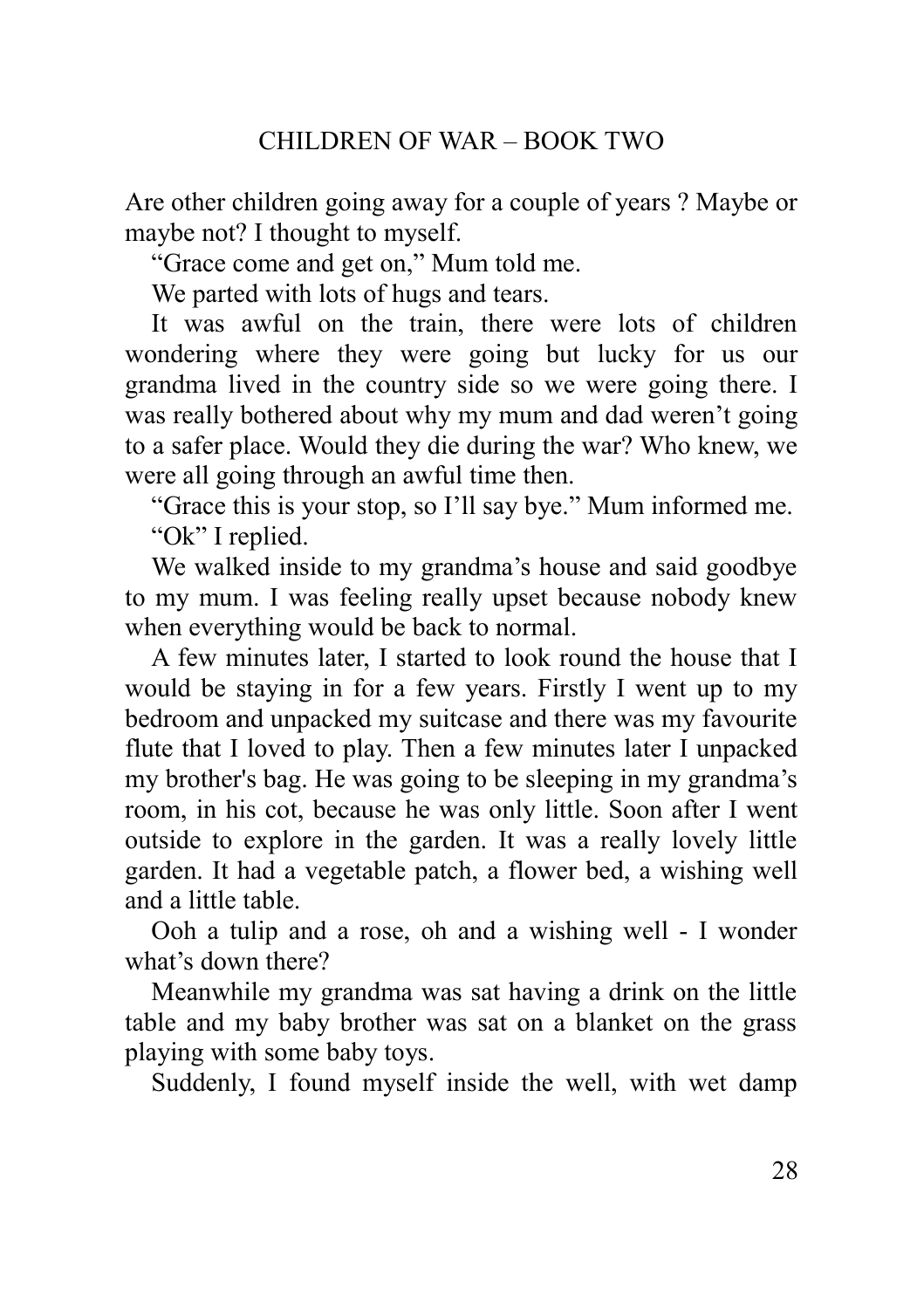feet. It was amazingly light down there! There was a funny kind man down there asking me repeatedly to make my way through the maze. It got very annoying after twice so I just said yes. The first part of the maze was to jump over fifteen ramps, then choose the right door to go through. I nearly walked through the wrong one but I just shut the door. Then the final one was to answer fifty maths questions. I only got 49 right though…

<span id="page-28-0"></span>I was then sat back in my new normal life playing with my baby brother.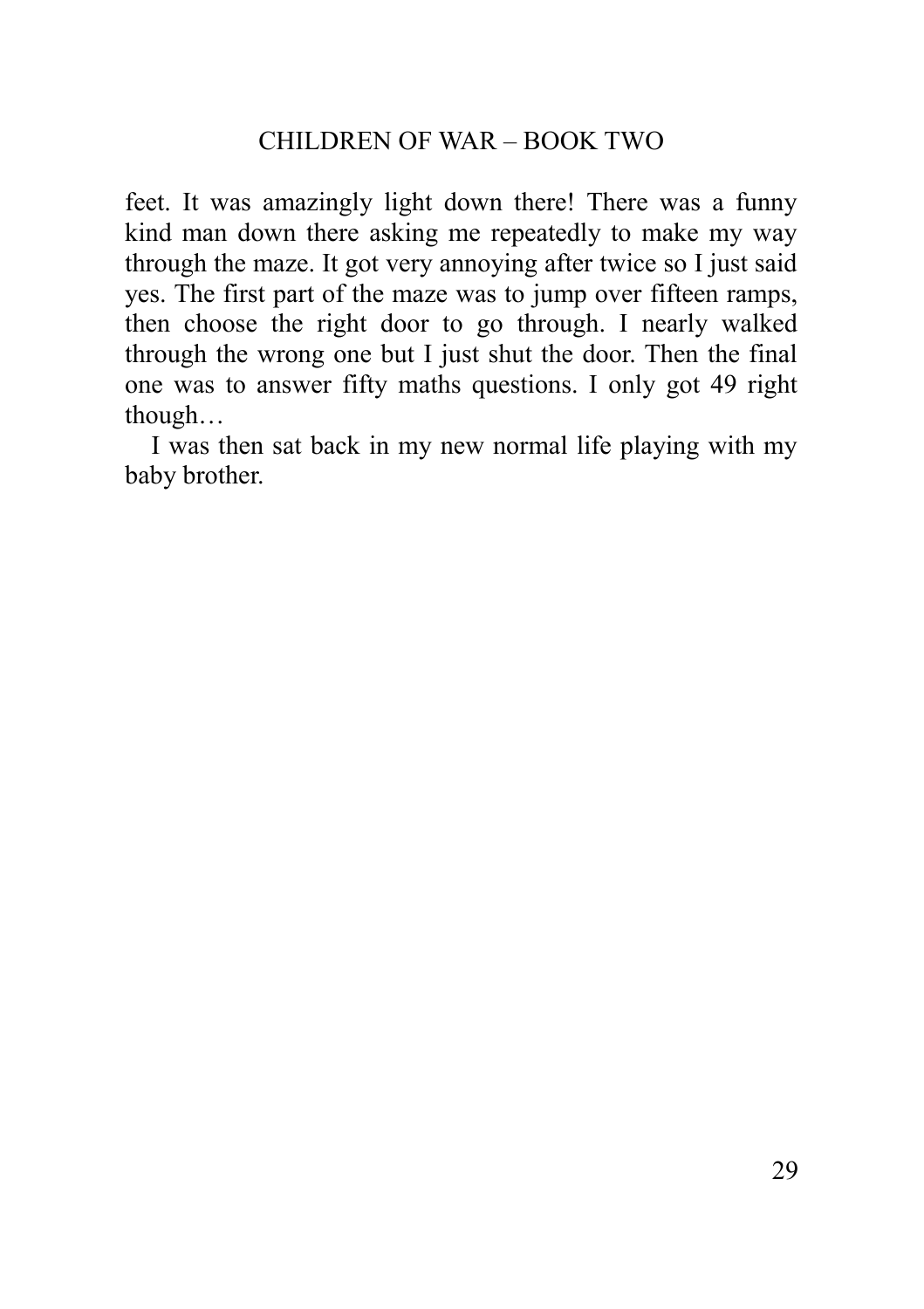# NIGHTMARE WW2

## by Jack Crooks

1939 September  $5<sup>th</sup>$ , the worst day of my life, the day war started. Me, Callum Bradbury and my family including mum and dad, woke up and rushed down stairs because my dad knew that there was a special announcement on the wireless. None of us wanted to miss it. Anyway we got the wireless out and dad tried to find the right channel. Eventually he managed to get the live announcement, and it was bad news in fact it was life threatening…

I knew what that meant, it meant that I was to be EVACUATED! I was heartbroken as I'm terrified of war. I'm terrified of war because I have heard horrible stories about World War One so I'm not looking forward to being evacuated.

Anyway, I finished packing my bags ready for torture. My mum walked me to the station and the train eventually came. I was terrified of the train security guard because he was double the size of me. He kept giving me the dirty look, (like my teacher always gives me every time I misbehaved) so I tried my best not to look at him. My mum waved me off and we headed to the countryside.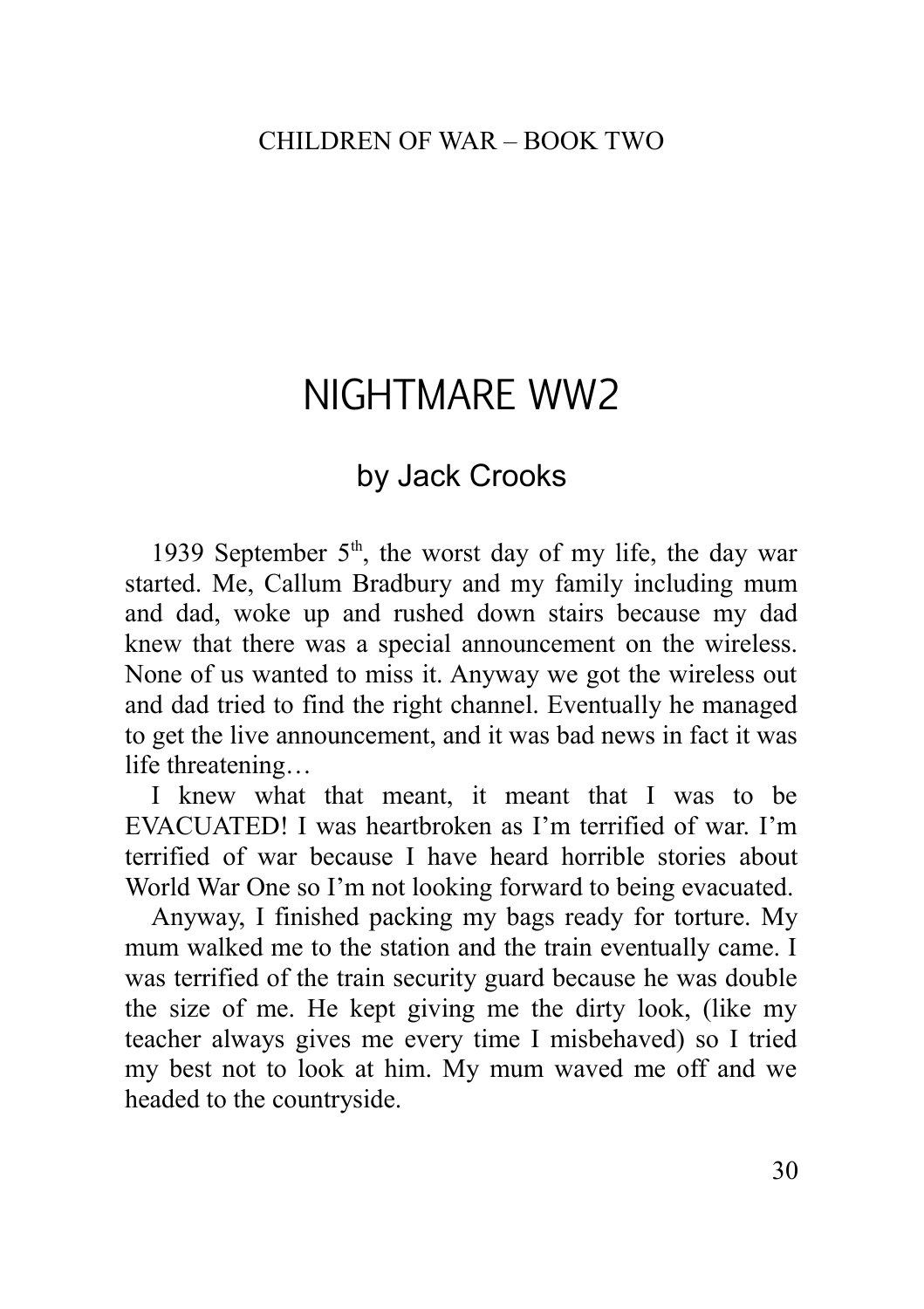I got off the train and my teacher took me just around the corner to the next block. WOW!! There were rich mansions but we went past them and she took me to a poor broken house. She knocked on the door and a nasty, old man shouted, "GET IN NOW." I quickly ran in. I woke up the next morning with a cut on my head. I wondered why I was in pain. I jumped out of my bed and I was in a concentration camp!

<span id="page-30-0"></span>The general kicked down the door and then he shouted "GET UP NOW OR ELSE!" I did what he said. Next he tied my hands up and he covered my head with something but I couldn't see what he did it with. One hour after he finally lifted the thing off my head and he pointed a golden R.P.G at my pale innocent face and I screamed NOOOOO. I will never forget that day.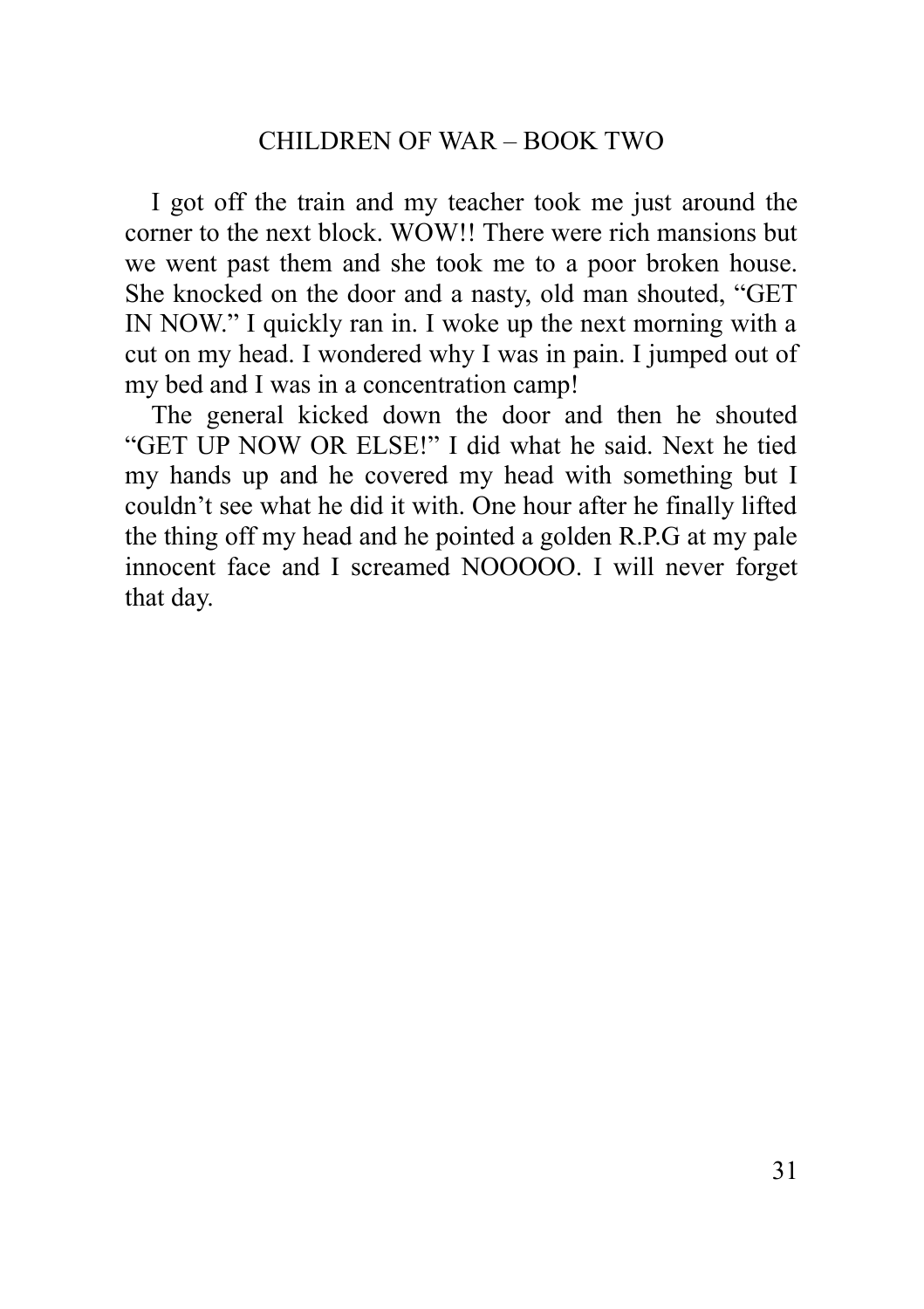# JACOB'S STORY

## by Callum Bradbury and Luke Sale

Once there was a young boy (aged 5) called Jacob Bradbury. He was a clean boy who wasn't poor but wasn't rich. Jacob was: extremely slim; had black hair; and brown eyes. He also had exceedingly kind parents.

On the  $27<sup>th</sup>$  January 1942, Jacob Bradbury, who lived in Japan, forgot to build a bomb shelter. As a result, when the siren sounded his family had to sneak outside and they crawled silently into someone else's protective bomb shelter. Shortly after a grumpy, angry man came out from his house and entered the shelter. When he noticed the Bradbury family he ordered, "If you come back in here within the next 4 days, I will shoot you."

The family immediately acted upon what the old man had instructed. They sent the poor boy (Jacob) off to China to be adopted. He acted exceedingly bravely -however on the inside he was scared out of his skin.

His parents sent him away to make sure he definitely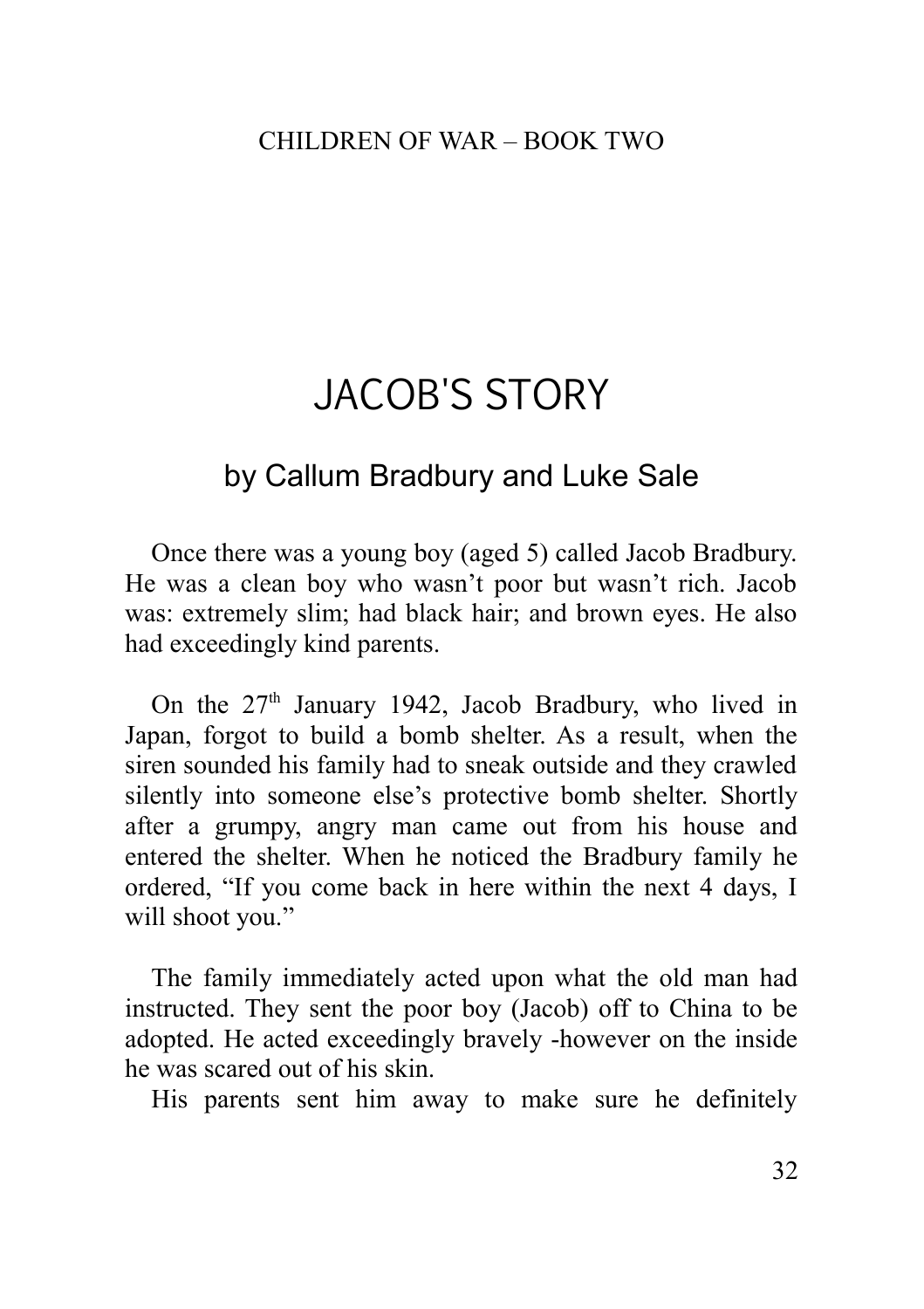wouldn't get killed by the evil man or the unseen enemy.

<span id="page-32-0"></span>His parents thought the doddery man was joking about them getting shot. However on the fourth day they got nervous. Nervous because on this day he exclaimed that he would shoot them. Even though his loving parents at home were brave, the next time they heard the air siren was to be the last. Would you be as brave as his parents?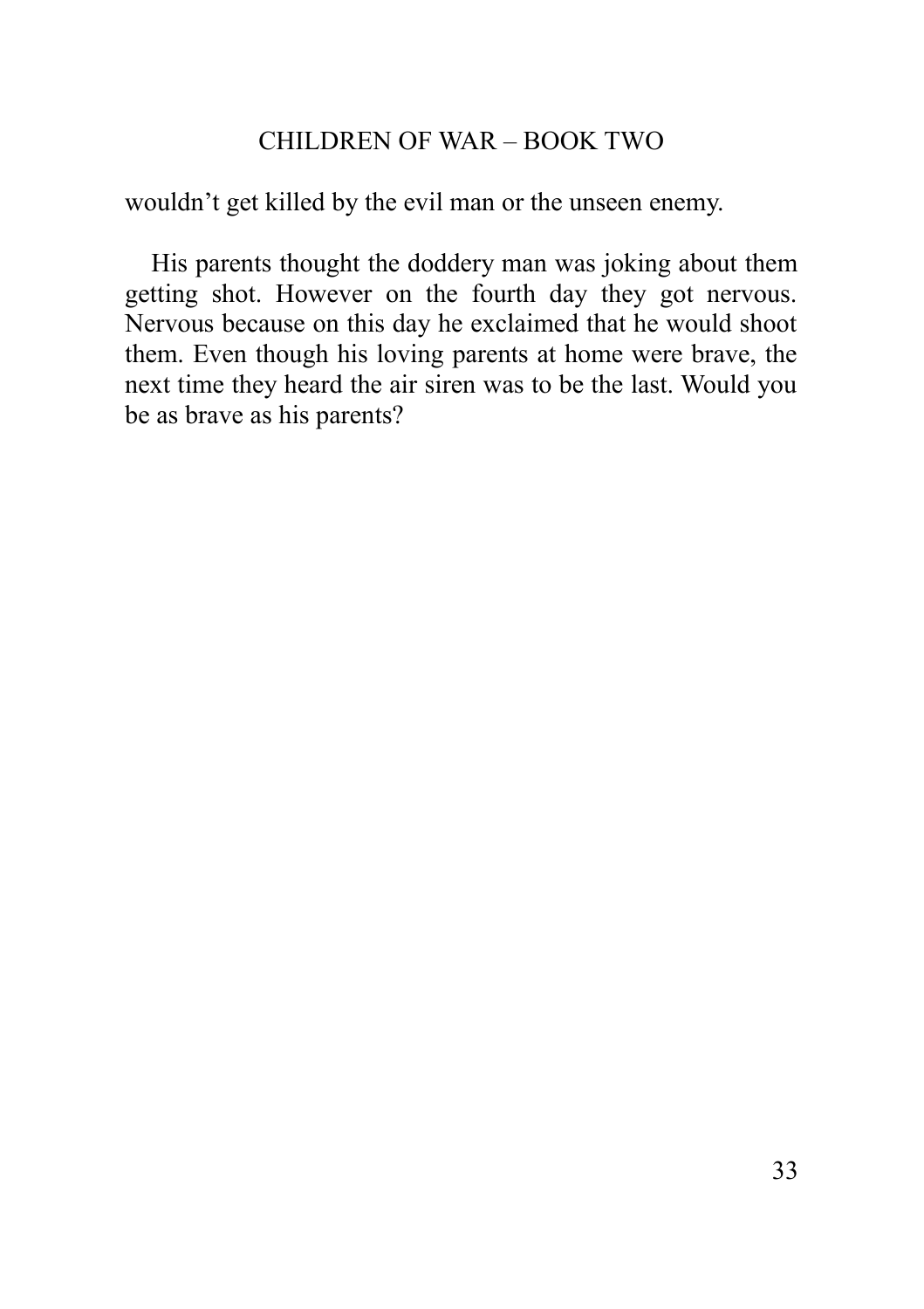# JAKE'S STORY

## by Kornel Troska

It was 1939, I was just sitting in my house when I heard this. I was shocked to death. This is the beginning of shocking deaths! World War 2 began. I can hear people screaming at the radio. I told my mum and dad and they said it's fake. But…it… wasn't.

The first thing that I did: I went upstairs, I got a bag, I got a cushion, a few sweets, a cucumber and some fruit. I also got a can of dog food. I took my dog (Woofy the Chihuahua). We started to run to the shelter next to my house.

I saw a plane. We ran quicker to the shelter. I closed the door. I cried. I saw my parent's dead. They fell into the fire. I got my cushion out, I threw the can at the wall. It opened. I gave it to Woofy. He ate it. I ate my cucumber and one of my sweets. I went to sleep.

1 day later. We went to look for planes, there weren't any…

We packed up everything. I ran with Woofy. Woofy and I ran into the forest. He ran into a tree. I put him in a bag. I ran. I ran. I heard Woofy crying. I ran faster and faster. Then I got to my grandparent's house. They put Woofy in a delightful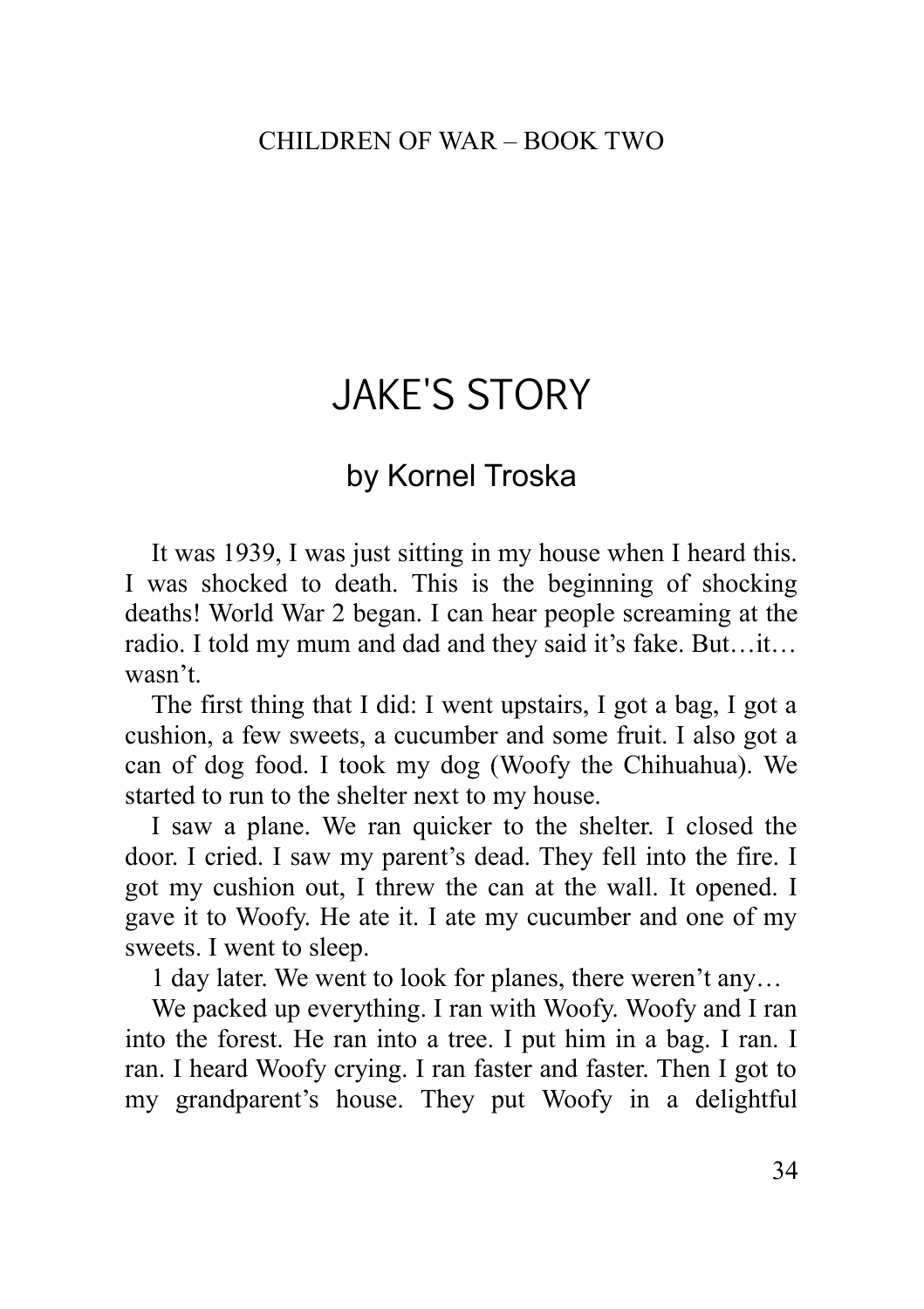kennel.

<span id="page-34-0"></span>After the war ended, I was 14. We lived happily ever after. The End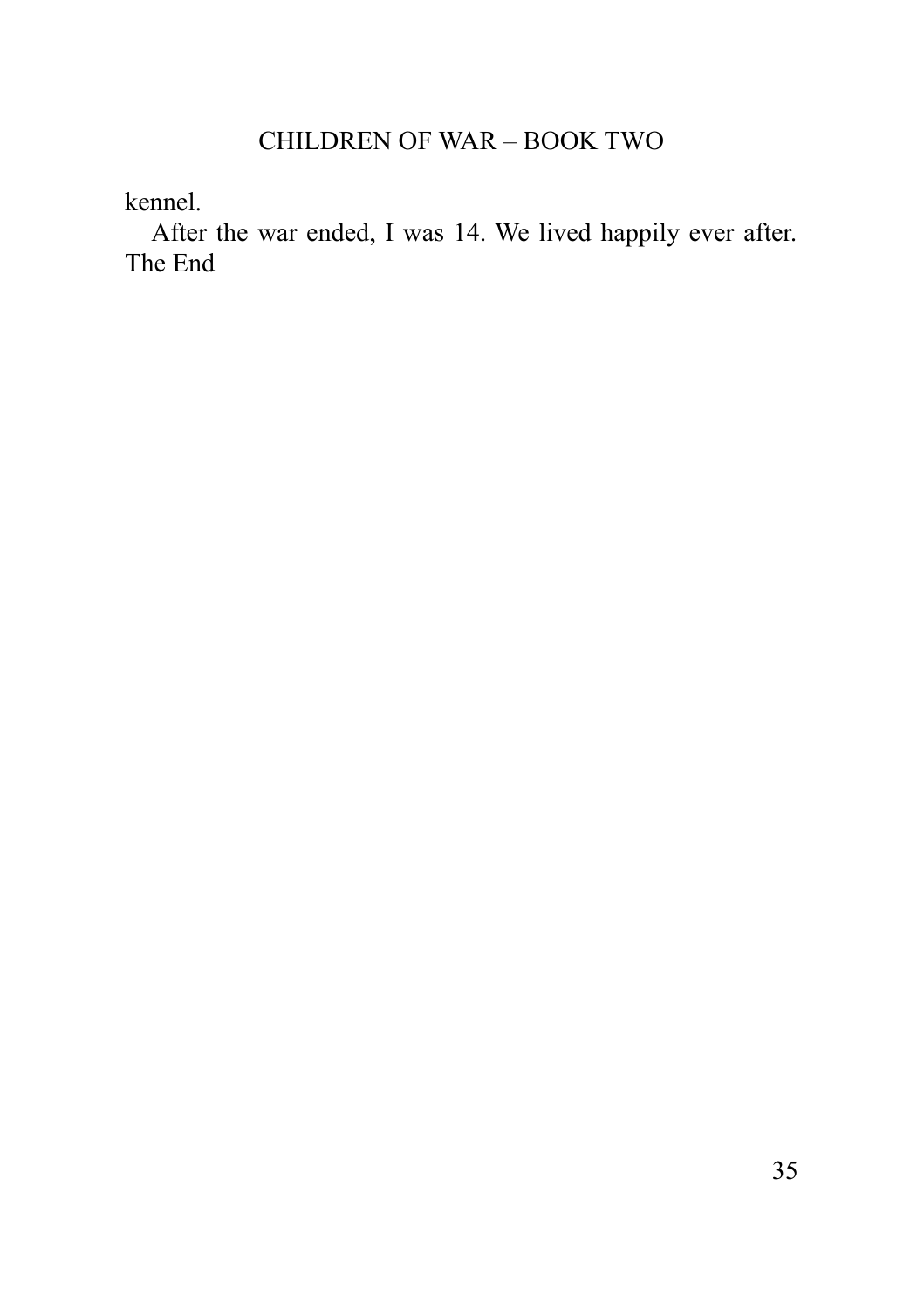# MAKING FRIENDS

## by Millie Chapman

1939, the year war came to our city.

Mum frighteningly muttered, "Get your bags packed!"

I went to school and immediately we were all evacuated to Canada. After sleeping in the shelters for a few nights I had not made a single friend. On the 15 September 1939 the earpiercing siren turned on and I was so petrified. Another little girl called Lilly, who was about the same age as me, was also scared. We cuddled until the sirens stopped and we told memories about family and friends.

A few days passed and I made some new friends called Matthew, Naomi and Bella. I was having some fun but also missing my family back home (Dad, Mum, Missy and my baby brother Finley-Jay).

One night Lilly thought she had heard gunshots and the barking of dogs in the distance. That night, while I was asleep, Lilly set off searching for the noises. As each hour passed she got closer and closer to the noises until…

I woke up with a terrible shock. A piece of white, folded paper was staring me in the face. The thing that scared me most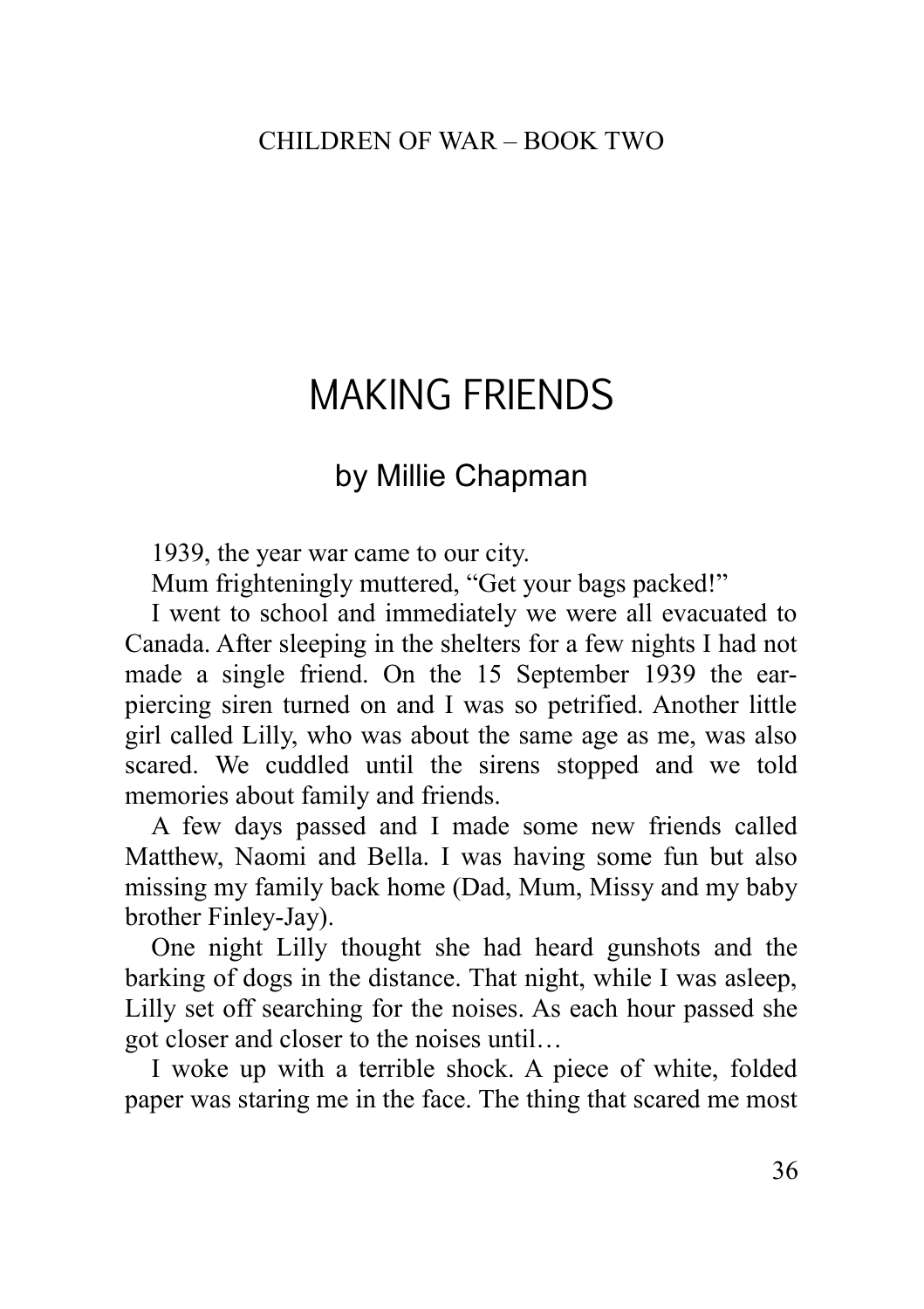<span id="page-36-0"></span>was the single drop of blood. I unfolded the paper while tingles raced down my spine. It explained my friend was dead!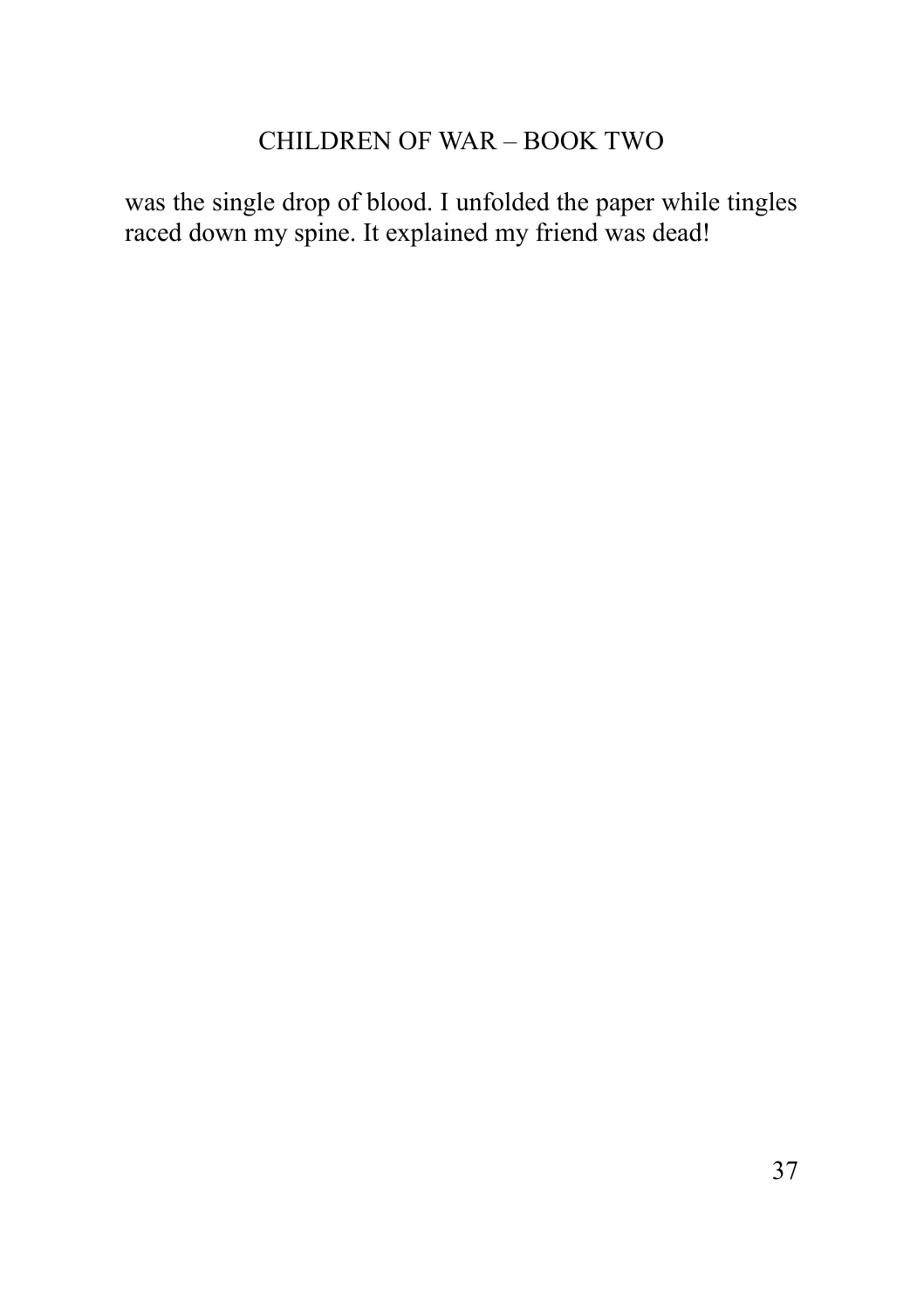# EBONY'S STORY

## by Niamh Brewster and Cora Johnson

Hi. My name is Ebony Rockwell, I am 10 years old and I live at 12 Lane End, London, England, LD12 3PA. I have dark brown hair, ocean blue eyes and a pet Goblin called Sharp Tooth! I like the colours royal blue, rustic red, lilac, yellow and pastel pink. My hobbies are playing the flute, arts and crafts and playing with my younger twin sisters Tulip and Daisy  $(2 \frac{1}{2})$ years old.) I also have an older sister called Alexa (13), and a mother called Julie Rockwell and a step-father called Paul. I have a best friend, my Pixie. She is nicknamed Thumbelina. Anyway that's enough of me, let's begin my story...

Right now I am so relieved! I don't have to go on a field trip with my revolting Auntie Cathy and Uncle Gary! The reason behind this is that, I am taking my first dance recital. EEKK! I can't wait. It starts at 2:00pm and finishes at 5:00pm…

Finally it has finished. My recital. To be honest initially I actually enjoyed it, but then it got boring!

Tired, hungry and thirsty Mum called, "Supper's ready."

"Oh good," I replied, in desperate need of refreshments.

After I finished with my supper, I ran upstairs to play with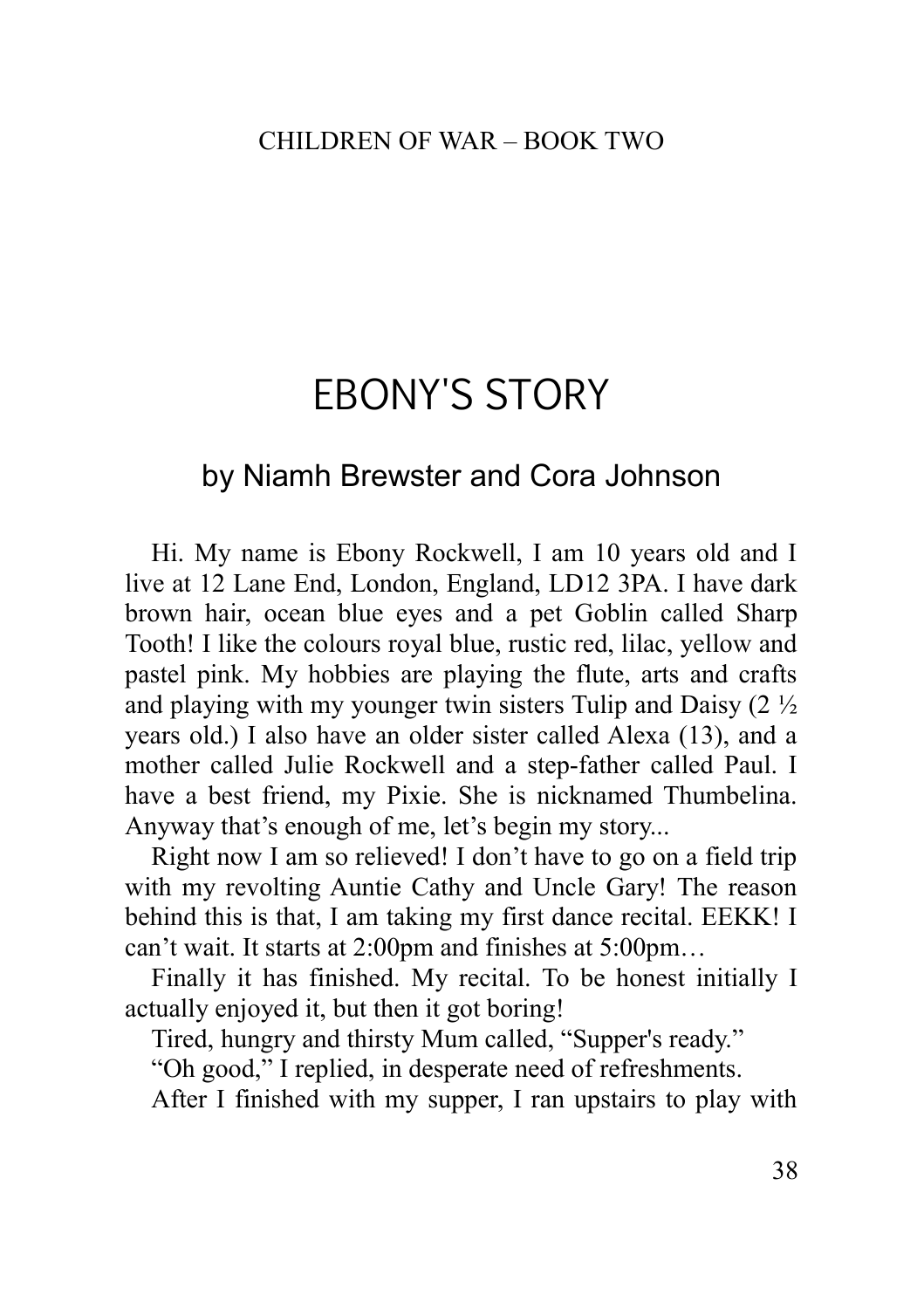my little wooden dolls, who have string and woolly hair.

An hour later I get my pjs on and climbed into my very cosy bed! On my bed Sharp Tooth likes to lay with me and Thumbelina, which is kind of annoying as he snores a lot!

<span id="page-38-0"></span>"Goodnight everyone," I whispered and turned out the light…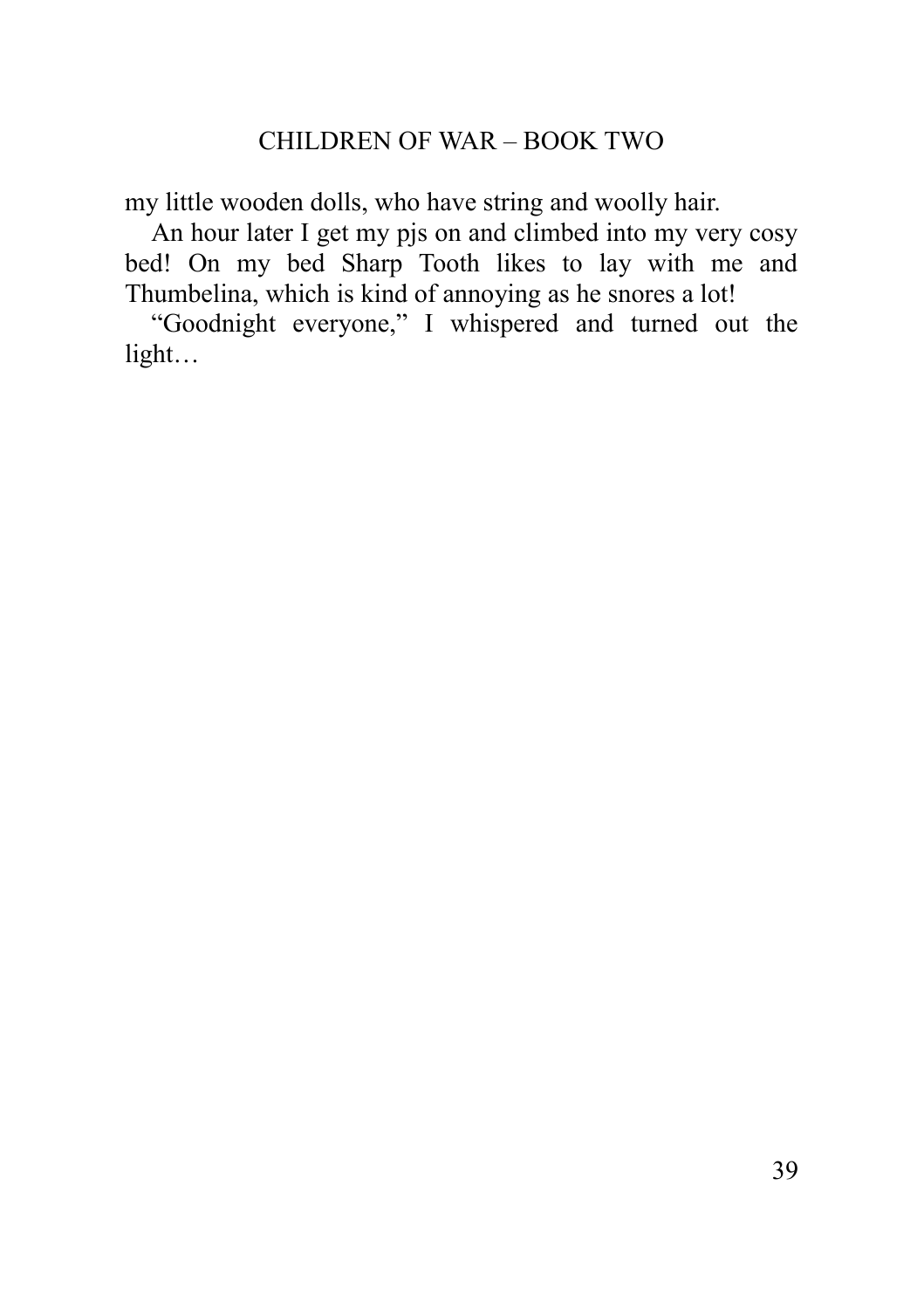# NIGHT OF THE GOBLIN

## by Charlie Emery and Isa Ansar

Although it was almost summer, it was an ice-cold Halloween night, Happy Trick or Treaters were being snatched and eaten alive...

"Come on!" said a happy little Trick or Treater.

He went down an ally. There was a scream, then suddenly there was silence. There was a goblin with teeth like knives and claws like a rhino's horn. It stole children from the streets and ate them in one whole bite. Later in the night, the parents noticed their children were missing.

"Where are my children?" shouted and screamed every parent in the village.

A few minutes later, there was a long queue at the police station, full of worried parents all asking for their children then a large, hooded figure at the door.

There was a knock, then another, then a great big knock that shattered the window. The hooded figure entered and took off his hood. It was the goblin.

It killed half of the police force before one man stuck a knife straight to the back of its skull. The man had a look of relief but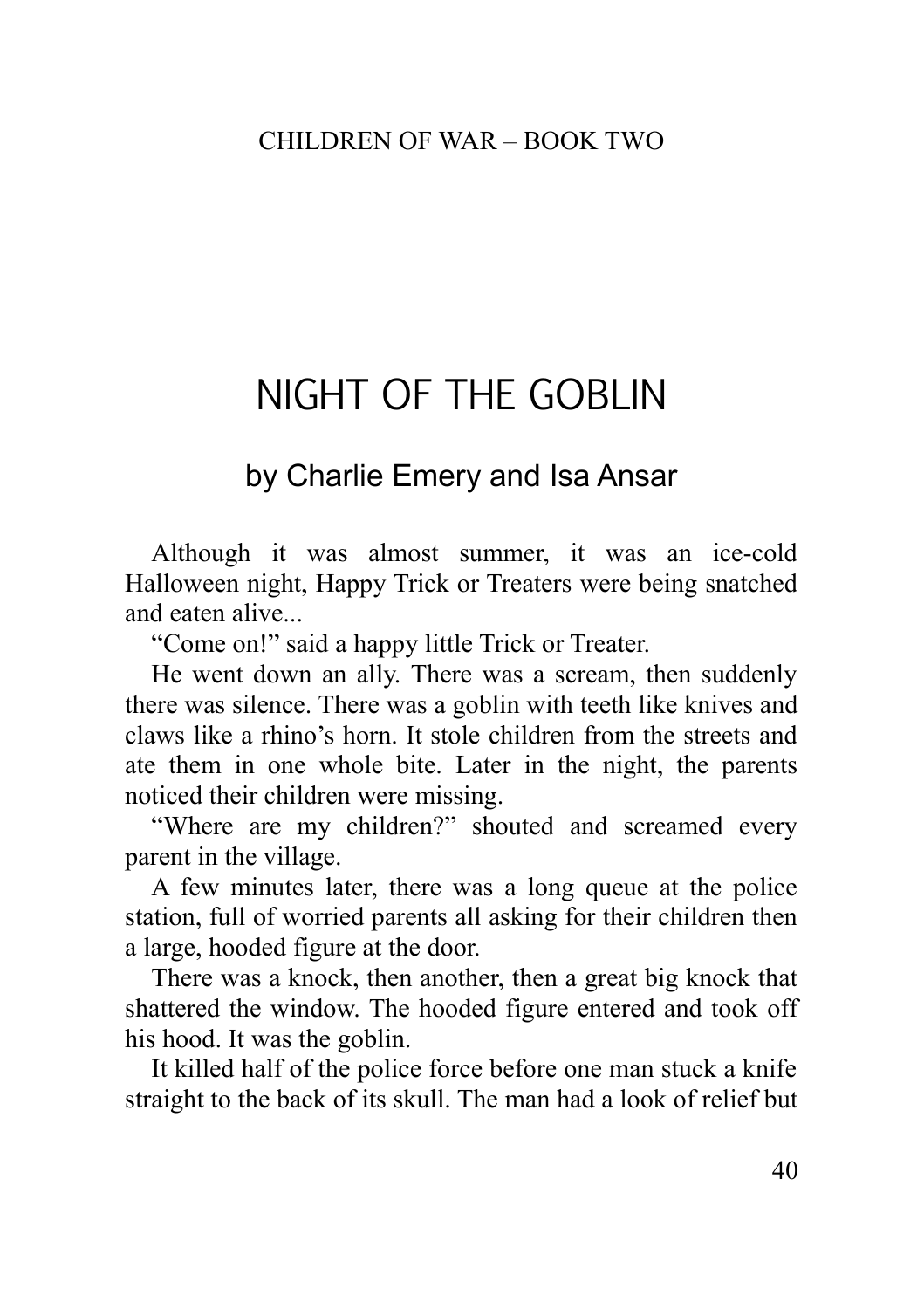<span id="page-40-0"></span>then the goblin stuck his claws straight through the man's chest…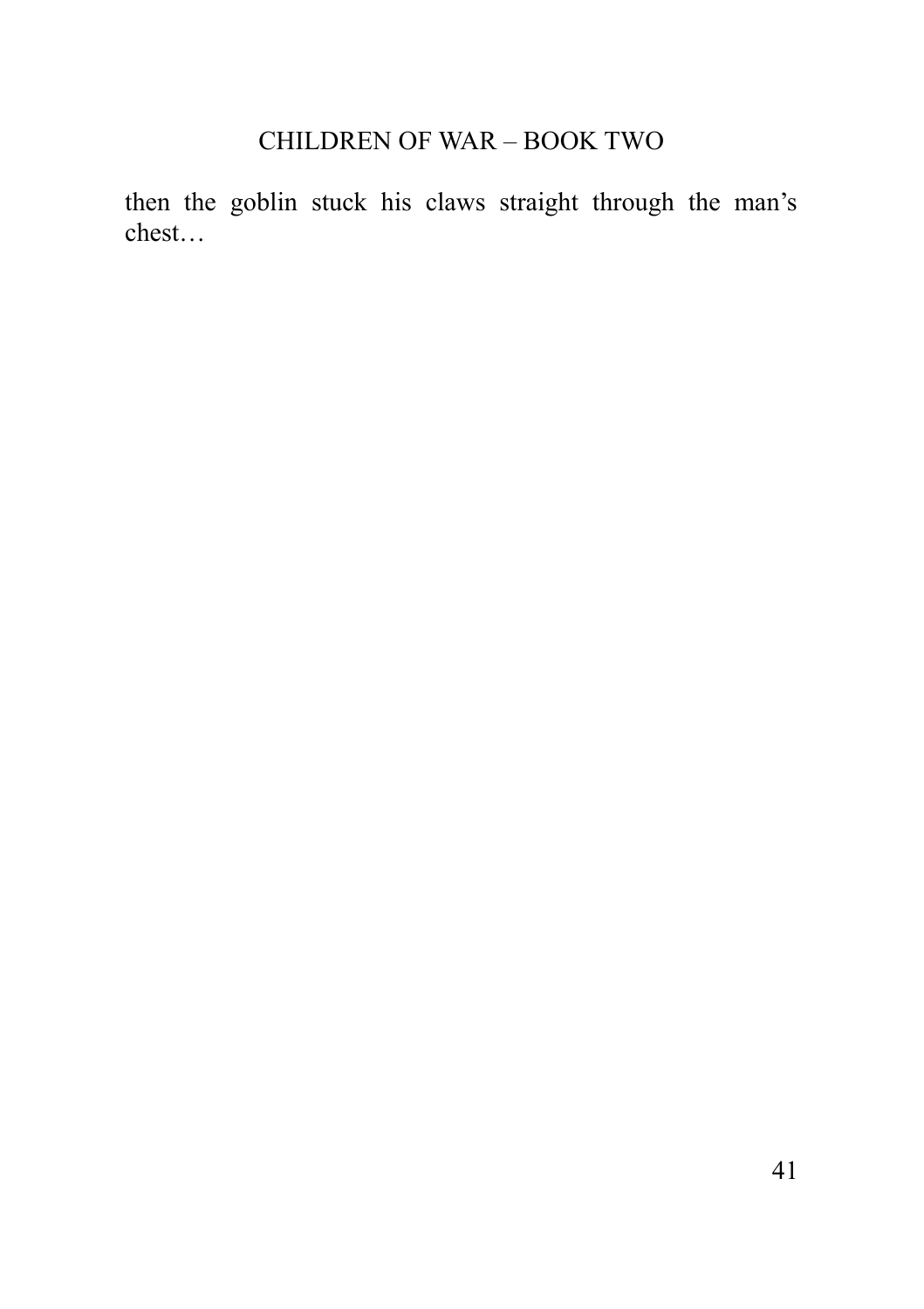# MY LIFE IN GLASGOW

## by Olivia Jameson

My name is Dottie, and I live in Glasgow with my mum, dad, brother (Charles) and my sister Lottie. Unfortunately, my dad and my brother are away at war. Lottie and I both want to be nurses when we are older. Lottie is 5 and I am 6 years old. Lottie takes her favourite giraffe teddy everywhere with her.

Suddenly, one morning Lottie and I heard a thumping noise, KNOCK, KNOCK, on the door downstairs.

"Girls, go see who that is," Mum yelled from upstairs.

Lottie raced me to the door, she won, again. I opened the door, there was a letter on the cold floor right in front of us. Lottie ran back inside and I checked around to see if it was a joke. No one was outside except Lottie and I. We took it back inside for Mum to see. Lottie called for mum to come back downstairs to see the letter, well that's what we thought it was.

"Give me that NOW!" Mum yelled as she knew it was Dad's handwriting.

Scared, I gave Mum the letter as quick as I could.

"Lottie would you care to read the letter?" Mum asked. Lottie nodded.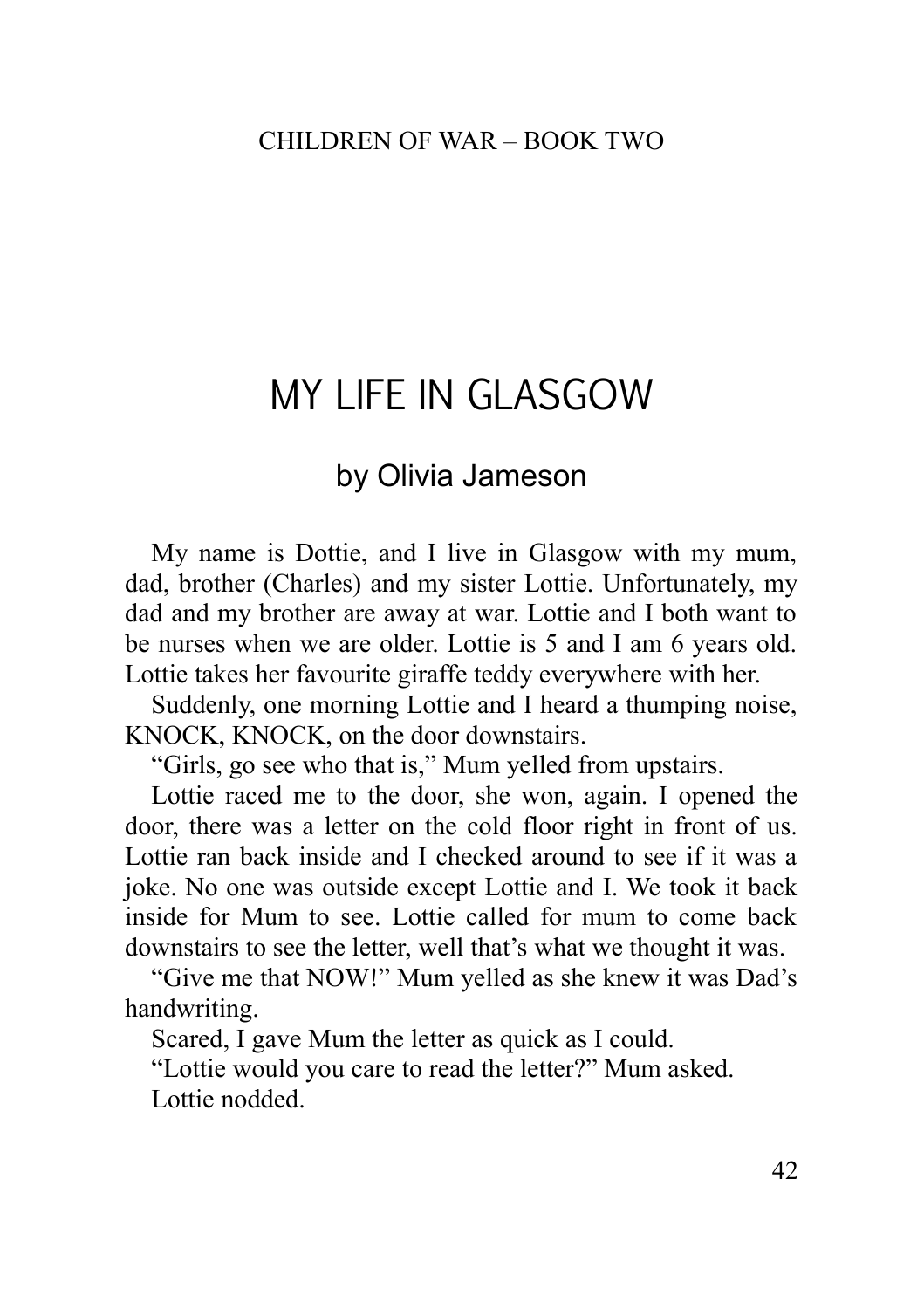*Dear Jane, Lottie and Dottie,* 

*I'm missing you dearly and I hope you are doing fine. I hope I come home soon because it is awful here as nobody speaks and it's boring. Hope I see you soon.* 

*Love from dad.*

Mum started to cry and I lent in to hug her and Lottie got her some tissues.

The next day when we woke up it was a dark, gloomy day. Rain was pouring down outside our bedroom window. The air raid siren started and mum rushed into our bedroom and picked up Lottie. I ran after them. We panicked and swiftly got into the air raid shelter in our back garden.

It was cosy because there were blankets that dad had put in before he left to go to war. Mum started to hug me and Lottie one at each side.

"Mum, what's going to happen?" Lottie asked.

"I really don't know Lottie my dear," Mum replied and then looked down at her feet.

The noise was unbearable now. It was just like a lion roaring above our heads.

Lottie started to cry.

"What's up Lottie?" I asked her.

"The… noise Dotty it hurts my ears," she cried.

The noise was hurting my ears too but I didn't want to tell anyone.

There was the siren to tell us that the air raid was over.

When we stepped out our neighbour's house was burning down incredibly quickly. It was a horrible sight.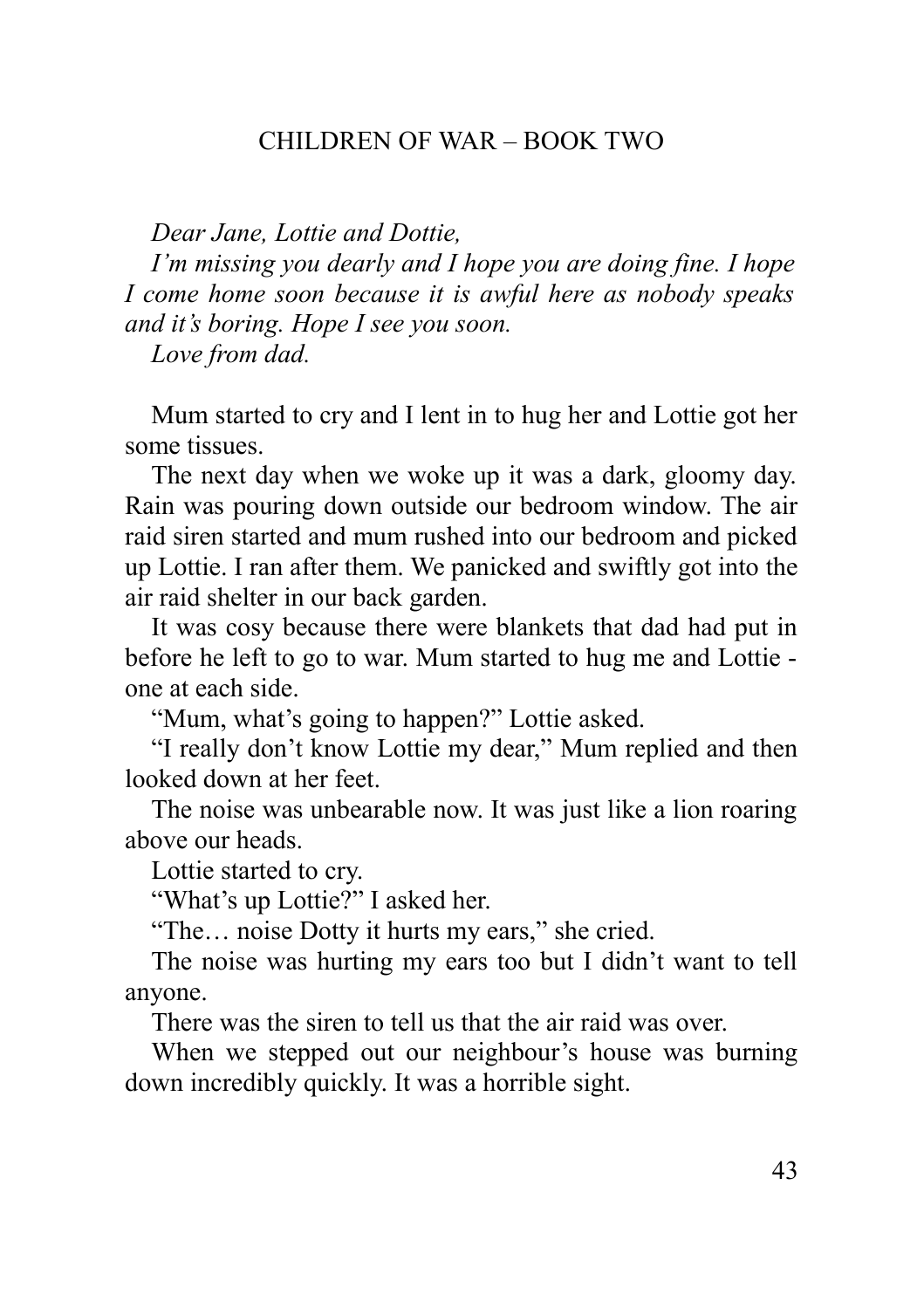<span id="page-43-0"></span>Fortunately our house was still in one piece.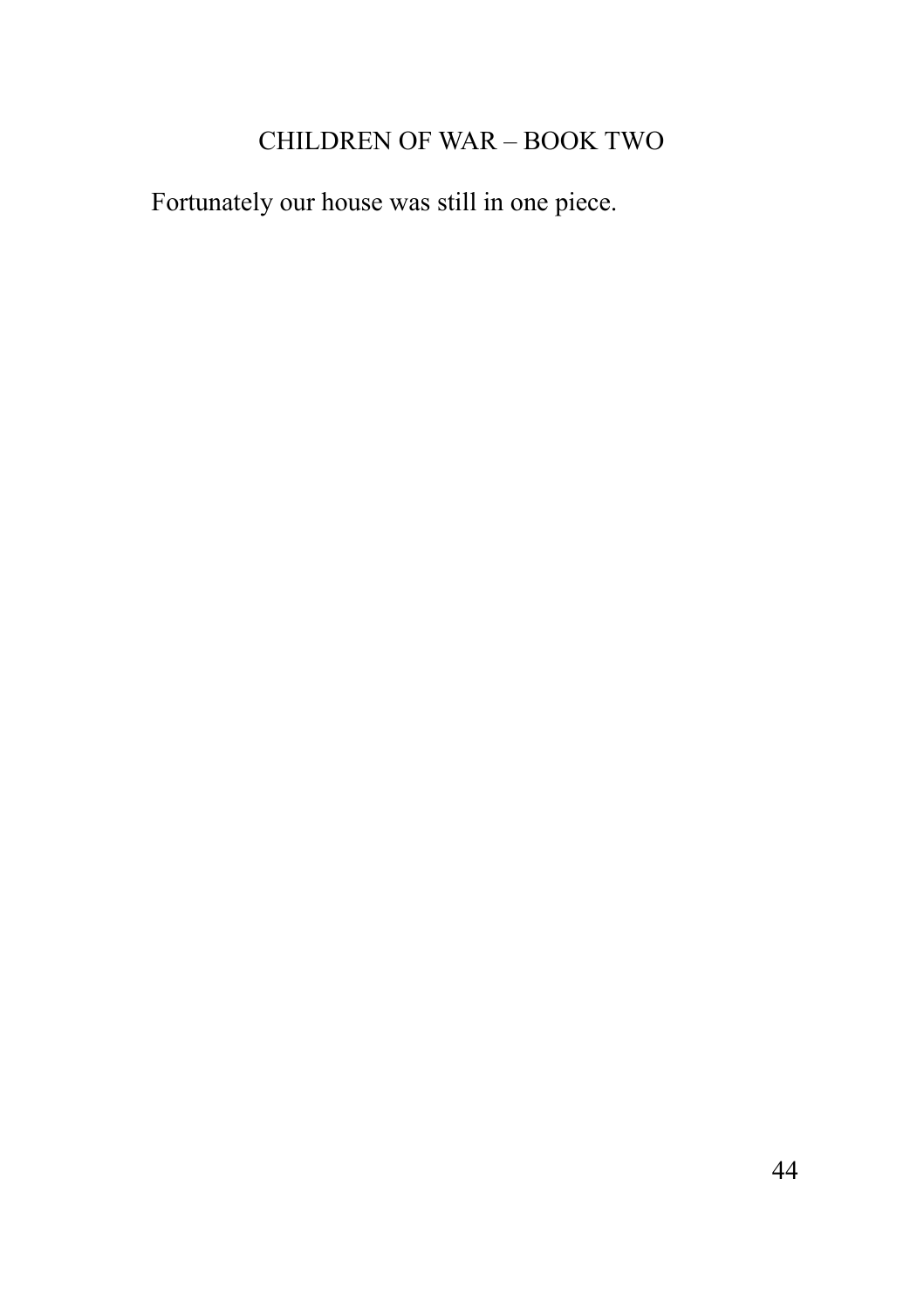# BONNY'S STORY

## by Poppy Stowe

I have 3 sisters called Mary, Emmy and Elaine. My sisters are so popular, but me, I'm just ordinary. I live my life fearful, scared and petrified. I have jet black hair, tanned skin, green grass like eyes and sharp piercing lips. My parents are called Edith Mills and George Mills. Anyway let's start with the story…

I've packed my bag ready to go to my Auntie Jill's house, where my older cousin Erin lives. I love her (she's my favourite cousin ever!). She has got golden hair, and the most beautiful, delightful dress collection ever.

"Sweet heart come down here.''

That was my mum shouting me down to come and walk to their house (27 blocks away). I've got my book and my teddy and two sets of clothes and I can never forget my Thumbelina.

"Hi Auntie Jill."

Silence …she didn't even speak to me.

"Hi Erin<sup>"</sup>

Silence …she didn't speak to me either.

"Hello is there anything wrong.'' I mumbled completely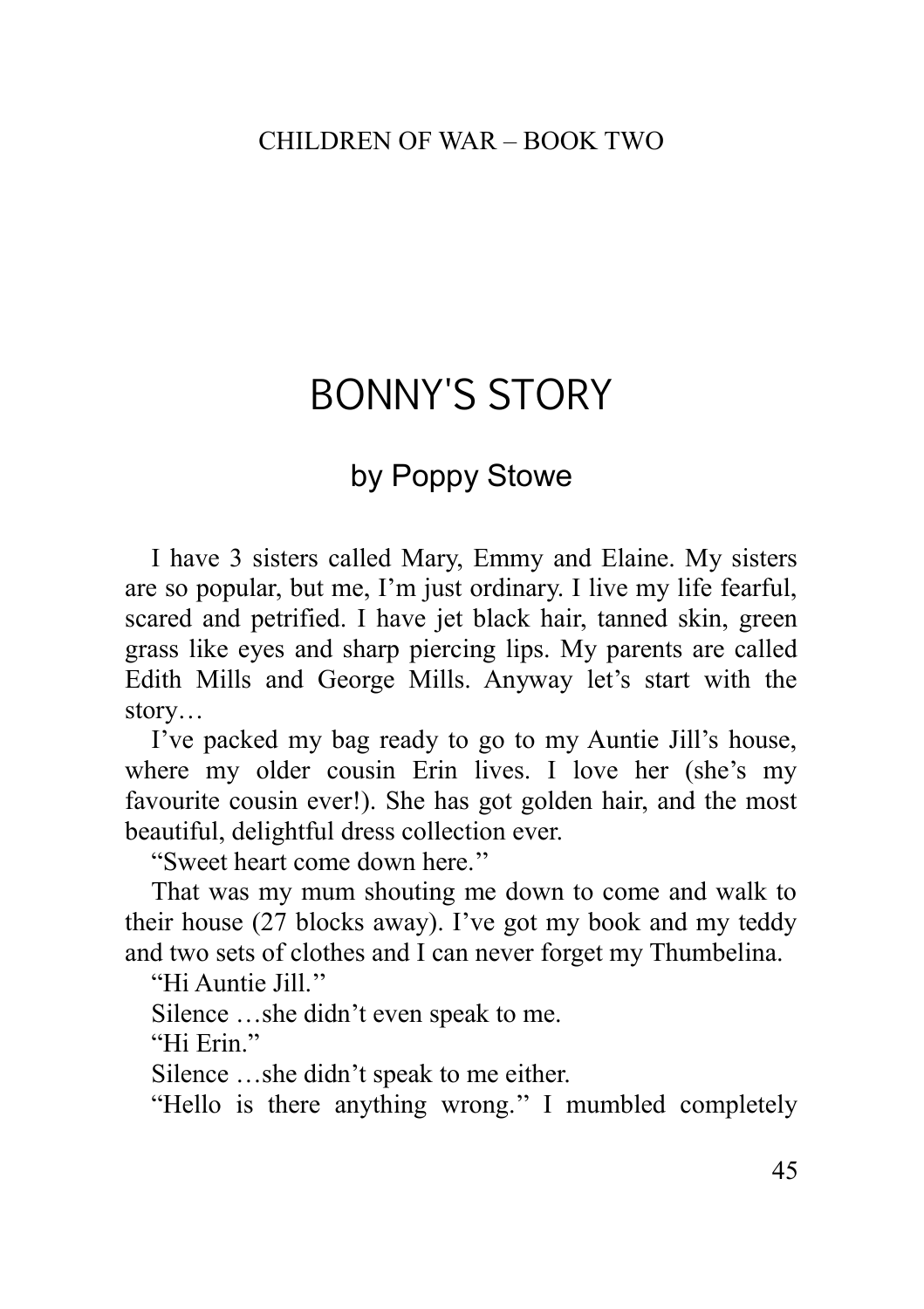confused.

"No.'' stated Auntie Jill, quite matter of factly.

I sighed with relief. At least it seemed as if everything was ok. I ran quickly up the stairs and unpacked my bags. What will I do next?

"Bonny we've got a party to go to,'' stated my aunt.

I ran as fast as I could. As I ran down the steep steps, my heart skipped a beat. I felt a bit sick, but excited at the same time.

"But Auntie Jane, whose party are we going to?" I asked puzzled.

"Don't you remember darling, it's your birthday.''

I couldn't believe it – how could I have forgotten? My heart beat just jumped up another level, as if I was on another planet. Every so often, I talk to myself thinking of when other people's birthdays are, but I can't remember when my own birthday is. How bizarre! I don't know why it happens.

We jumped speedily into the polished, red car and drove down the grey, cobbled street. I suddenly realised, that I was at the zoo. I was wearing my pink, fluffy dress and my white pumps. I love them so much. I heard a roar and knew straight away it was a lion. Penguins, lions, tigers, bears and meerkats, meerkats my favourite animal of all times. All my friends were there - Amelia, Rebecca, Matilda, Belinda and Tilly. We looked all around the zoo, but to my great disappointment, there were no meerkats. I had a fantastic time. When we finally finished looking round and doing all the mini games, we had icecreams.

I arrived home (Auntie Jane's) at 3:00 and had birthday cake and jelly. I had the best birthday ever. I wondered what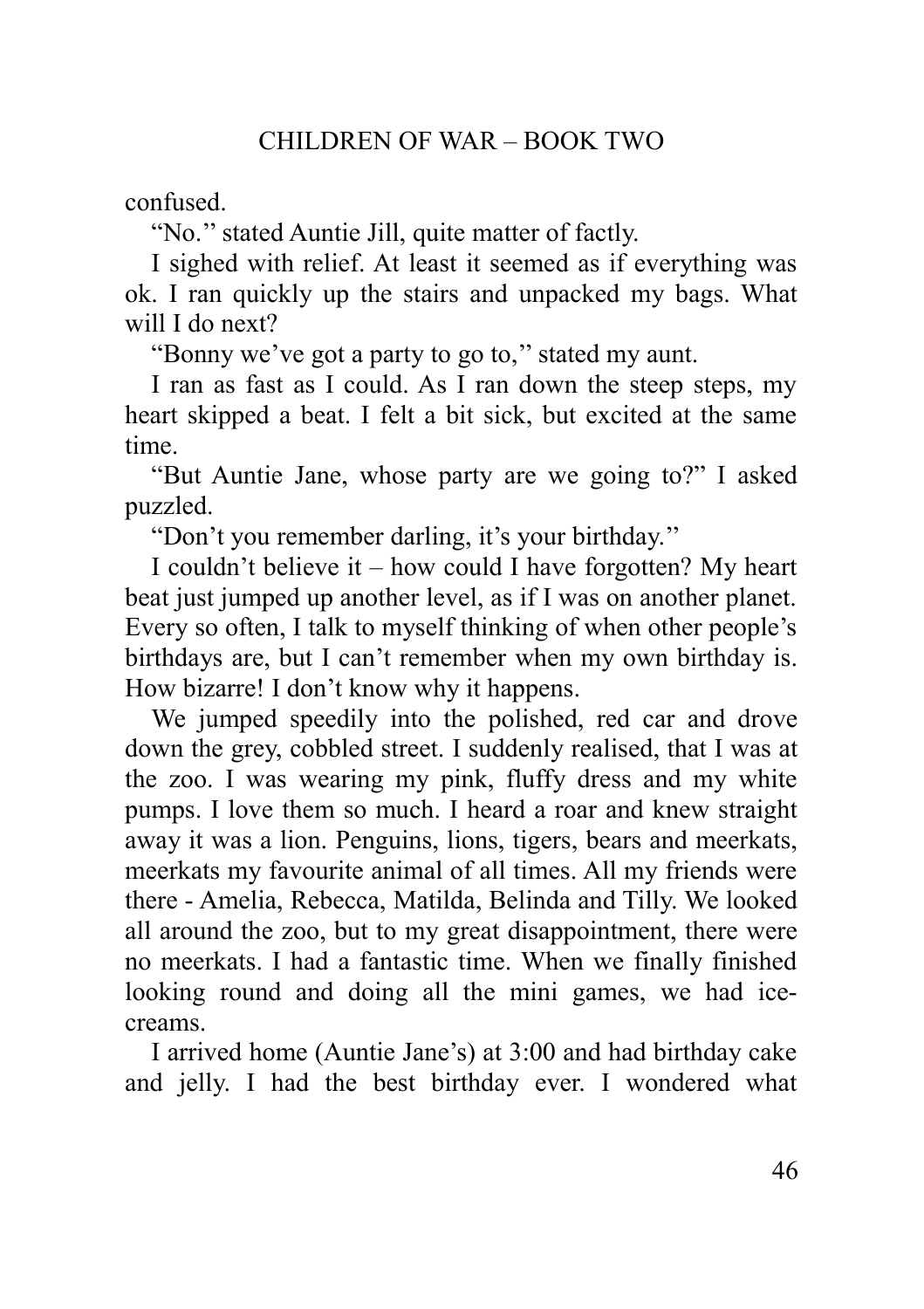tomorrow would bring. Auntie Jane and Erin brought me back to my real home and opened the rest of my presents.

<span id="page-46-0"></span>What will tomorrow bring? Who will I play with? Who  $knows....?$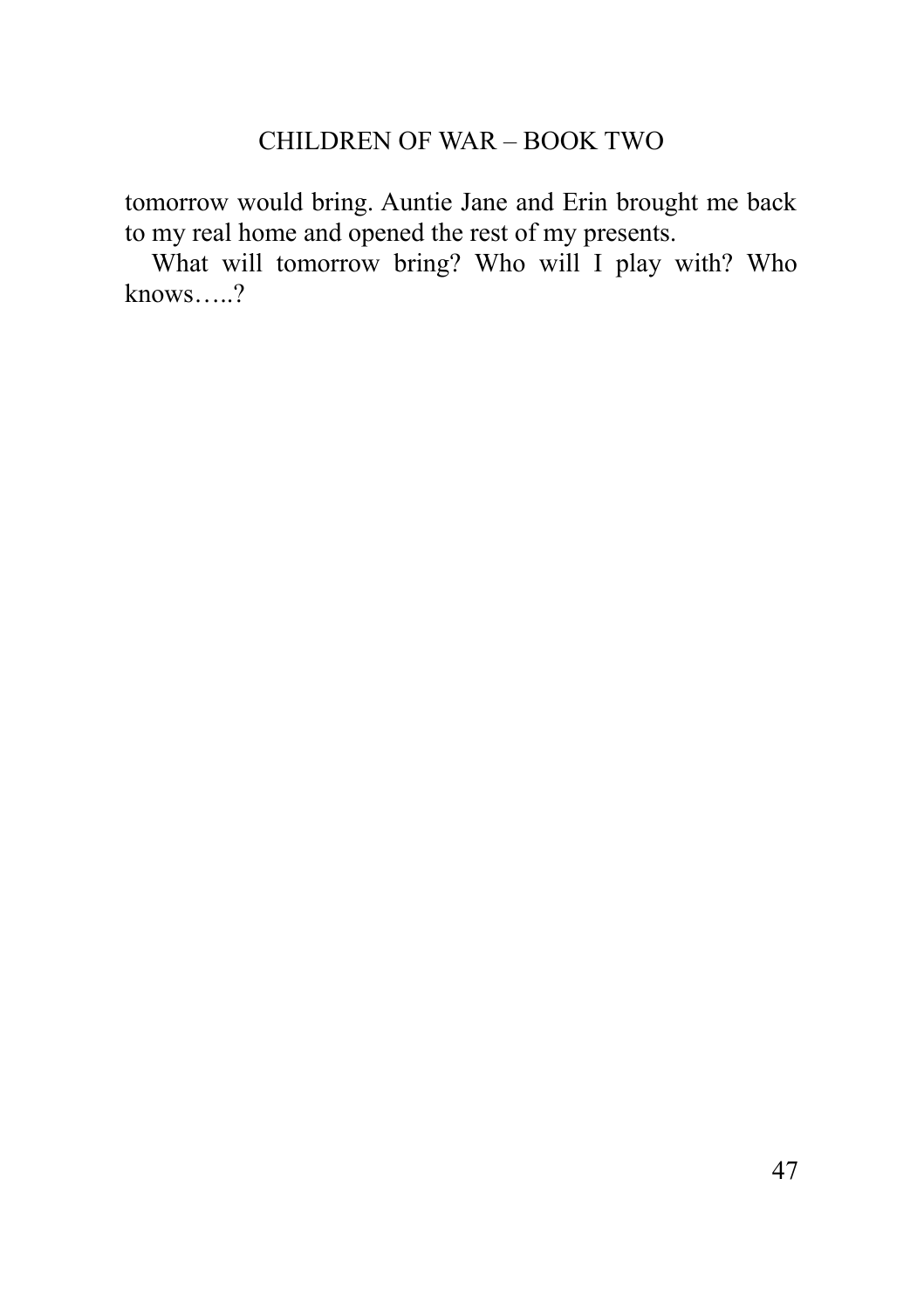# NIGHTMARE OF WW2

## by Sebastian Gradzki

One dark, stormy day, Arthur Junior, who was terrified to death, ran as fast as the speed of light to the old, rusty bomb shelter. No help, no family and no freedom. Finally he got there. His name is Junior. Arthur Junior. All of a sudden silence, a precious moment of silence.

After the siren finally sounded the all clear Arthur sprinted full of curiosity to his isolated home. Is it still standing or has it gone forever? Yes, yes it's there, in one piece. Suddenly a knock on the door. He thought to himself - could my father be dead? He opened the door and…

It was his father. He was so relieved. Arthur's father spoke,

"I have got an atom bomb. We could win the war using it".

Arthur thought it was a great idea. They hid in a bomb shelter and sent the atom bomb to Germany where it exploded like an erupting volcano.

Arthur's father spoke, "This is the end. We have won the war"

But there was more. More soldiers, more emotions and more nightmares. Arthur couldn't believe it. Their home and bomb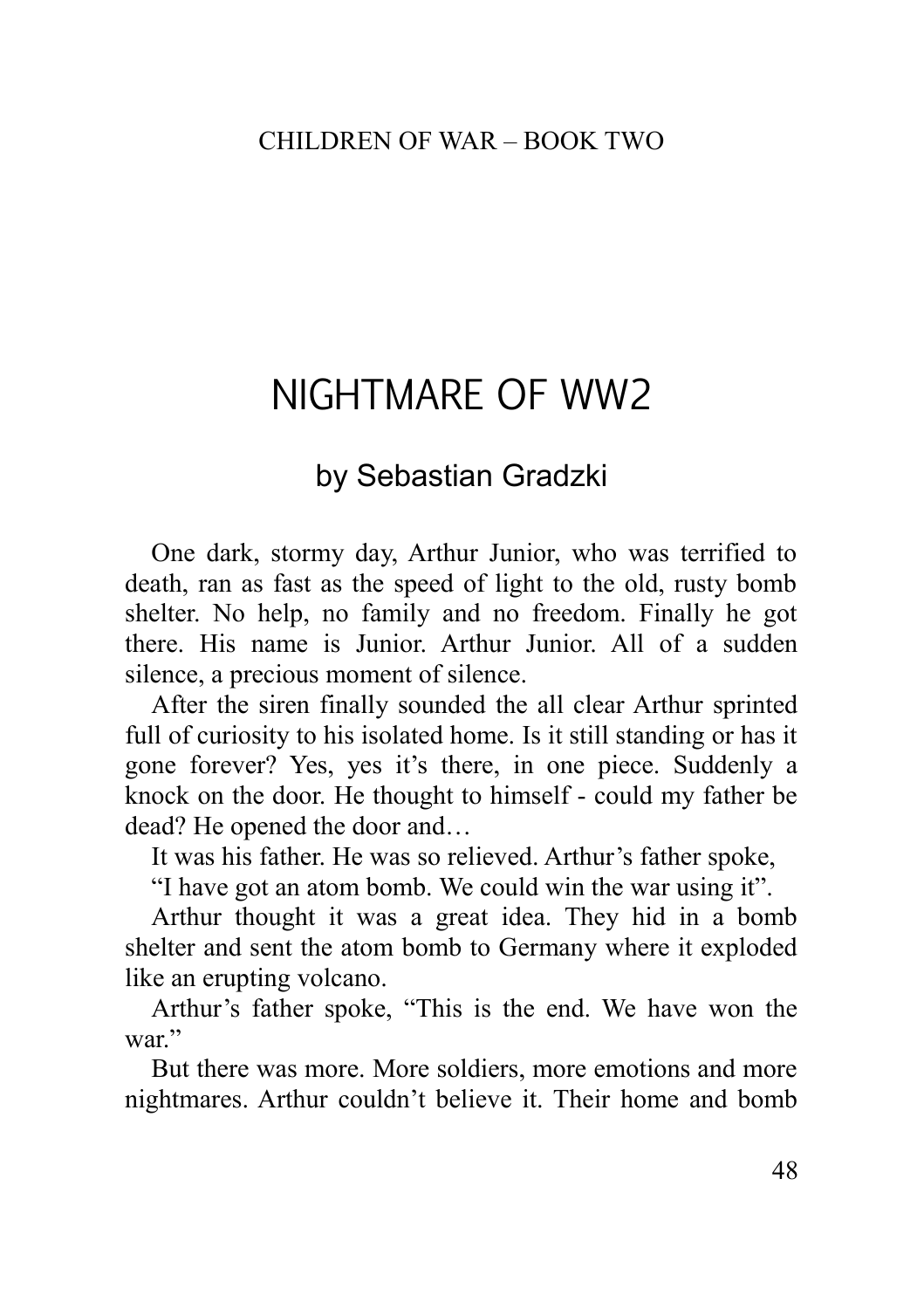shelter was destroyed.

One of the German soldiers exclaimed, "You will go to our prison camp."

Arthur and his father had no choice. They went with the soldiers to the prison camp.

Arthur asked, "Dad how do we stop the war?"

Dad replied, "Near the prison camp is a radio station. We will escape and overtake it and say if you won't surrender Germany is destroyed. They will surrender."

That night Arthur and dad entered the radio station. They spoke to the Germans.

<span id="page-48-0"></span>"You will surrender or Germany is destroyed." Arthur added, "Great Britain had won the war".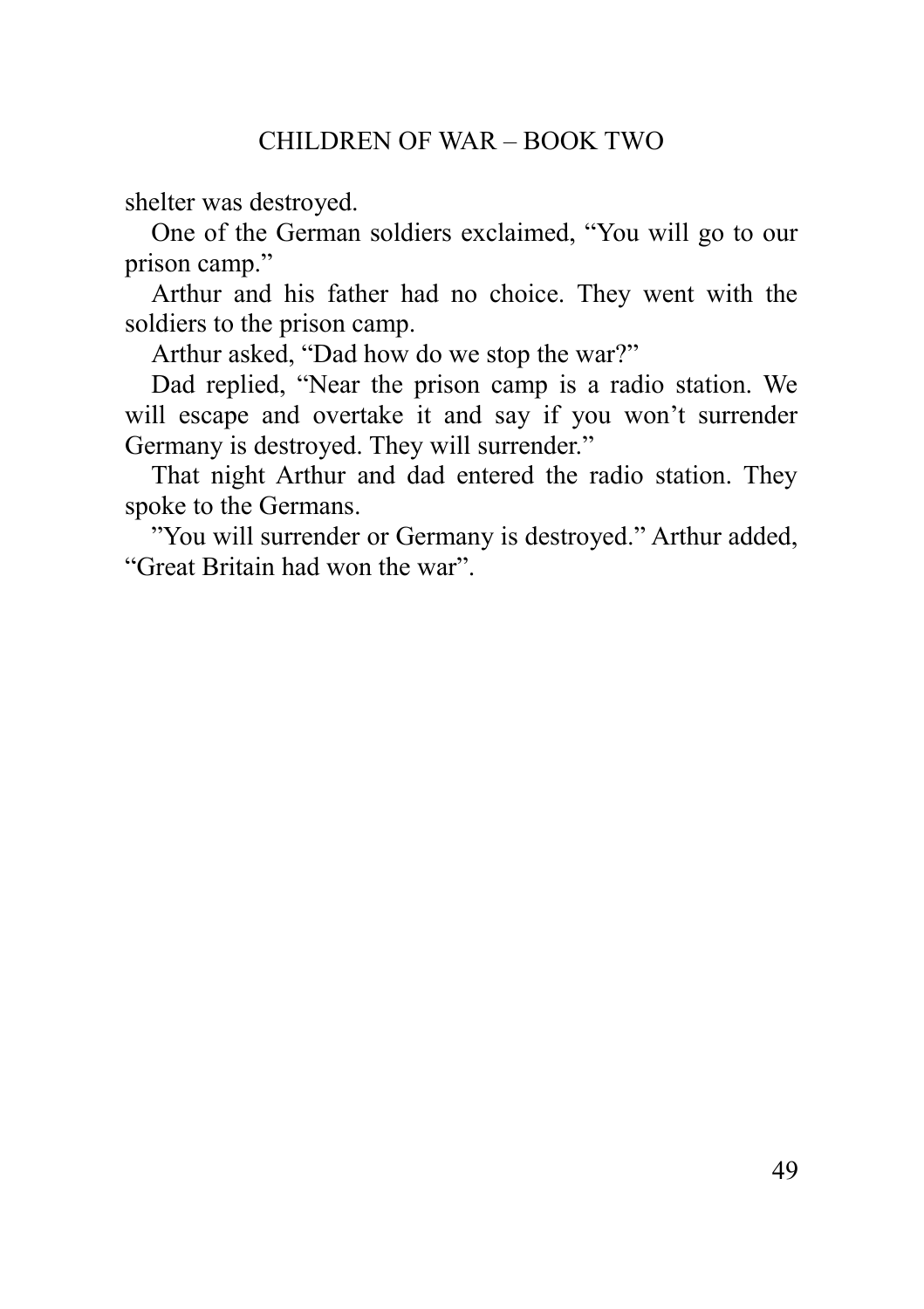# THE COLD WAR

## by Oliver Burdin

Jason was in the house reading a book when the ear piercing sound of the sirens went off A rush of cold blood went through his icy trembling body. He bolted down the wet soggy, grass to get to the dark, dusty shelter.

He was shuddering in the shelter and worried. So he told himself a fictional story...

Once upon a time there was a little girl called Lucy. She was having a walk in the forest when she stumbled upon a large, white baby basket. The girl went to pick up the basket and to her surprise it was empty. When she saw the basket empty she was overtaken by curiosity…

Jason's story was interrupted by the sound of heavy footsteps it was

His mum, she had returned from the walk she was on.

"Oh Mum it's you, you scared me," said Jason.

"Of course it's me silly," replied Mum.

"So Mum what did you get for tea?" asked Jason. "I was telling myself a fiction story before you came. Can I continue?"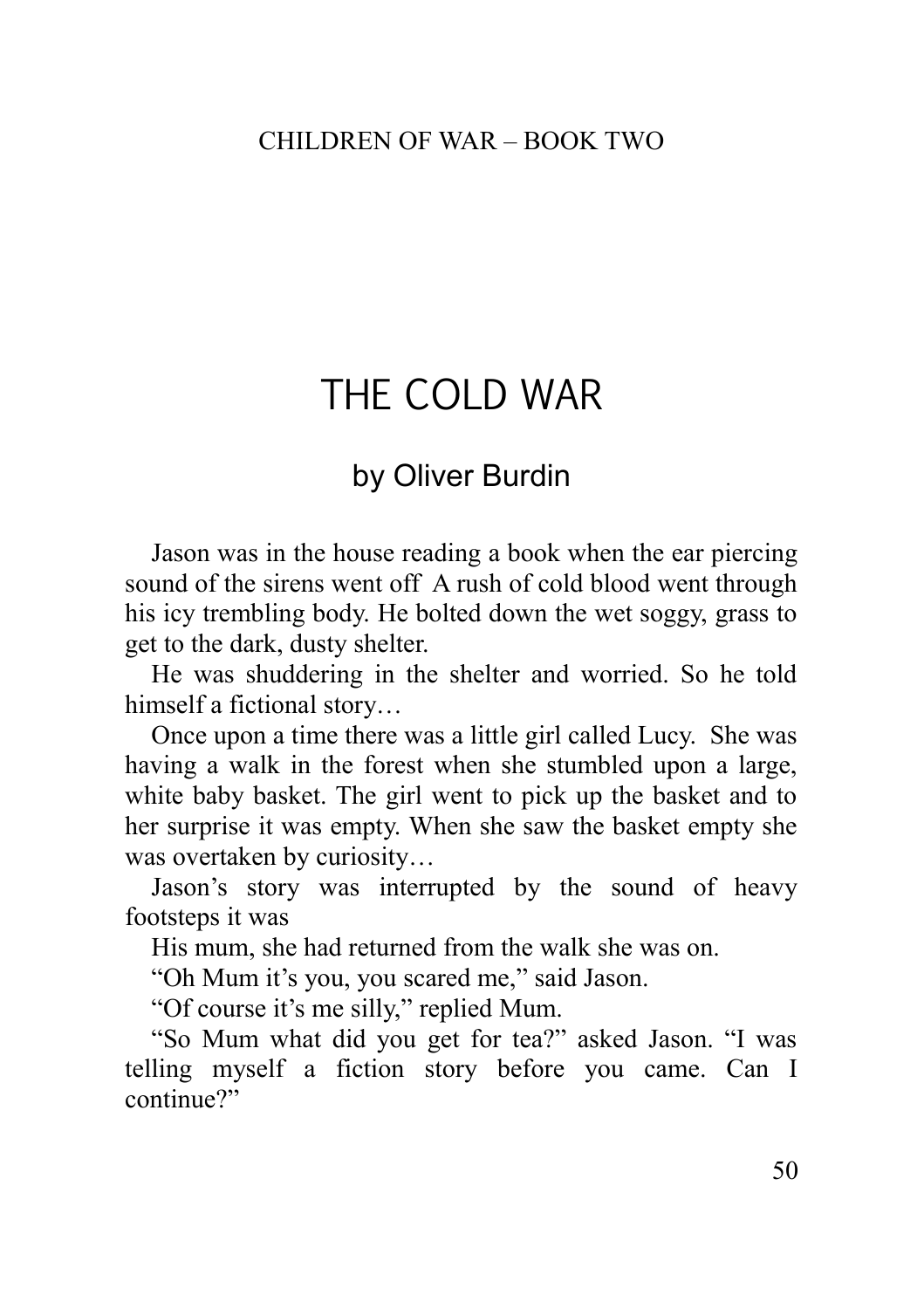"Sure Jason go ahead."

Okay so I got to the part where the girl leaves the forest. Lucy was leaving the forest, however before she did, she slayed the beast that had the baby. The baby was safe and it grew up to be a proud warrior.

<span id="page-50-0"></span>The end.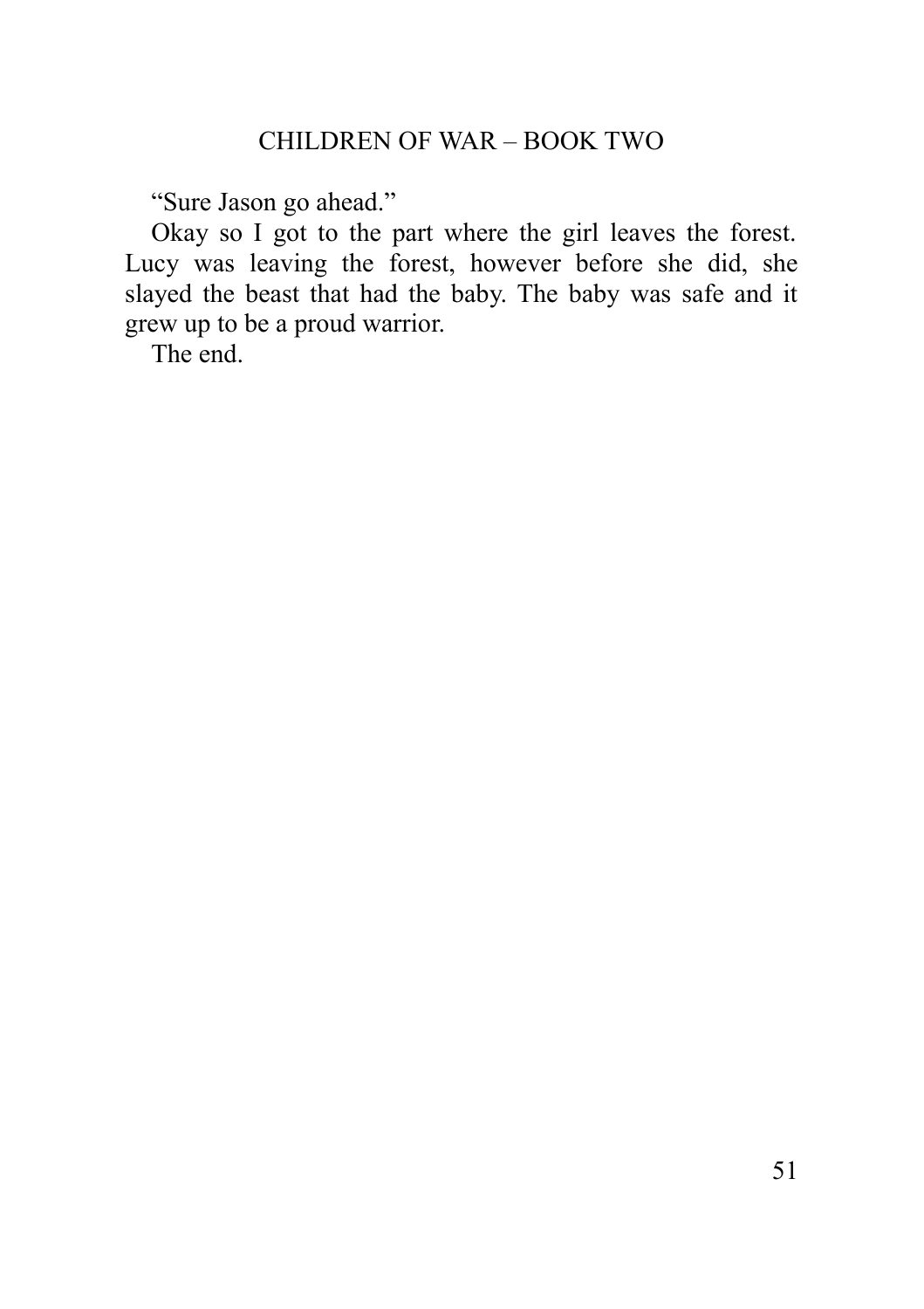# UNICORNS VS HUMANS

## by Alessio Cavallaro

Once in a land of rainbows and warfare is a fight of humans and unicorns. They will fight until the end, they will fight until the end until and the last drop of blood until victory. The king of the unicorns equipped the soldiers so they were ready for what is to come. While the humans just sit there as if waiting for the training bell to go.

Suddenly DING DING! Training starts so both unicorns and humans ran to the training booths. In there is a kit for different classes. There are scout kits. A fast unicorn has a baseball bat and a double barrel shot gun. The spy, a sneaky unicorn, has a knife and a revolver. There is also a heavy who has a mini gun (Pyro). There is also a unicorn of an unknown species who has a flame thrower…

Suddenly DING! DING! DING!

Then a voice shouted out, "Let the battle commence."

<span id="page-51-0"></span>To be continued…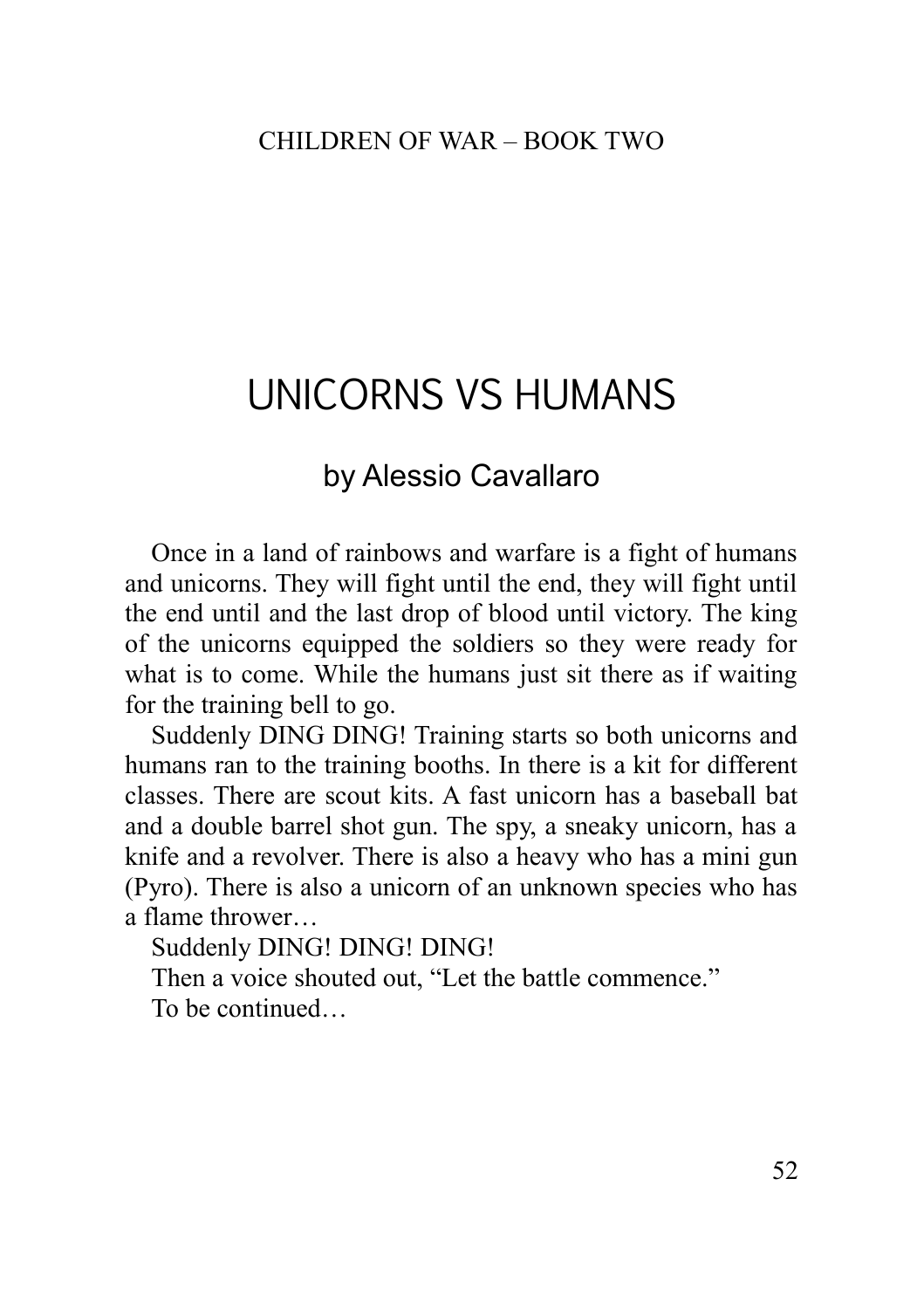# THE STORY OF SNIPER BOB

## by Owen Mills and Isaac Brown

On the  $15<sup>th</sup>$  August 1939, Bobby was living his ordinary life, but little did he know there was a war around the corner.

One week later, Bobby received a letter and it said, *we are sending you to war*. Bobby was shocked but he was also excited because he liked to shoot guns and use weaponry. The letter said *you need to be at the training camp on the 25th of October 1939*.

It was finally the  $25<sup>th</sup>$  October and Bobby had to go to the training camp. He was really nervous; nervous because he didn't know what to expect. When he arrived at the train station Bob got a ticket to Green Lane Barracks in Shipley. When Bob finally arrived there he was shocked because of how big it was. As he got to the training camp the officer asked for all of his personal details and they gave him permission to do training.

The next day Bobby started his first day of immense training and all they did was just drills and how to reload guns and how to use bayonets. It was quite scary and difficult at first but then Bob got better and better until he became one of the best troops and started to get into shooting sniper rifles.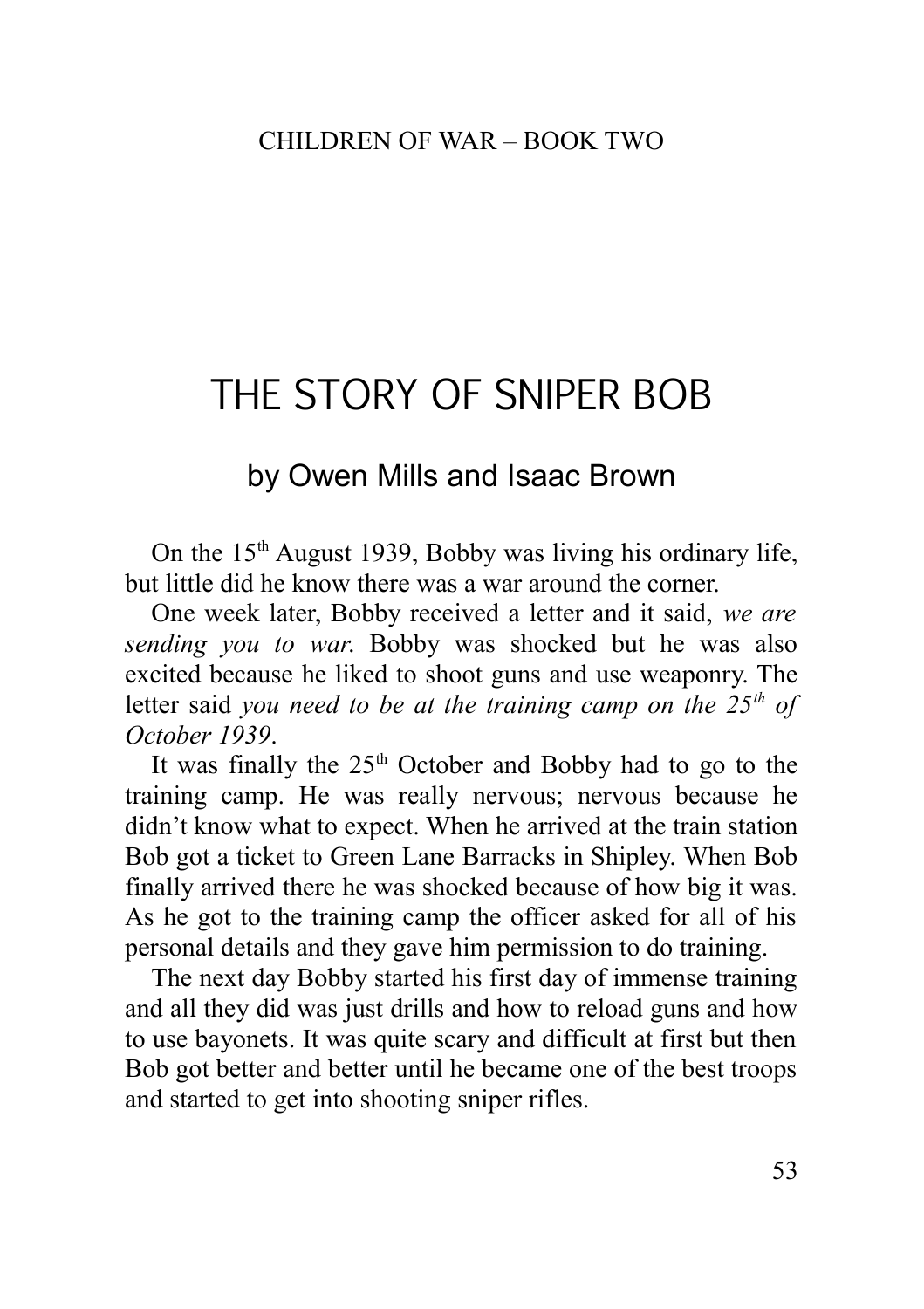Bob didn't know it was his last day at the training camp. When he was told it was his last day the general secretly whispered to him, "I want you to be my main sniper."

Bobby was delighted because it was his dream to use a sniper rifle.

The general said to him, "Be prepared we are going to war with Germany".

<span id="page-53-0"></span>Have you ever heard of the legend of Sniper Bob?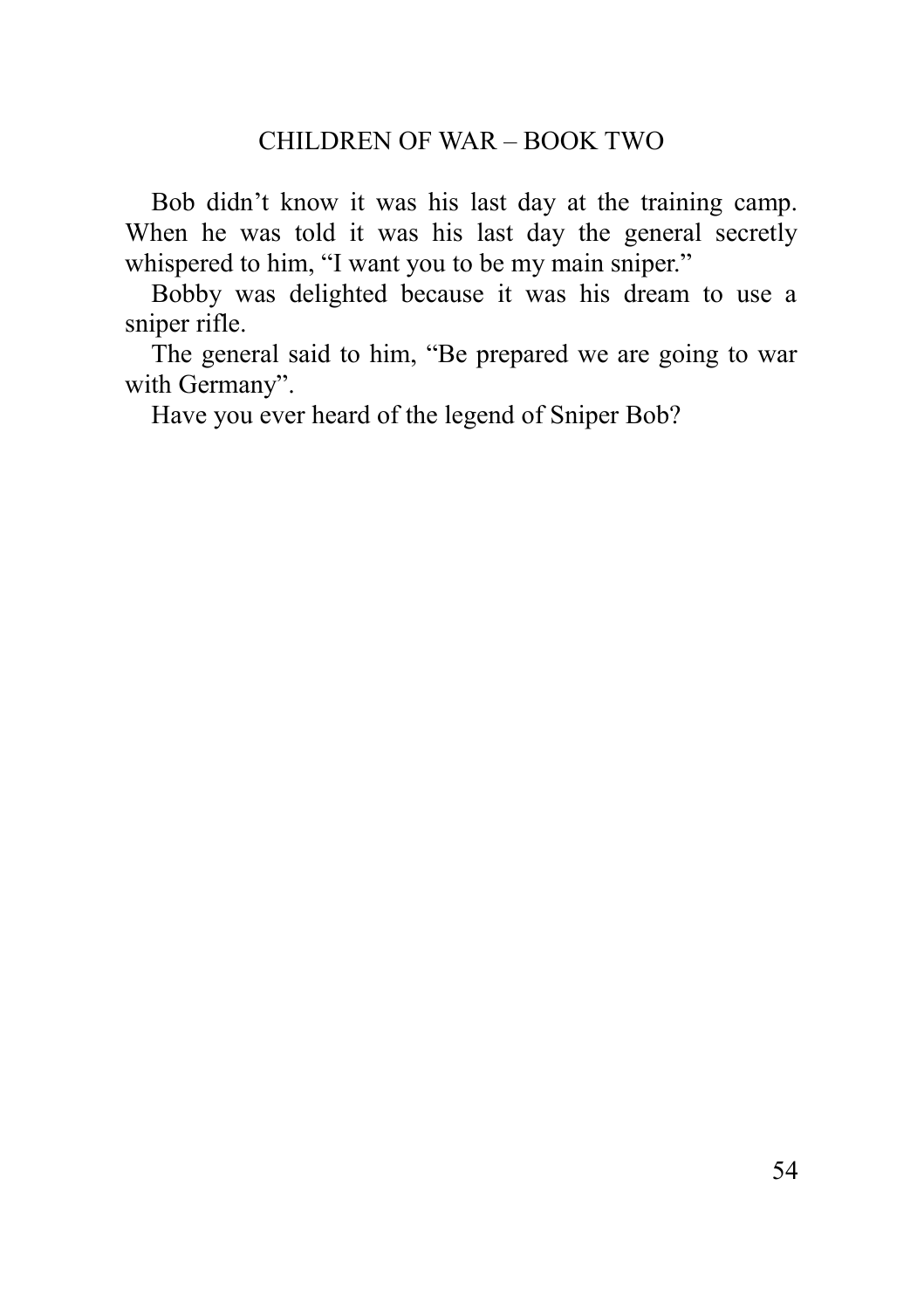# FFI IX'S STORY

## by Tom Greenwood

One bright, crisp morning in an ordinary, stone brick flat, Felix Football startled awake from his nightmare.

"It was only a nightmare," Felix whispered to himself.

It was just an ordinary, beautiful morning in London. Well that's what he thought…

10 minutes later, he was sat munching on his corn flakes, as they were the only cereal (that he liked) and he could afford. Chomping on his cereal, he realised the Prime Minister Neville Chamberlain was broadcasting his live speech NOW! Felix pounced out of his wooden chair instantly and turned the radio on. By the time he got to the radio, Neville Chamberlain had finished his speech.

All Felix heard was, "The Prime Minister is speaking in a week's time."

Felix was extremely disappointed. He didn't know what to do now.

Silence.

It was then he realised it was 11:00 and he had a football match at 12:00. Felix dashed to his wardrobe as fast as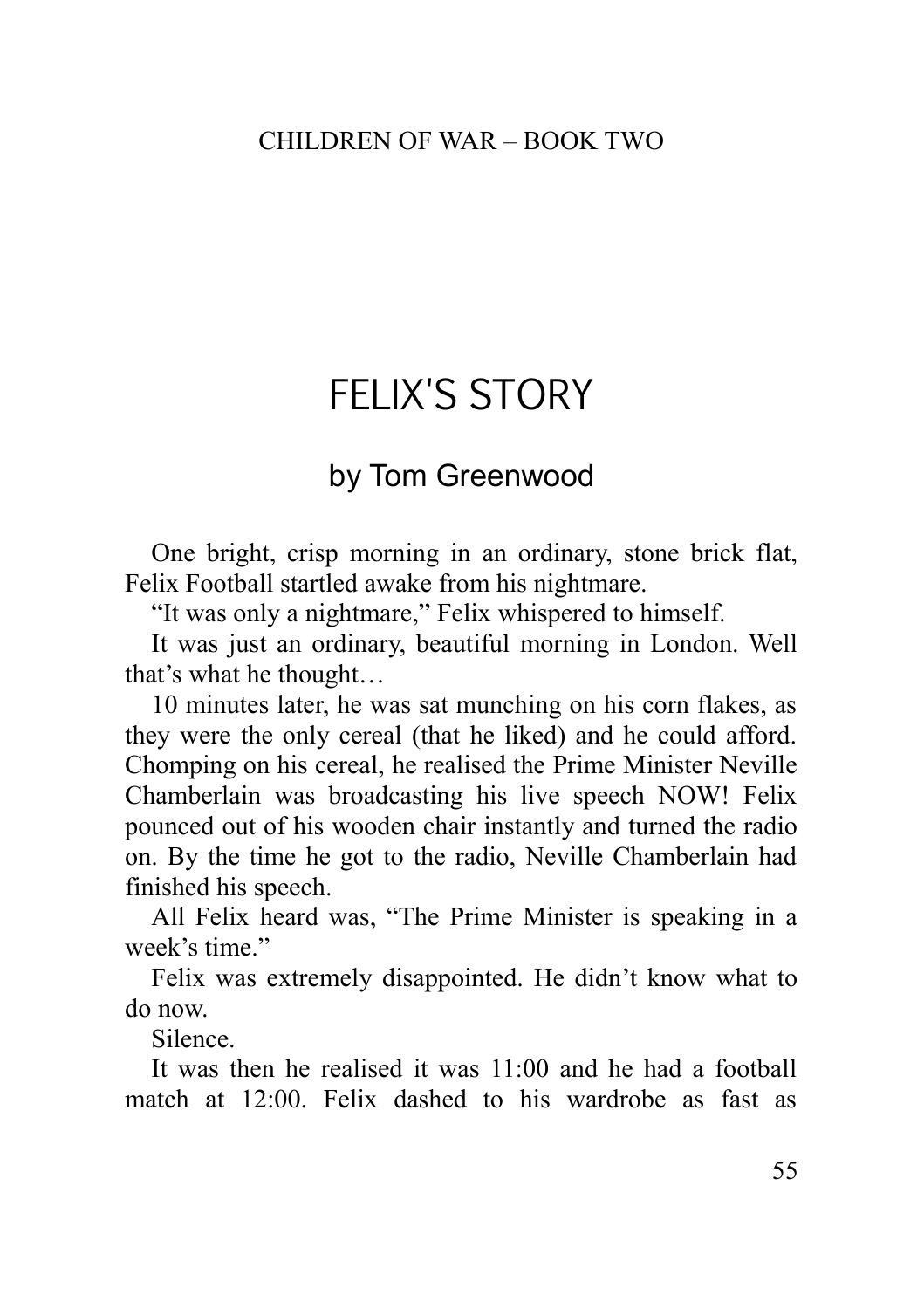lightning and swiftly opened it. He reached out for his black and white, stripy shirt, and got changed into it.

"I'm ready," Felix thought, "now, I just need to get there."

When Felix got there, he ran quickly to the football field, like an Olympic sprinter. At the end of the match, it ended 5-0 to Felix's team.

A week passed by quickly and Felix didn't want to miss the speech, and he didn't. There was only one thing, he wasn't happy. That's because... WAR WAS DECLARED! It wasn't a good thing though.

"I have to join, I will represent my country!" Felix shouted. So he joined up.

A week later, Felix was on his way to Poland. It was the 17th of September 1939. Felix was determined, but nervous.

3 years went by so fast for Felix.

"It's 1942 now and I don't … know how I'm … surviving," Felix thought.

Another year went by so fast – fighting for survival, but the tide is turning now.

"4 years and I'm still surviving!" Felix muttered shocked, like a little boy at a surprise birthday party.

2 years later and it was 1945. It was declared that Germany had been defeated! On his way to the ship, Germany dropped a final bomb and blew Felix's legs off!

As a couple of weeks passed by, Felix was released out of hospital, but in a wheelchair. Felix felt merciful for the soldiers who were still suffering, so to help them, he wanted to become a nurse. A nurse, so he can try save people's lives and he couldn't play football.

Felix had to pass a test to become a nurse. He tried his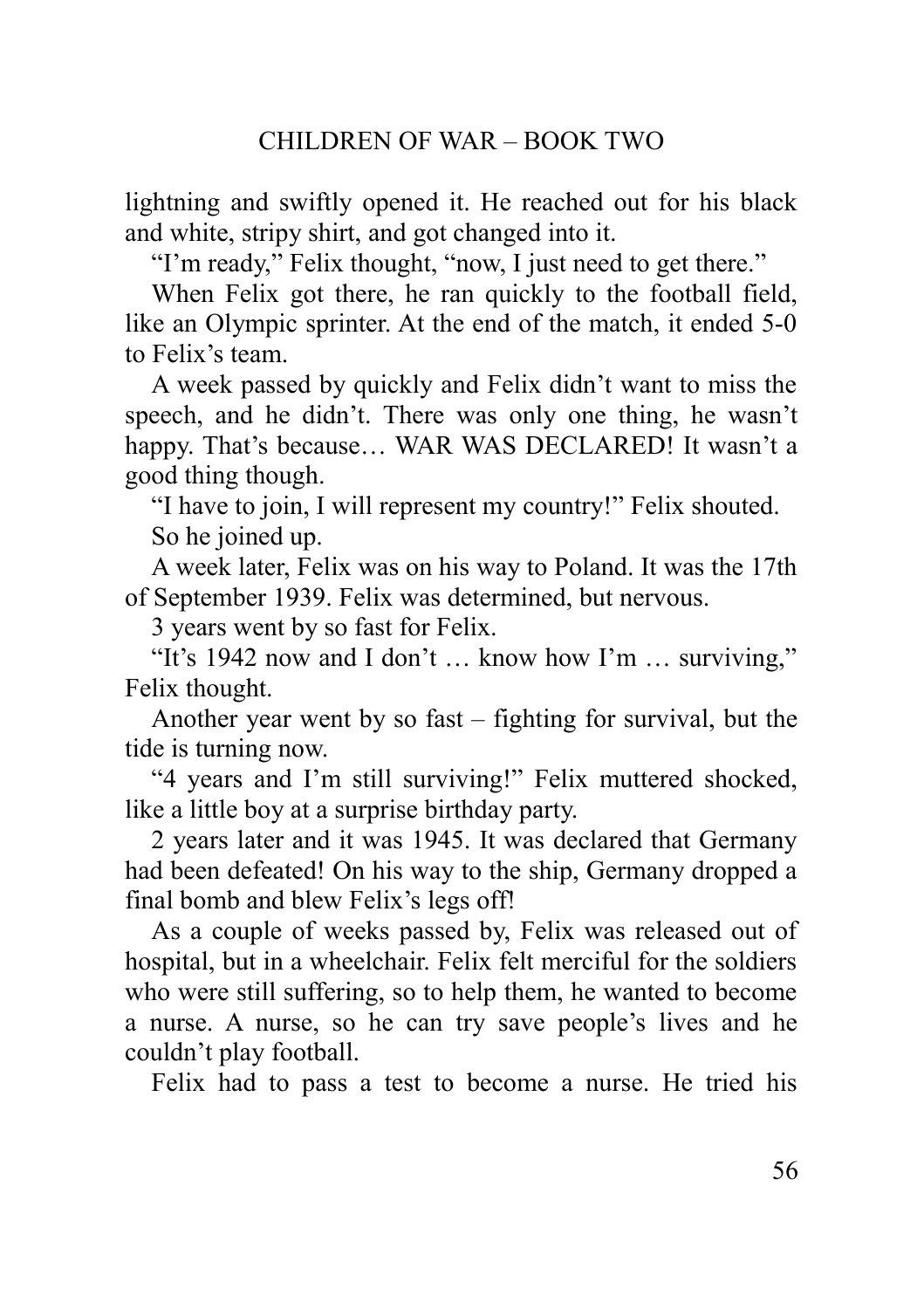hardest to pass, and luckily he passed! His first patient was a beautiful woman, who was close to dying.

Felix had to remember the fake emergencies on the dummy and did it on the woman. He only JUST saved her life. He loved her, she loved him. When she was released out of hospital, they got together and married each other!

Together they had a great life.

<span id="page-56-0"></span>The end!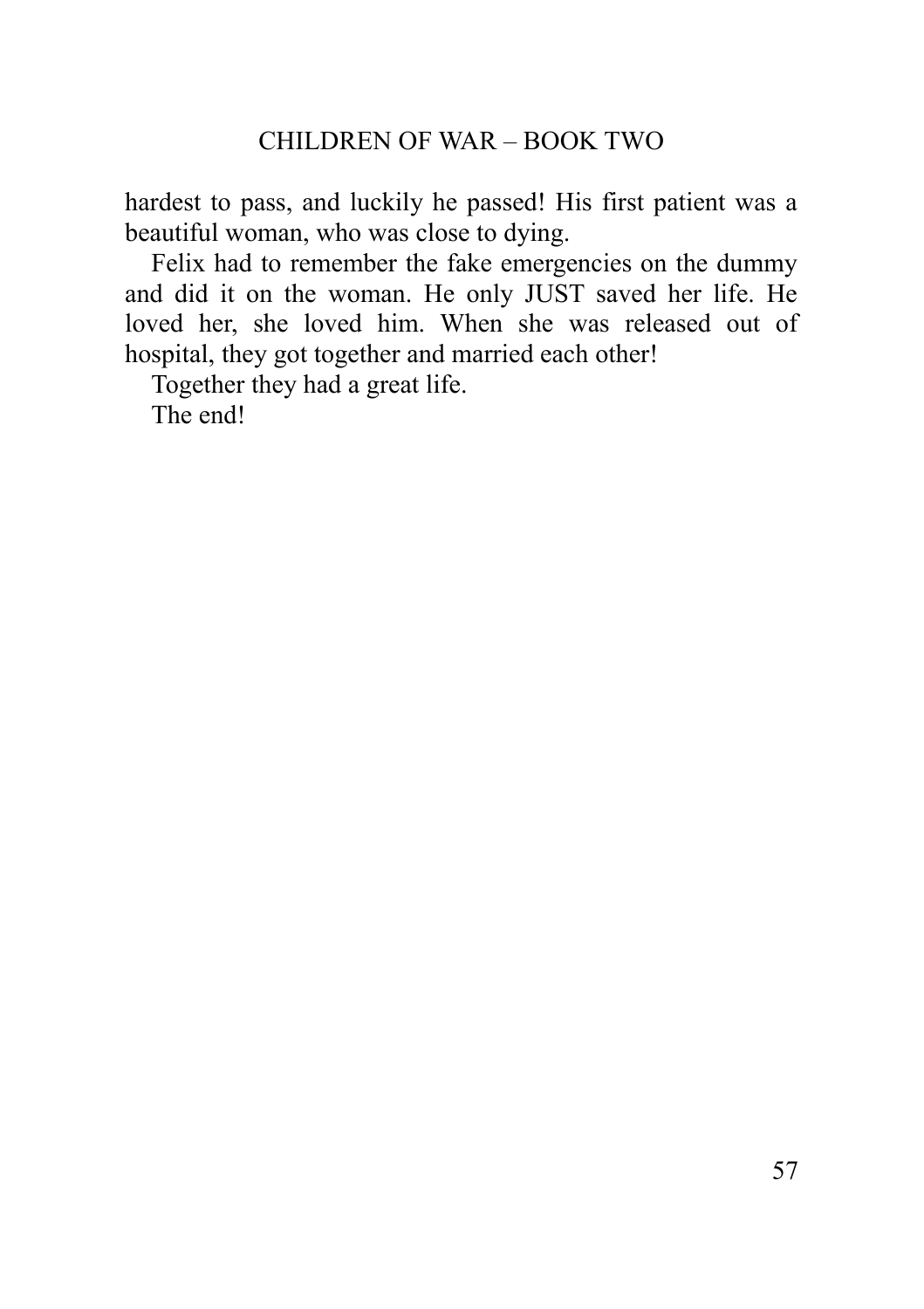# TOM'S STORY

## by Stan Graves

One bright, sunny day, when the sun looked like a shiny, golden one pound coin I (Tom Box) was playing football in my back garden. I am 12 years old and live in Glasgow, Scotland, and it is 1942. I played football until bedtime…

Then the dreaded sound came. The sound of an air raid siren. My two parents (called Jimmy and Margaret) and I sprinted towards our Anderson shelter in the garden.

BOOM! I cautiously peered out of the shelter. Our house had been blown to smithereens, in a cloud of smoke. Suddenly a piece of bomb shrapnel hit me on my head, my eyes began to close and show multi-coloured swirls…

Wait? Where am I? Soon a colossal Diplodocus slobbered over my face and then I realised that I must be in the prehistoric era. I clambered onto my feet and regained balance.

"The land of the dinosaurs," I thought to myself.

I cautiously walked around in search of the greatest of them all -the T-Rex! ROOAARR! I sped towards the sound. WOW! A T-Rex! Soon the magnificent beast lumbered closer and closer towards me, with its famous teeth looking as if they have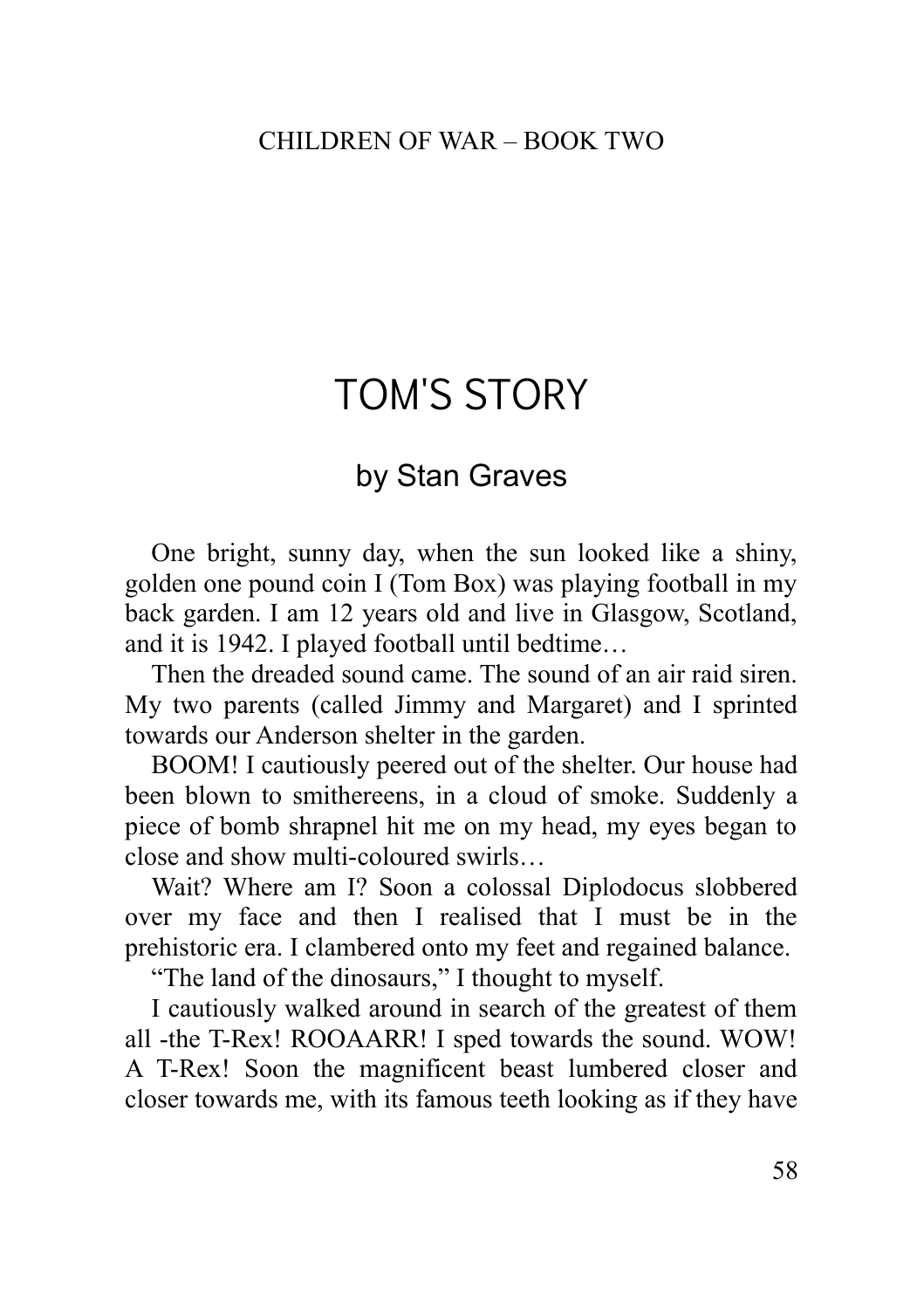been specially sharpened, just to eat me! It's piercing breath crept up my nostrils, the smell of its prey on it. I felt myself being plucked off the ground like a newly-laid chicken egg! Imminent death was dawning. I waited for the sound of bones crunching, then, SNAP! I was in a hospital bed…

My parents were leaning over me, along with a doctor. I blinked and my heart was racing! I explained to my parents about what had happened and they laughed! Shortly after, I was out of hospital and on our way to our (temporary) home. We lived with another family, in a back-to-back house, on top of each other, one room per family. Their children are always desperate for me to recite this story, so I decided to write that story.

<span id="page-58-0"></span>That story is the one you have just finished reading!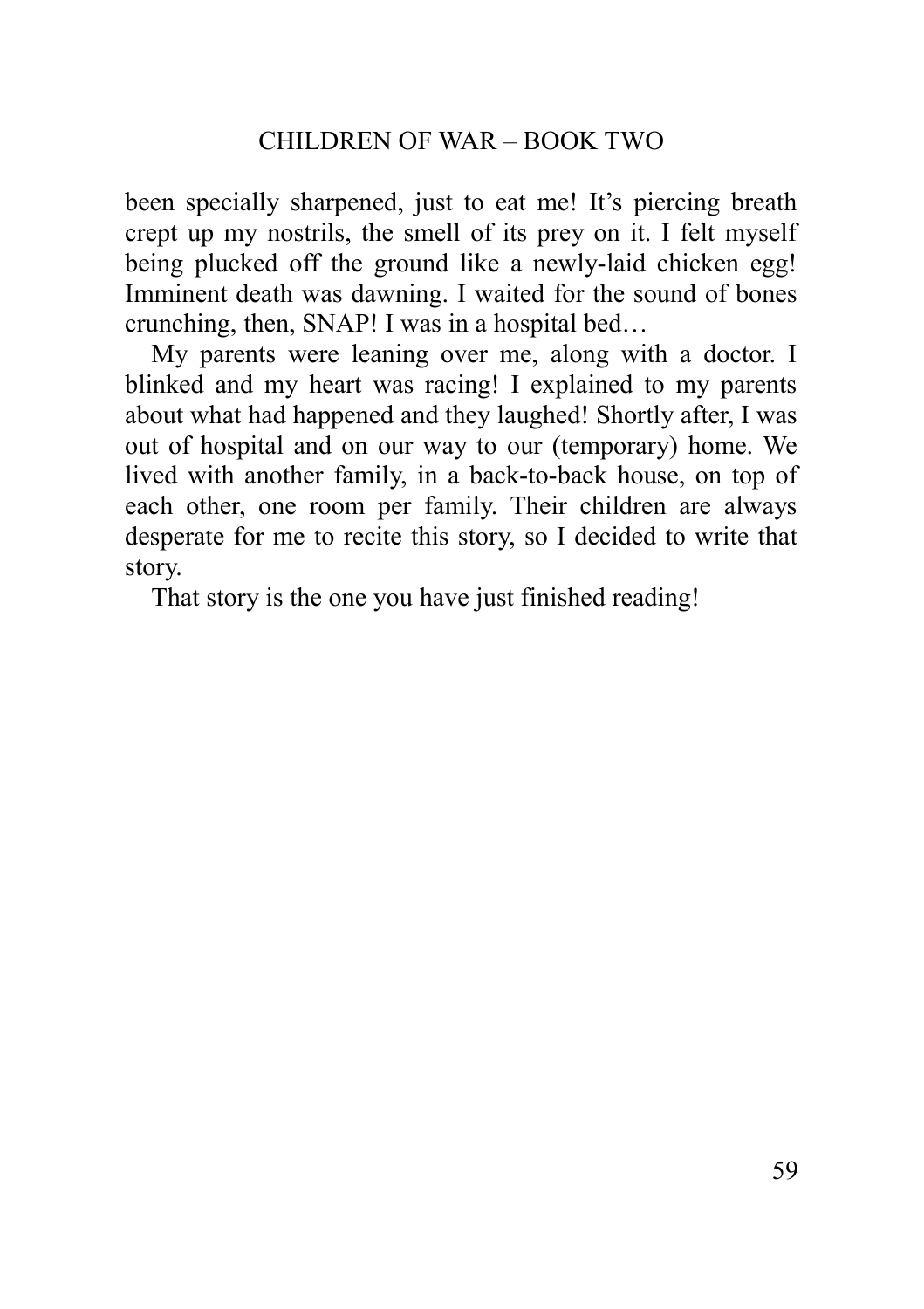# ISOLATION

## by Zorana Majstorovic

William was just 12 years old when the war started.

Just 10 weeks after the beginning of the war, William decided to make a change.

It was such a hard decision to choose whether to do it or not, but he chose to leave where he was born, where he was known, and remembered. William rushed upstairs to pack his bags and leave. He packed his belongings and he had so much food to the point that his bag seemed like a stuffed chicken.

Nonetheless, as William walked out of the door, he already missed his mother and sister. However strangely he felt bad for them.

As William walked, he could hear an unusual voice in his head- it seemed paralyse him. He turned around, and all he could see was an old man, looking for something. He couldn't resist but see what his business was.

He walked over to the old man.

"What are you looking for, good sir?'' he asked with an awkward smile.

"I'm looking for someone to help to run away from this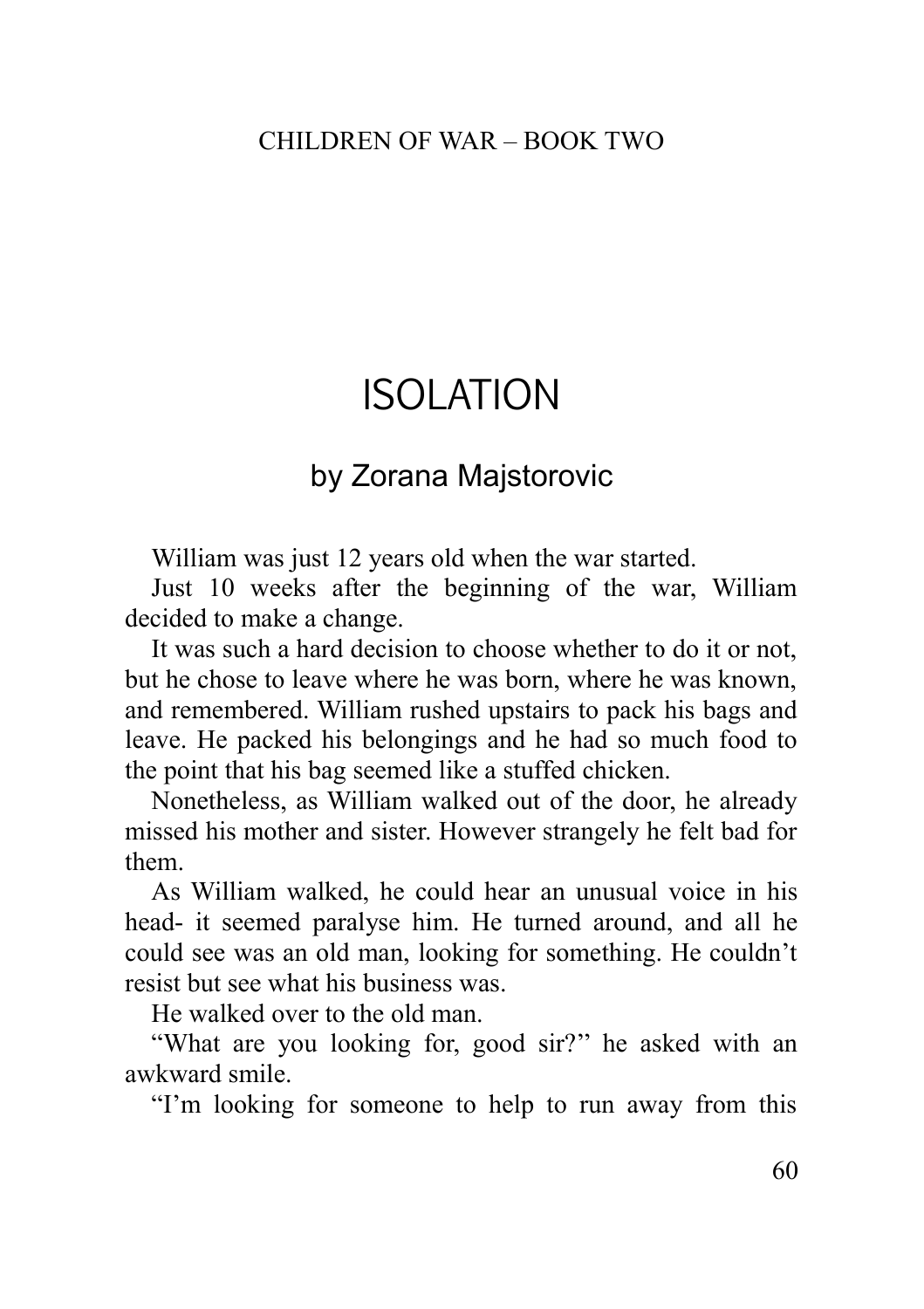irrelevant war.'' He grunted.

William's eyes seemed as if he just saw his own parents die in front of him.

The old man couldn't help himself but to say, "I shall help you as people don't appreciate the good old me. Not any more."

They got to the point where they needed a place to stay until the sun rose again. It was a risk sleeping outside in the middle of nowhere, so the old man found a shelter where they had to stay.

At the crack of dawn they set off again. It was hard to walk basically a marathon for a boy just turned 12 year old, so the struggles continued.

William was hoping death for the Fuhrer (Hitler) but it seemed as God misheard his wish, his family died instead, of a direct hit from a bomb. The old man told him that as they walked to Scotland.

William felt bad that he left them and that he didn't stay to die with them.

William stared at the empty bag, realising that there was no water, no food and no nothing (apart from two pound coins which you couldn't buy anything with).

William was wondering, "As we've got a high chance of dying, why don't you tell me YOUR story? I mean we're probably going to die, so what do you think?''

The old man was staring at William like he just confessed he loved Hitler but he tried to seem normal about it.

He muttered, "I begin with my birth. The First World War was ahead of me and my father's death. My mother died soon after of a bomb in a direct hit, she couldn't take my father's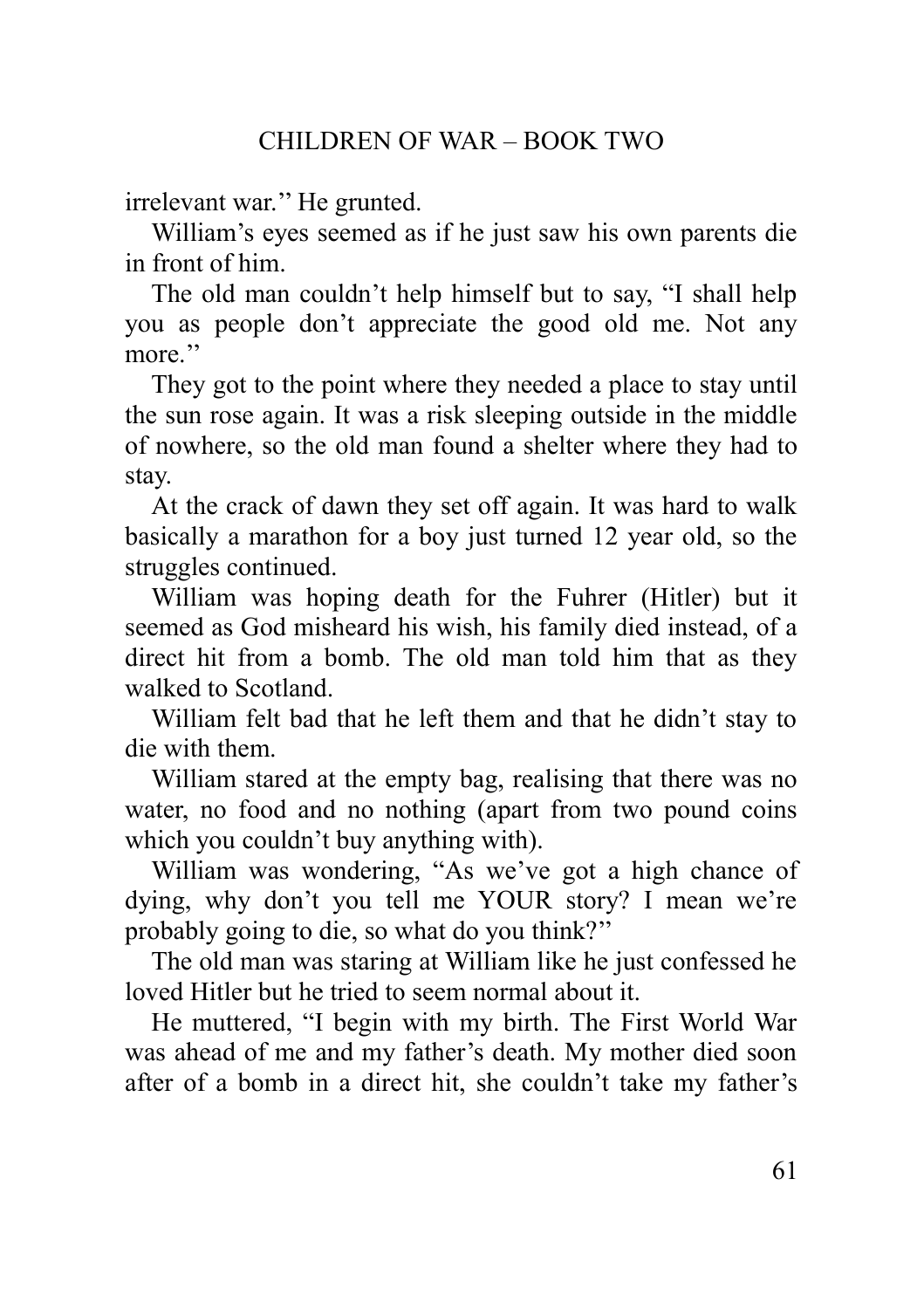death so she wasn't bothered about dying.''

The old man took a break, and he looked at the floor in an angry way, he hated telling his backstory, to anyone. William was ashamed of reminding the old man of his past.

The old man continued, "I am still confused why she did that but, now I don't ever think about it to be honest.''

William asked, "You don't think about your family any more?" His eyes widened.

The old man nodded in disgrace, saying, "No I don't really think about them to be honest apart from sad times.''

William sometimes felt sad for other people but this time, he was immensely depressed.

The old man replied with, "I don't talk about it because I ALWAYS feel ashamed that I'm telling anyone this so keep it safe?''

William nodded, slowly.

The old man and William heard something. Was it an air raid?

Will the pair be dead or alive?

It was only an air raid, the old man wasn't surprised but William, was scared for his own soul.

The noise got louder until it was a deafening noise.

The noise wouldn't stop, it was addictive like a baby's cry.

The old man figured that they should do something and by something he meant as in PHYSICAL.

The bomb dropped.

The fire started, and the smoke got stronger.

William may have a chance of escaping, but the old man, there's no chance.

The old man wept, "There's no chance of escaping my end,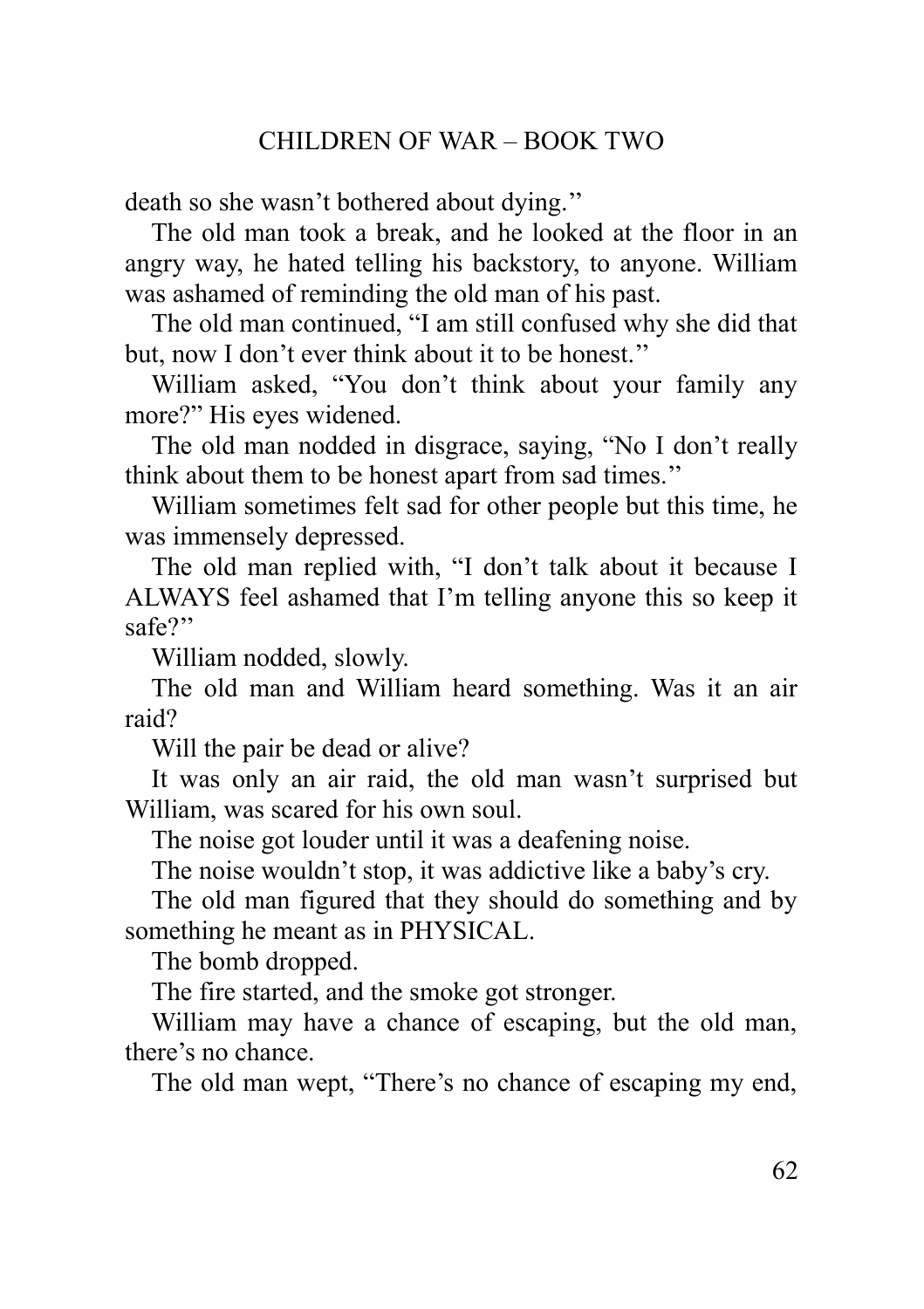go on live your life and be happy.''

William didn't want to feel guilty for the rest of his life because of this, so he got the old man's water.

What will he do?

The old man stared at his own death.

The flames.

William ended the chance of the Grim Reaper coming closer.

The ground felt more still and the water wasn't wasted as it saved a few lives.